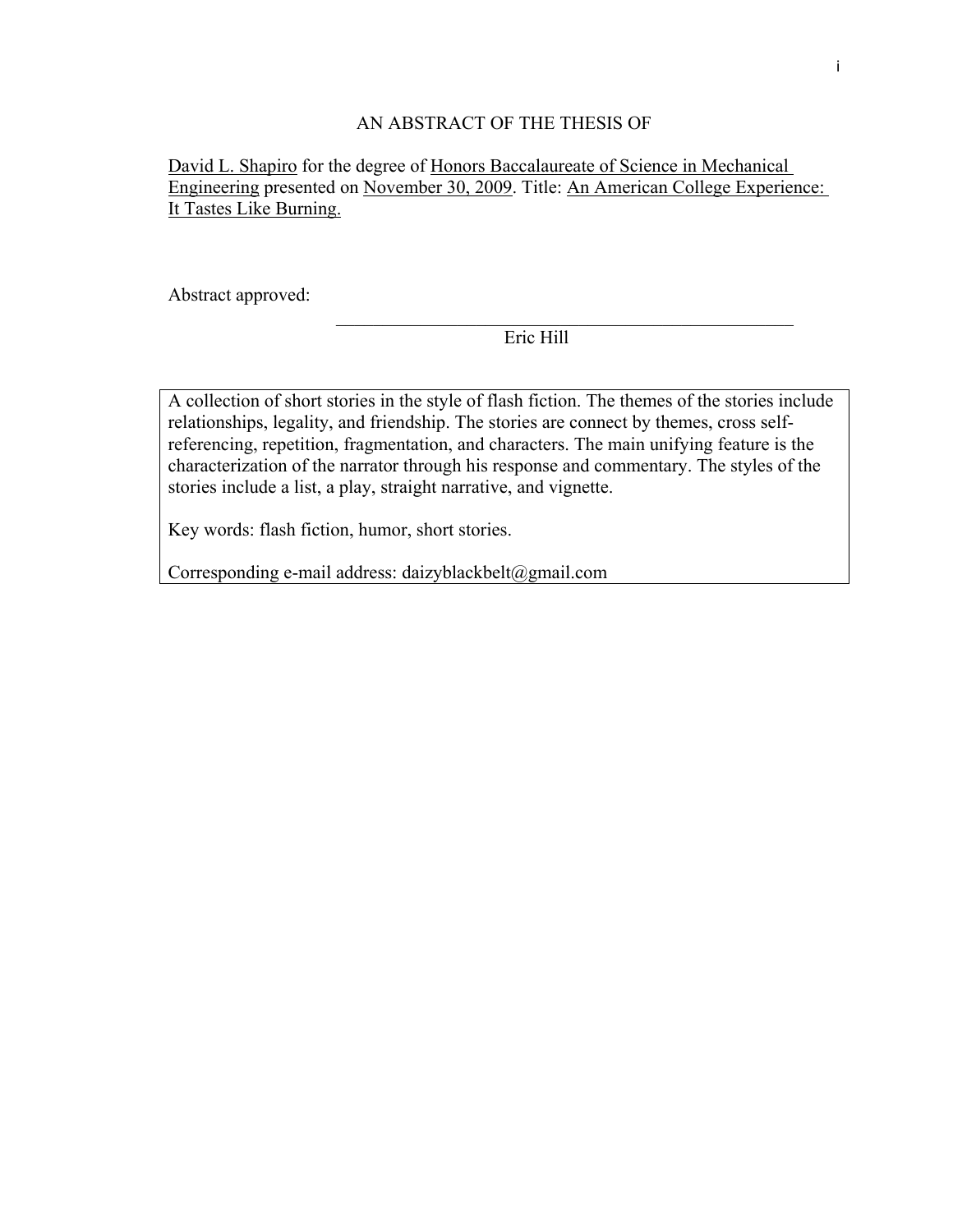©Copyright by David L. Shapiro November 30, 2009 All Rights Reserved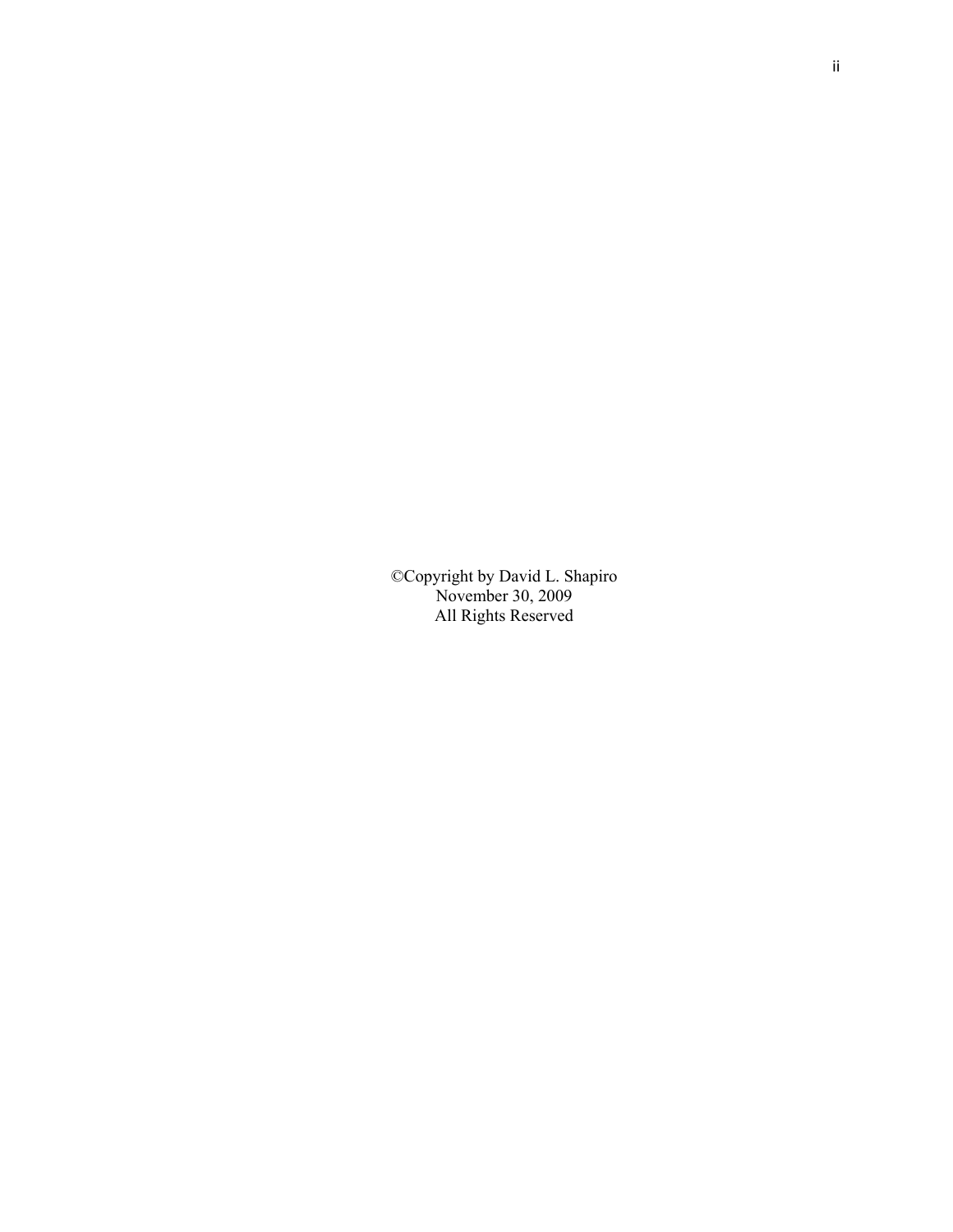An American College Experience It Tastes Like Burning

by

David L. Shapiro

### A PROJECT

#### submitted to

Oregon State University University Honors College

in partial fulfillment of the requirements for the degree of

Honors Baccalaureate of Science in Mechanical Engineering (Honors Scholar)

Presented November 30, 2009 Commencement June 2009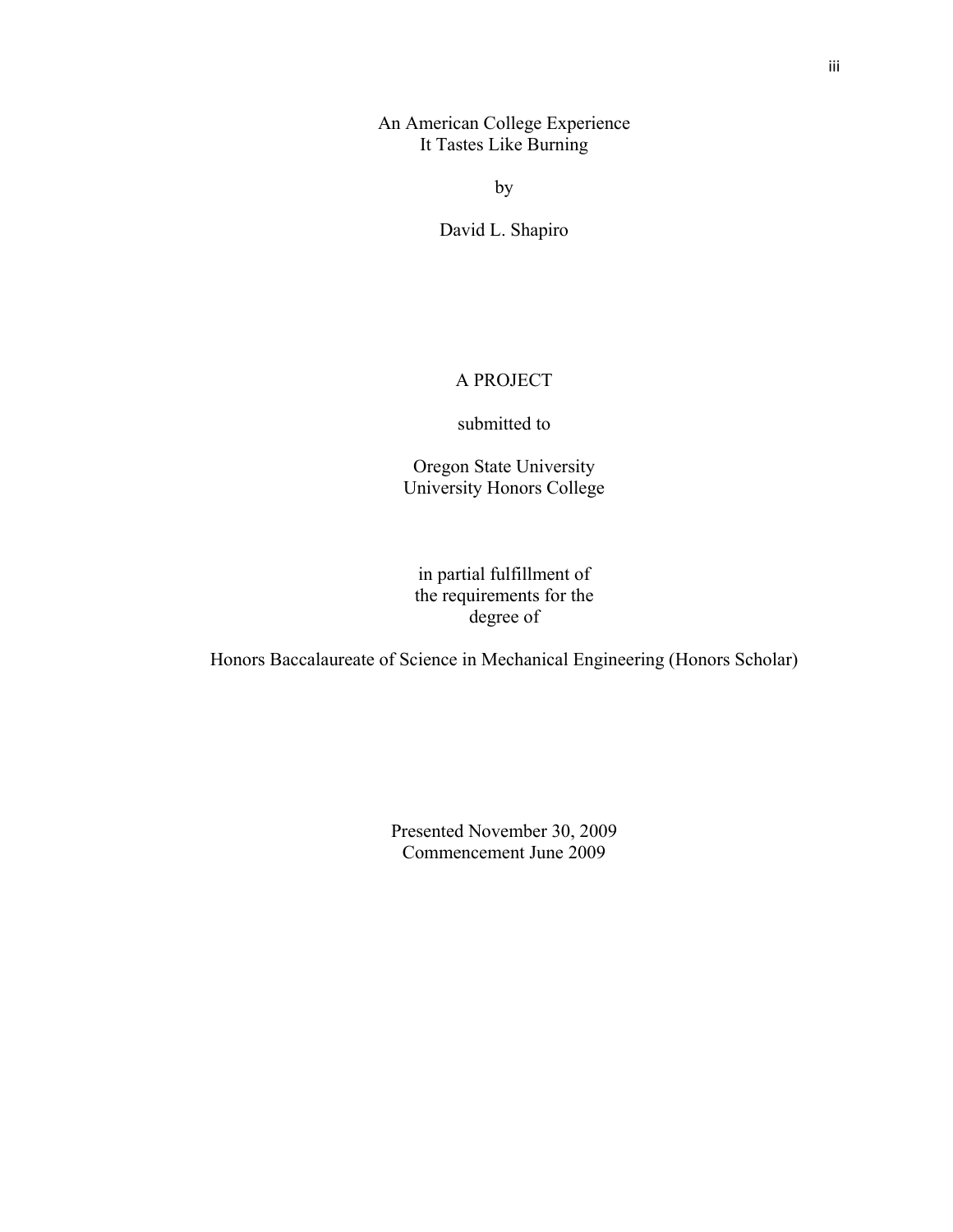Honors Baccalaureate of Science in History project of Jane Q. Student presented on November 30, 2009.

 $\mathcal{L}_\mathcal{L} = \{ \mathcal{L}_\mathcal{L} = \{ \mathcal{L}_\mathcal{L} = \{ \mathcal{L}_\mathcal{L} = \{ \mathcal{L}_\mathcal{L} = \{ \mathcal{L}_\mathcal{L} = \{ \mathcal{L}_\mathcal{L} = \{ \mathcal{L}_\mathcal{L} = \{ \mathcal{L}_\mathcal{L} = \{ \mathcal{L}_\mathcal{L} = \{ \mathcal{L}_\mathcal{L} = \{ \mathcal{L}_\mathcal{L} = \{ \mathcal{L}_\mathcal{L} = \{ \mathcal{L}_\mathcal{L} = \{ \mathcal{L}_\mathcal{$ 

 $\mathcal{L}_\mathcal{L} = \{ \mathcal{L}_\mathcal{L} = \{ \mathcal{L}_\mathcal{L} = \{ \mathcal{L}_\mathcal{L} = \{ \mathcal{L}_\mathcal{L} = \{ \mathcal{L}_\mathcal{L} = \{ \mathcal{L}_\mathcal{L} = \{ \mathcal{L}_\mathcal{L} = \{ \mathcal{L}_\mathcal{L} = \{ \mathcal{L}_\mathcal{L} = \{ \mathcal{L}_\mathcal{L} = \{ \mathcal{L}_\mathcal{L} = \{ \mathcal{L}_\mathcal{L} = \{ \mathcal{L}_\mathcal{L} = \{ \mathcal{L}_\mathcal{$ 

 $\mathcal{L}_\mathcal{L} = \{ \mathcal{L}_\mathcal{L} = \{ \mathcal{L}_\mathcal{L} = \{ \mathcal{L}_\mathcal{L} = \{ \mathcal{L}_\mathcal{L} = \{ \mathcal{L}_\mathcal{L} = \{ \mathcal{L}_\mathcal{L} = \{ \mathcal{L}_\mathcal{L} = \{ \mathcal{L}_\mathcal{L} = \{ \mathcal{L}_\mathcal{L} = \{ \mathcal{L}_\mathcal{L} = \{ \mathcal{L}_\mathcal{L} = \{ \mathcal{L}_\mathcal{L} = \{ \mathcal{L}_\mathcal{L} = \{ \mathcal{L}_\mathcal{$ 

APPROVED:

 $\mathcal{L}_\text{max}$ 

 $\mathcal{L}_\text{max}$ 

 $\mathcal{L}_\text{max}$ 

 $\frac{1}{2}$ 

Eric Hill, Mentor, representing the Honors College

Neil Davison, Committee Member, representing English

RJ Zaworksi, Committee Member

Dean, University Honors College

I understand that my project will become part of the permanent collection of Oregon State University, University Honors College. My signature below authorizes release of my project to any reader upon request.

 $\mathcal{L}_\mathcal{L} = \{ \mathcal{L}_\mathcal{L} = \{ \mathcal{L}_\mathcal{L} = \{ \mathcal{L}_\mathcal{L} = \{ \mathcal{L}_\mathcal{L} = \{ \mathcal{L}_\mathcal{L} = \{ \mathcal{L}_\mathcal{L} = \{ \mathcal{L}_\mathcal{L} = \{ \mathcal{L}_\mathcal{L} = \{ \mathcal{L}_\mathcal{L} = \{ \mathcal{L}_\mathcal{L} = \{ \mathcal{L}_\mathcal{L} = \{ \mathcal{L}_\mathcal{L} = \{ \mathcal{L}_\mathcal{L} = \{ \mathcal{L}_\mathcal{$ 

David L. Shapiro, Author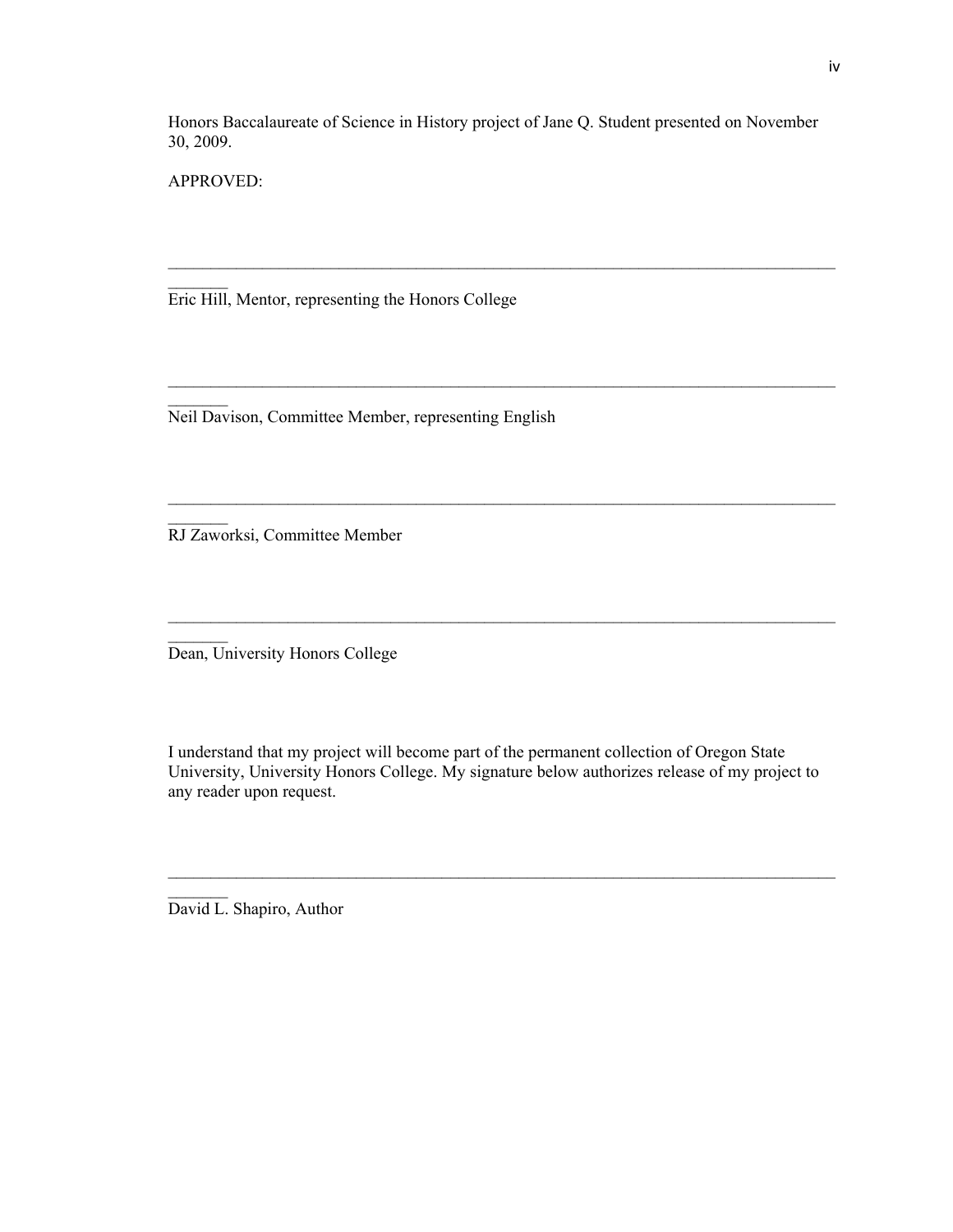I would like to thank my Honors Thesis Committee members, Eric Hill, Neil Davison, and RJ Zaworski, for giving me guidance and helping me to realize my vision; my editors, Wren Patton and Sarah Devine, for forcing me to continually improve my writing; and my many wonderful friends, for inspiring me.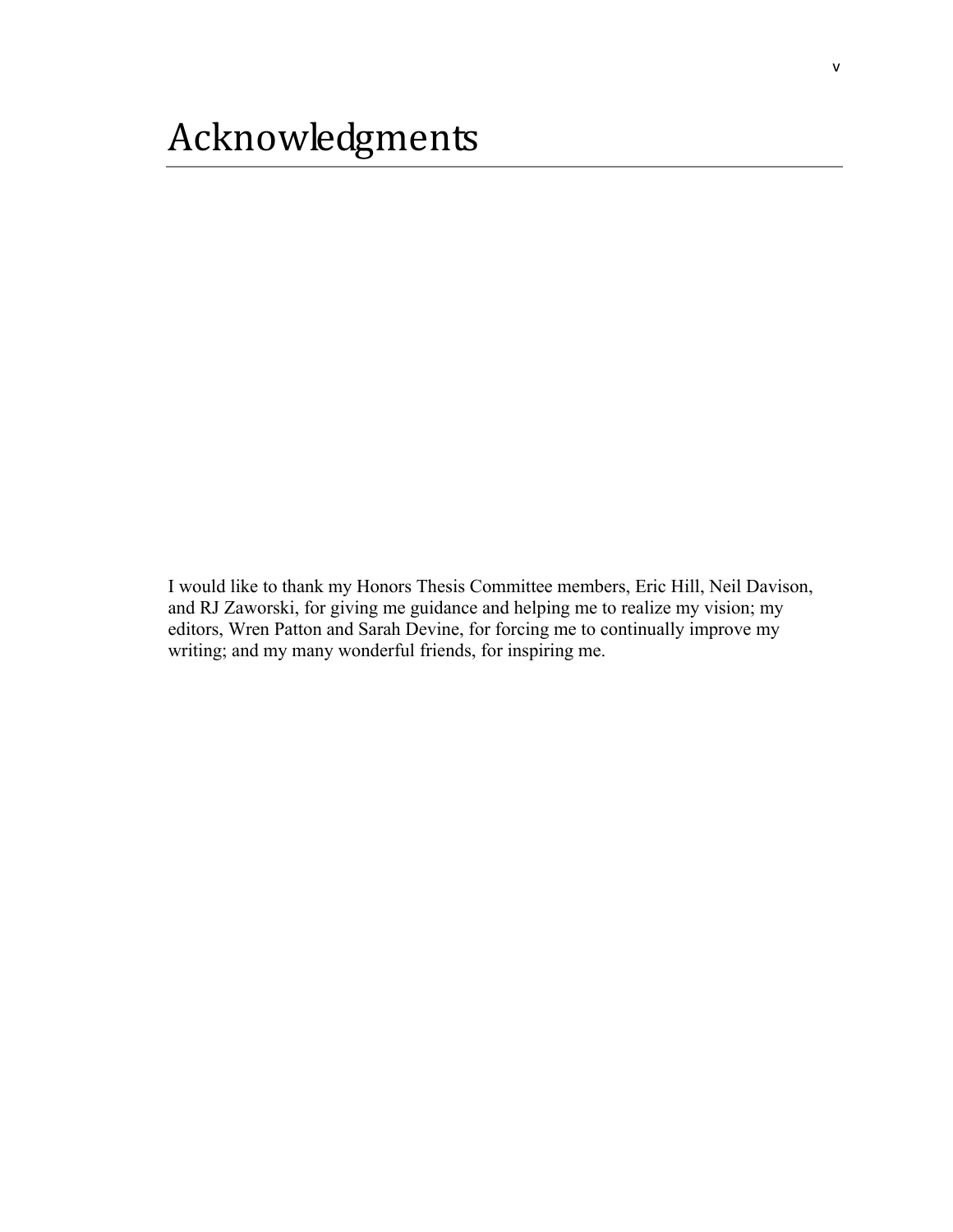# Contents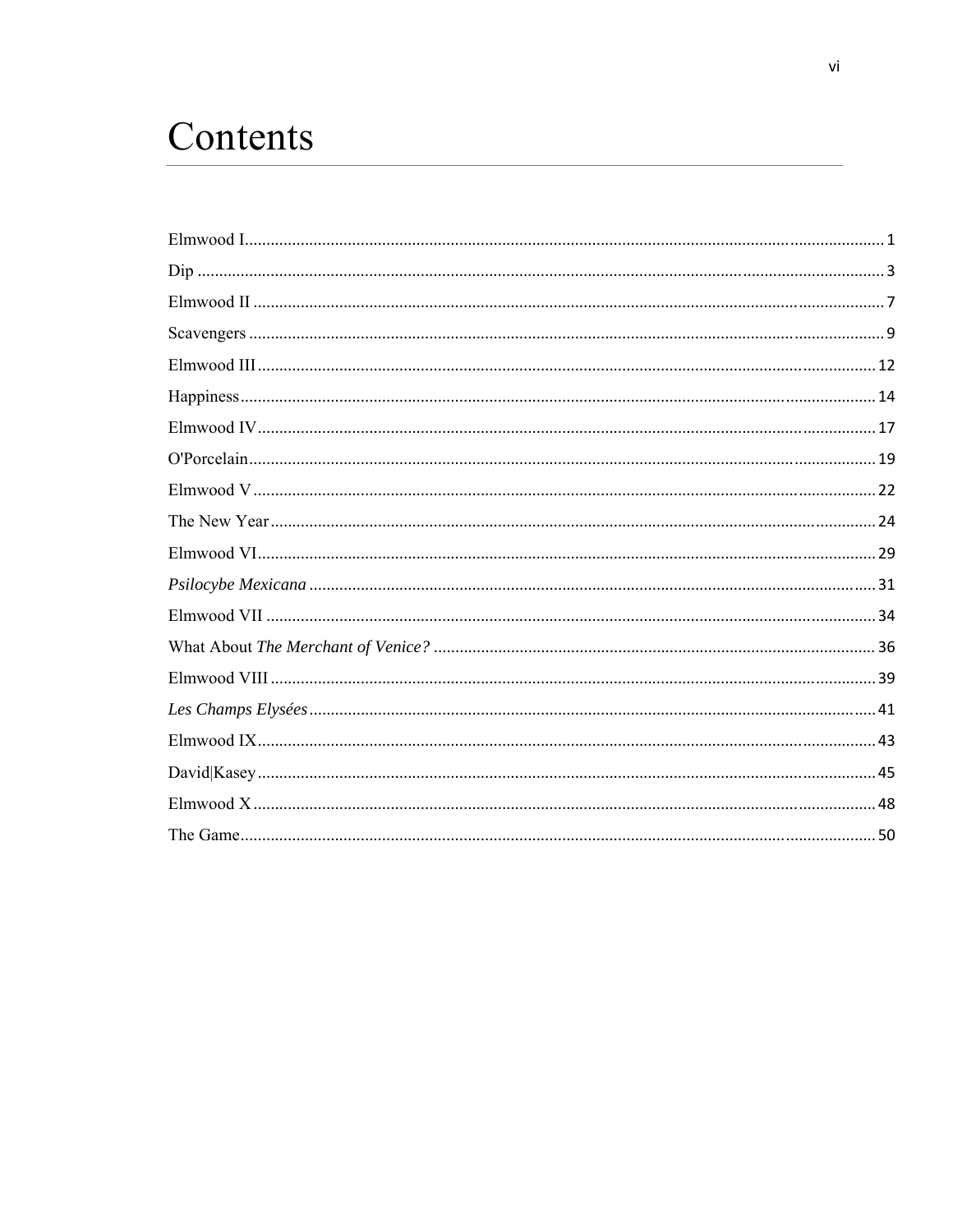# <span id="page-6-0"></span>Elmwood I

*"Hello Darkness, my old friend."* 

*- Simon and Garfunkel*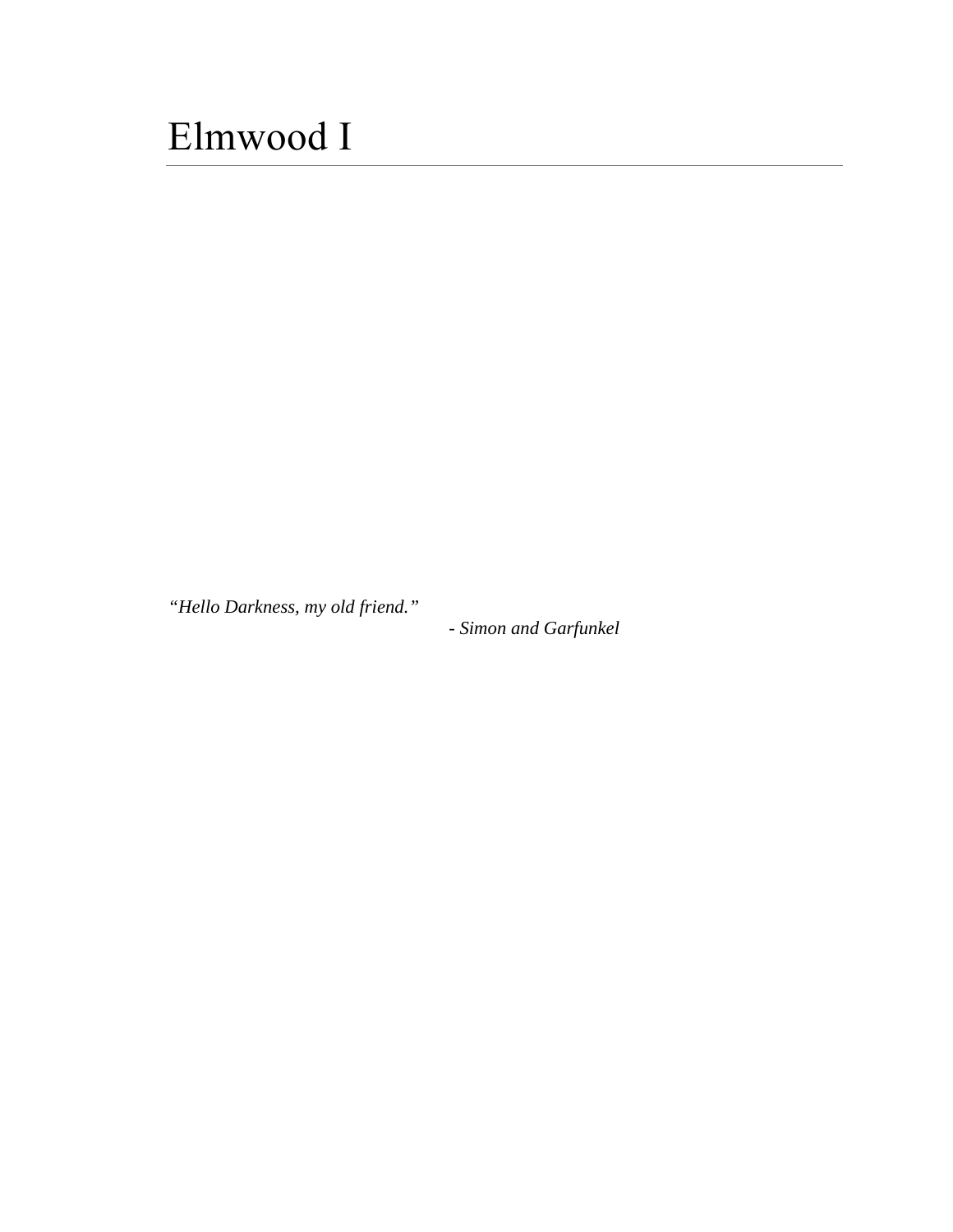We ran. They knew where we were, so we ran through the dark. We ran from our pursuers – real and imaginary – we ran from cats and dogs, people and cars. It was the cars that we feared.

 We hid. We ducked into driveways, we crawled across lawns, we dove into bushes, and we slithered through bark mulch.

 We crept. We ghosted along the streets, avoiding the main roads, pretending nothing was wrong, pretending they weren't after us.

They were here. Their headlights almost caught us as we crossed the park.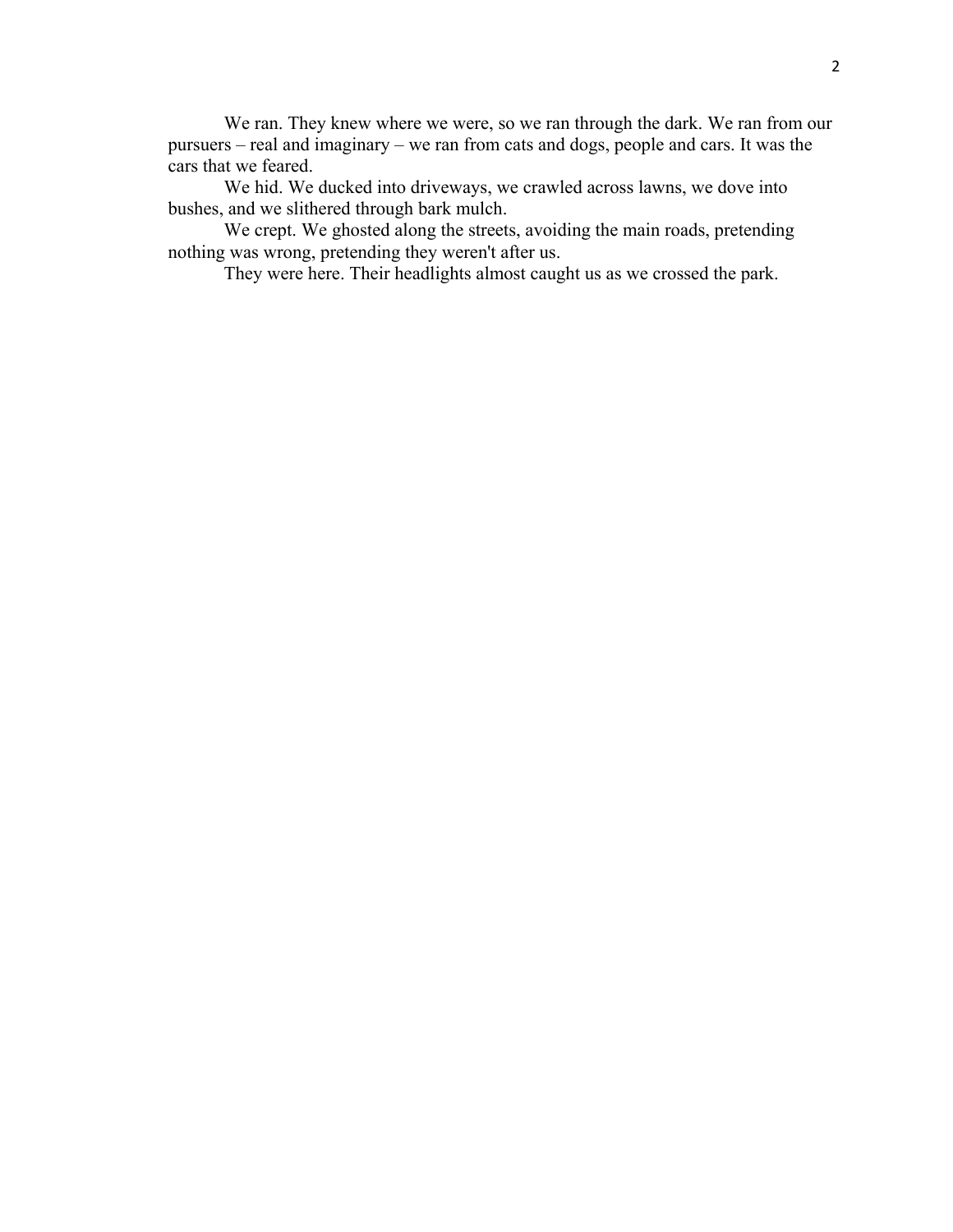<span id="page-8-0"></span>*"You're doing bad things? Let me help!" - Anonymous*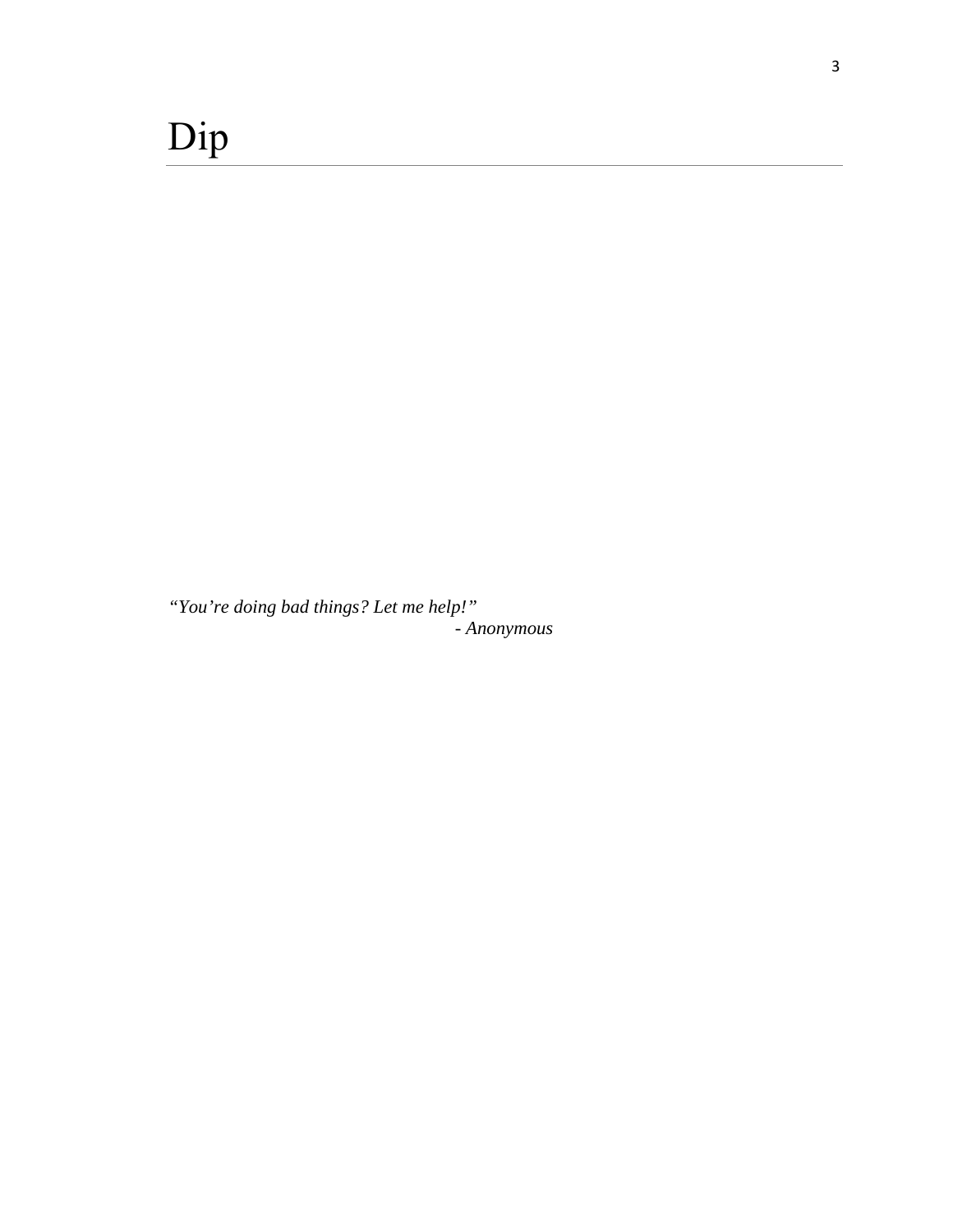DEER CROSSING NEXT 1 MILES "Really? Miles?" "Back to first grade for them!"

 The darkened coastline streamed by as Riley wound the Aerostar around the curves of Highway 101. The sun was long gone, replaced by the glare of oncoming headlights and the occasional

VACANCY

NO VACANCY

**VACANCY** 

 The road was plagued by construction, outbreaks appearing every two to three miles. Temporary signage listed symptoms.

ROUGH ROAD

"No shit! You think?"

"We've been all over the road!"

"You kidding? The road's been all over us."

DIP

"Dip?"

"Dip!"

"Dipdipdip!"

And so it was decided: DIP would be ours.

 We arrived at the campsite and met up with our fellow campers. They asked if we had the tents.

"Why would we have a tent?"

"YOU WERE SUPPOSED TO BRING THE TENTS!"

"Oh, shit. Really?"

"Wait, we were supposed to bring the tents?"

"Apparently."

"You've gotta be kidding me..."

"You really didn't bring a tent?"

"We thought you were bringing them!"

"Good thing we brought 'em then, huh?"

 $(0, 0)$ 

"You sons of bitches..."

 The party around the enormous beach fire had started long before. With no chance of catching up, we went for a walk.

We walked south along the beach, back towards home. It was a beautiful evening: the moon shone down on the silent sand and screaming cars. We enjoyed ourselves, walking and talking.

The talk shifted. We remembered our plan.

 We looked up the steep sand cliff that would come back to haunt us, looked up to the highway, looked at one another, and started climbing. Joe and I made good time, Aiden scrambled for grip, and Sierra wisely took her time. Riley was further back along the beach. We yelled ourselves hoarse getting his attention over the sound of passing cars.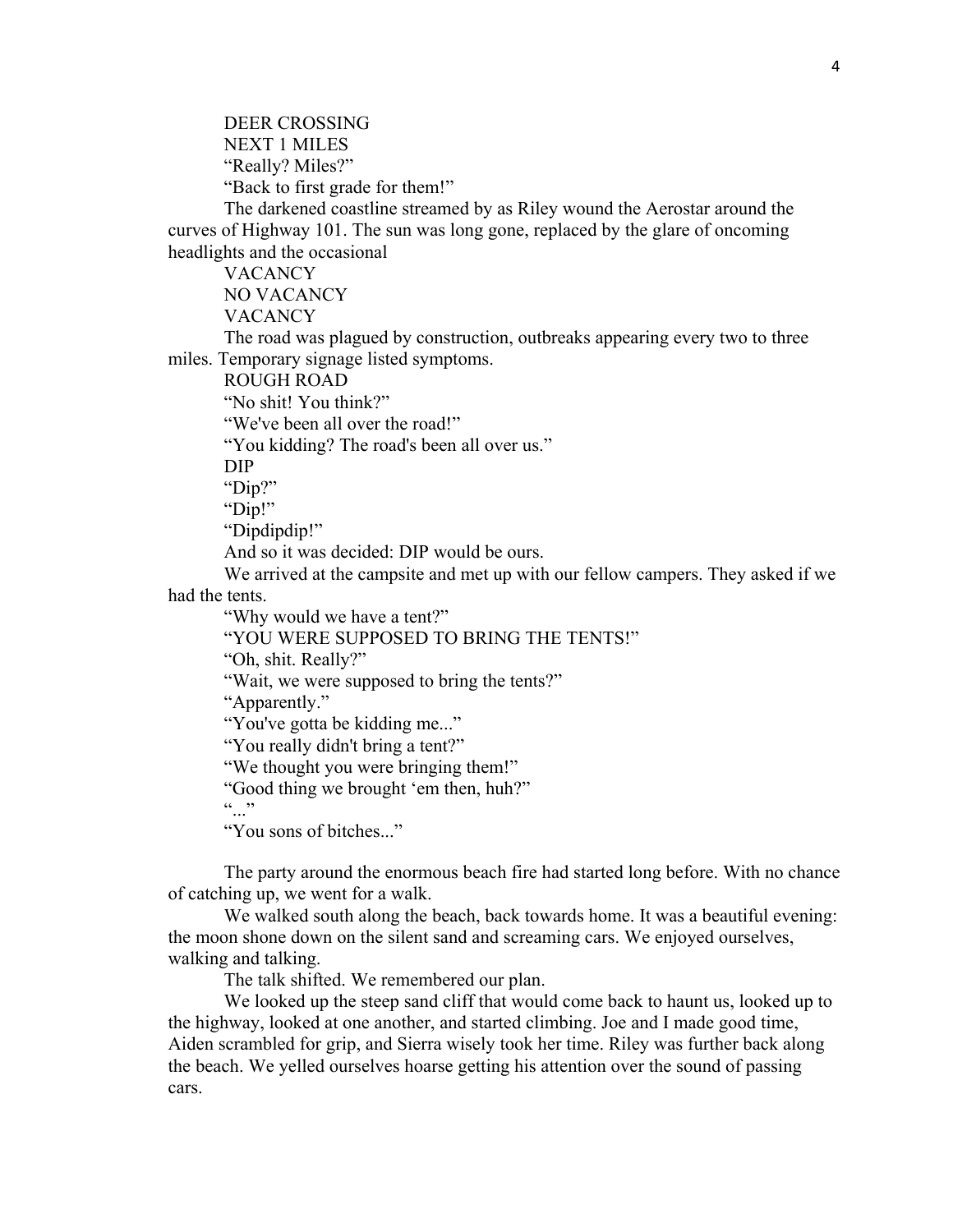We set out along the side of the road. We walked and we ran and we walked. A longer trip than we thought.

SLOW

"That's *almost* as good as DIP."

"Where *is* the damn thing?"

 We tried to take the SLOW down from its post, but only managed to point it at the ocean. We let it serve as a warning to erosion.

Finally:

DIP

 It was mounted on a tripod near a turnout. We stood around our future prize, examining it, deciding how to strike.

"Wait, how are we actually going to get it back? It glows in the dark..."

"We'll come up with something."

 The first order of business was to amputate its legs. Riley did what any sensible person would have done: he grabbed the whole thing, picked it up, and ran headlong into the bushes, ripping his shirt from nipple to hip on a rusty bolt.

"Son of a bitch!"

"Hey, at least it missed your skin."

 The five of us looked at the rickety legs and mechanical bits holding our DIP prisoner. There was nothing we could do, the nuts were rusted solid. We stood awkwardly hunched over in the bushes, feeling foolish.

"Now what?"

"We can carry it the way it is."

"Are you kidding? It weighs a ton."

"Hey guys? What about this?"

I reached out my hand, lifting the top bracket slightly.

DIP

said the sign as it promptly fell at our feet.

"Well, *now* what?"

 The small opening in the wall of foliage held promise. It was large enough for us to walk single file, but the light was bad and the slope was steep. Two LED flashlights from my key chain solved our illumination problem: I carried one in back and Riley carried one in front. Aiden followed Riley with the sign and Joe helped Sierra down the dark path.

"This is great! We'll make it down to the beach no problem."

 Then the path ended. Or so it seemed. A barely visible animal run continued from that spot. It was small enough that we had to walk doubled over to fit. We were reduced to crawling when it only got smaller from there. Brambles caught our clothes; I was glad to be wearing jeans. Riley wasn't so lucky.

"DAMMIT."

"That's what you get for being stupid."

"How's it stupid to wear shorts?"

 "You should always be prepared to crawl down through the underbrush while committing a felony."

"Felony?"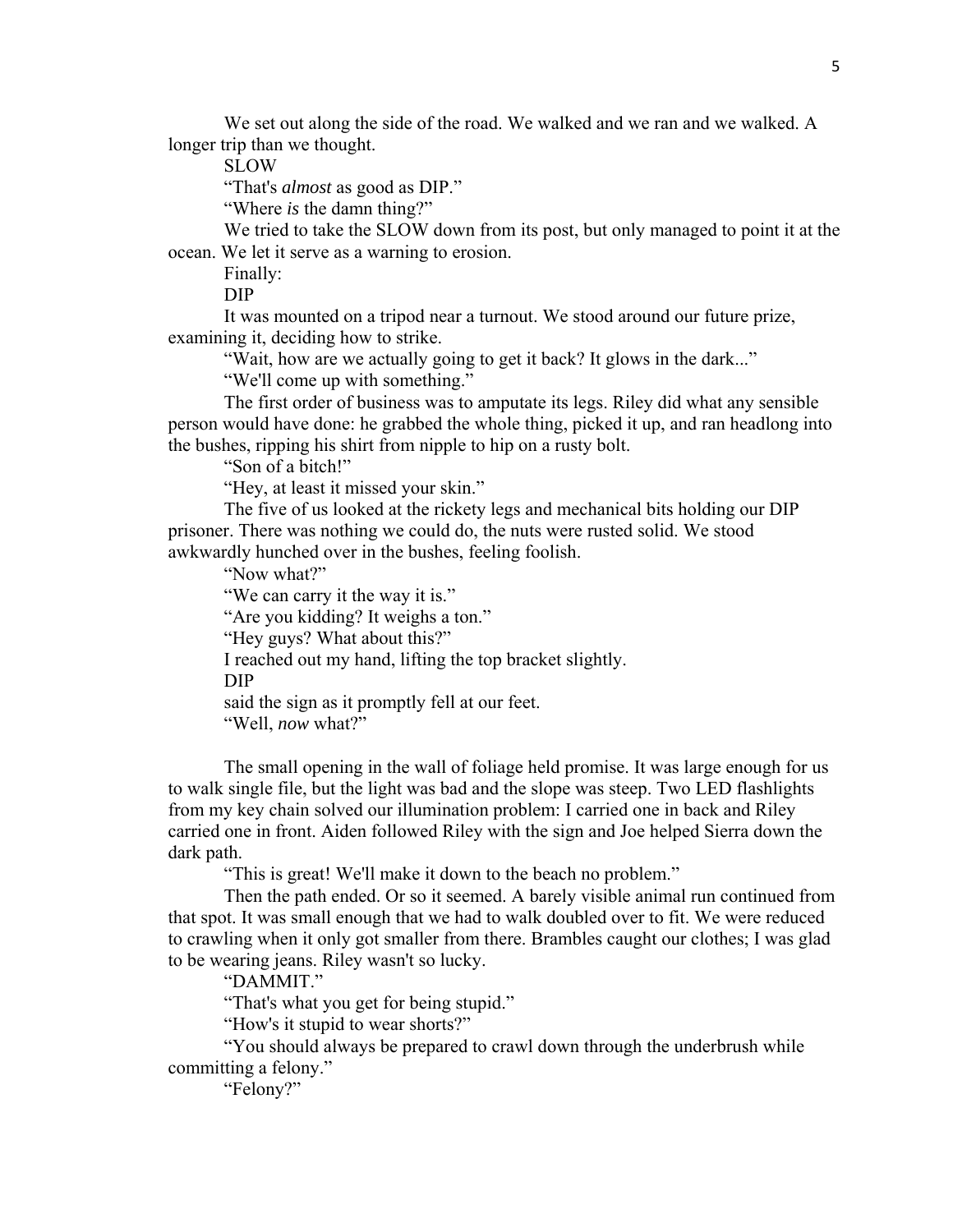The animal run petered out and we found ourselves in a wooded area steep enough that we had to hang on to small trees just to keep upright.

"This is ridiculous."

"It just keeps on going, and going, and going..."

We took a quick breather when the slope finally leveled off.

"Well, let's get this over with then."

I took the lead. We traveled no more than twenty feet before:

CLIFF

A sheer thirty foot drop.

"Well, fuck. What now?"

"Joe, David, grab my arm."

Riley leaned out over the cliff, looking for a way down.

"It looks shallower to our right."

We hauled him back in, backtracked, and bushwhacked. Less steep, yes, but still a

cliff.

"Can't we just go back?"

"We'll be fine!"

 The sign flashed in the light of our key chains as we tossed it down, skidding, bouncing, rolling, and clanging to a stop on the beach below.

DIP DIP DipDipdip dip dip...

"Alright, here I go."

 Joe slipped, climbed, and slid down, making it without incident. His light winked back at us.

"Come on down, it's not so bad."

 Riley and I followed suite. Sierra made it down with some trouble, but managed to stay upright. Aiden had an adventure. We saw his light start to edge down the cliff.

"Coming down."

Suddenly it jerked and tumbled. Aiden slid to a stop at our feet.

"Nice one."

"Yeah, thanks guys, I'm OK. Thanks for asking."

We sat on the rocks – the rocks, that is, that Aiden had narrowly missed tumbling into – and caught our collective breaths.

"We did it!"

"DIP!"

"Dipdipdip!"

 It was our moment of triumph: the sign was ours and nothing could stand between us and home.

Then the tide came in.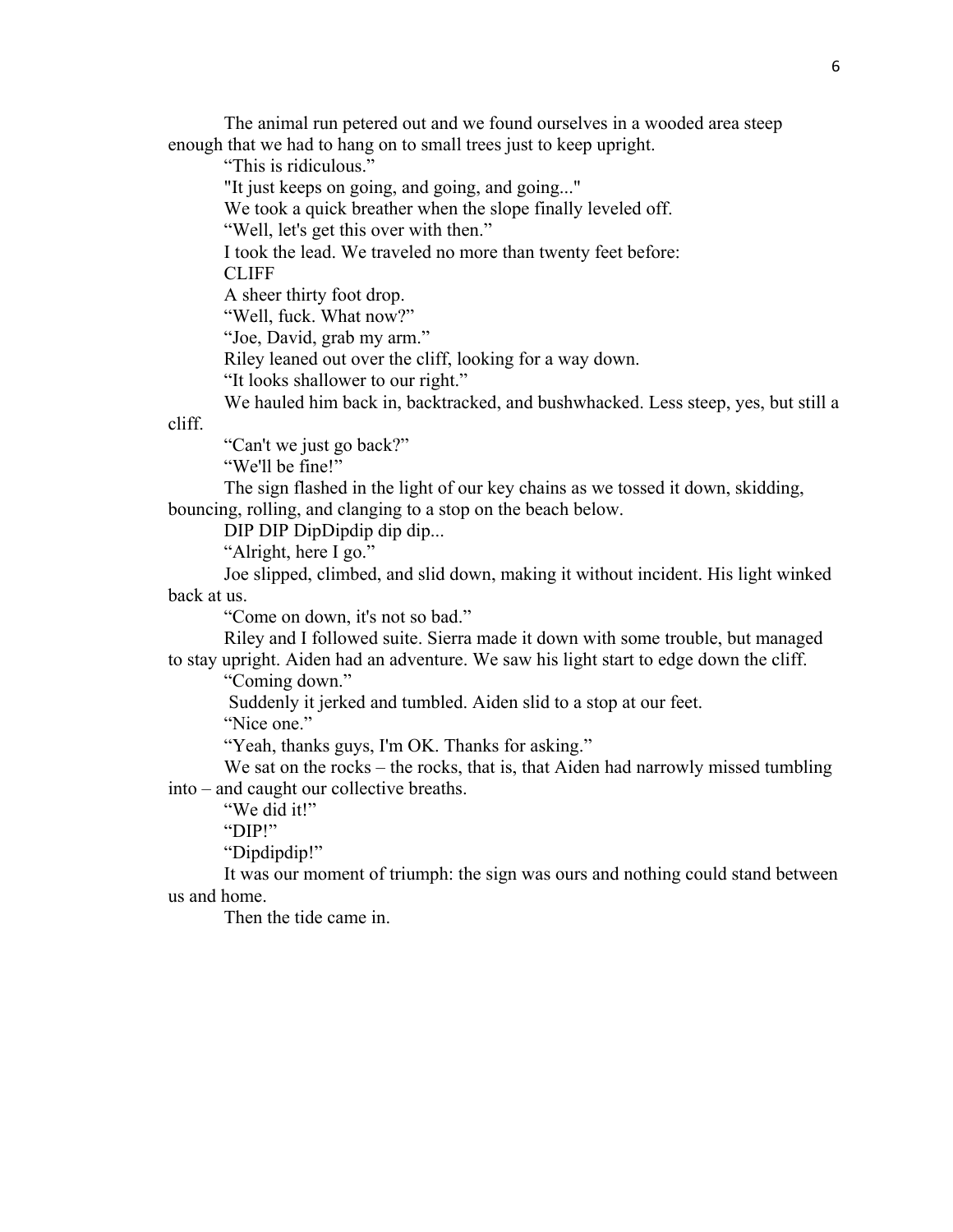<span id="page-12-0"></span>*"Like a bat out of Hell, you're gone." - Oxbow Drive*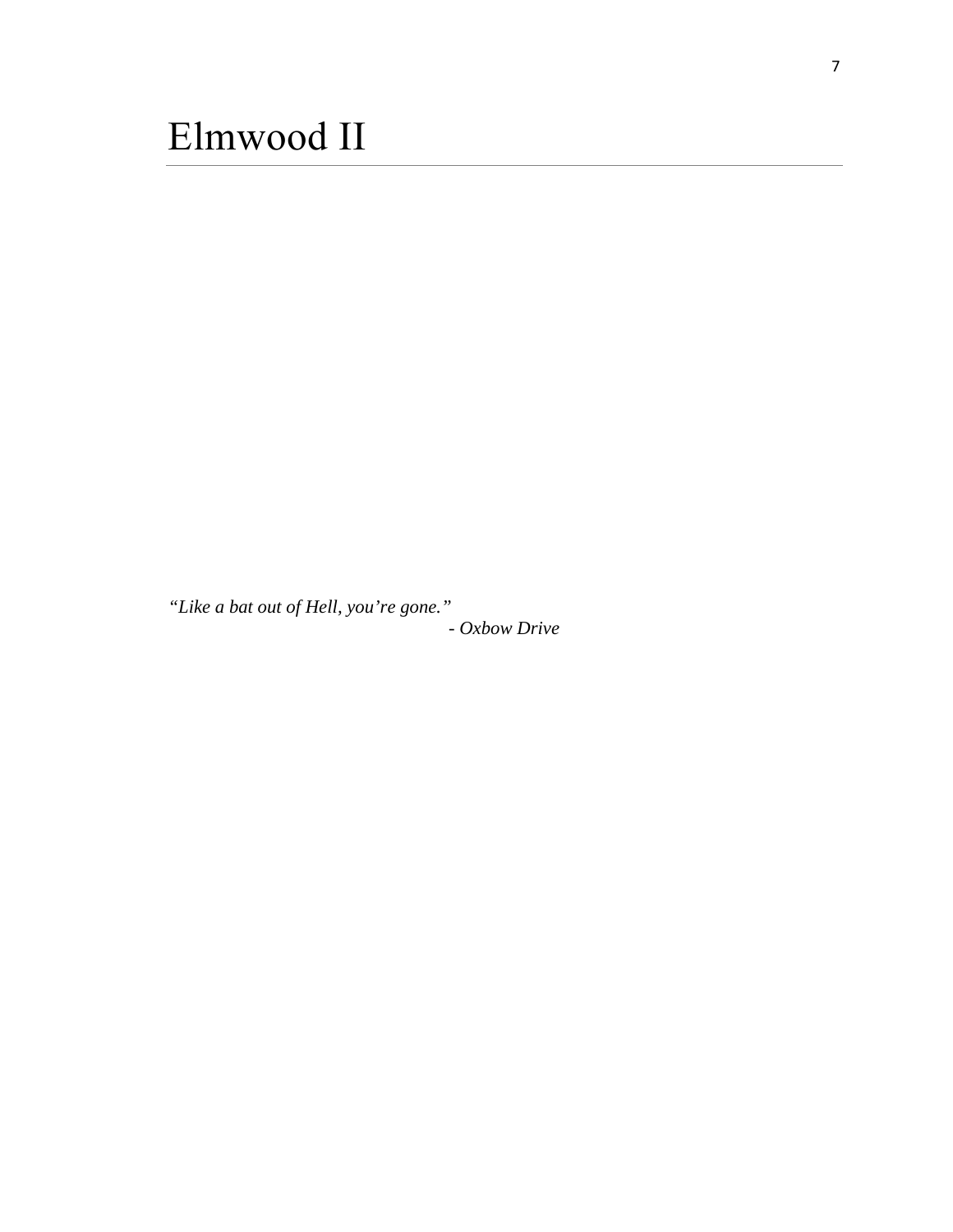We sprinted out of the park to safety in the dark alleys.

No one could follow us here, not when *we* could barely see.

We wound between houses, setting off the occasional porch light or Golden Retriever.

 They would expect us to play it safe. Never, ever, play that game. Never, ever, do what they expect.

That's key.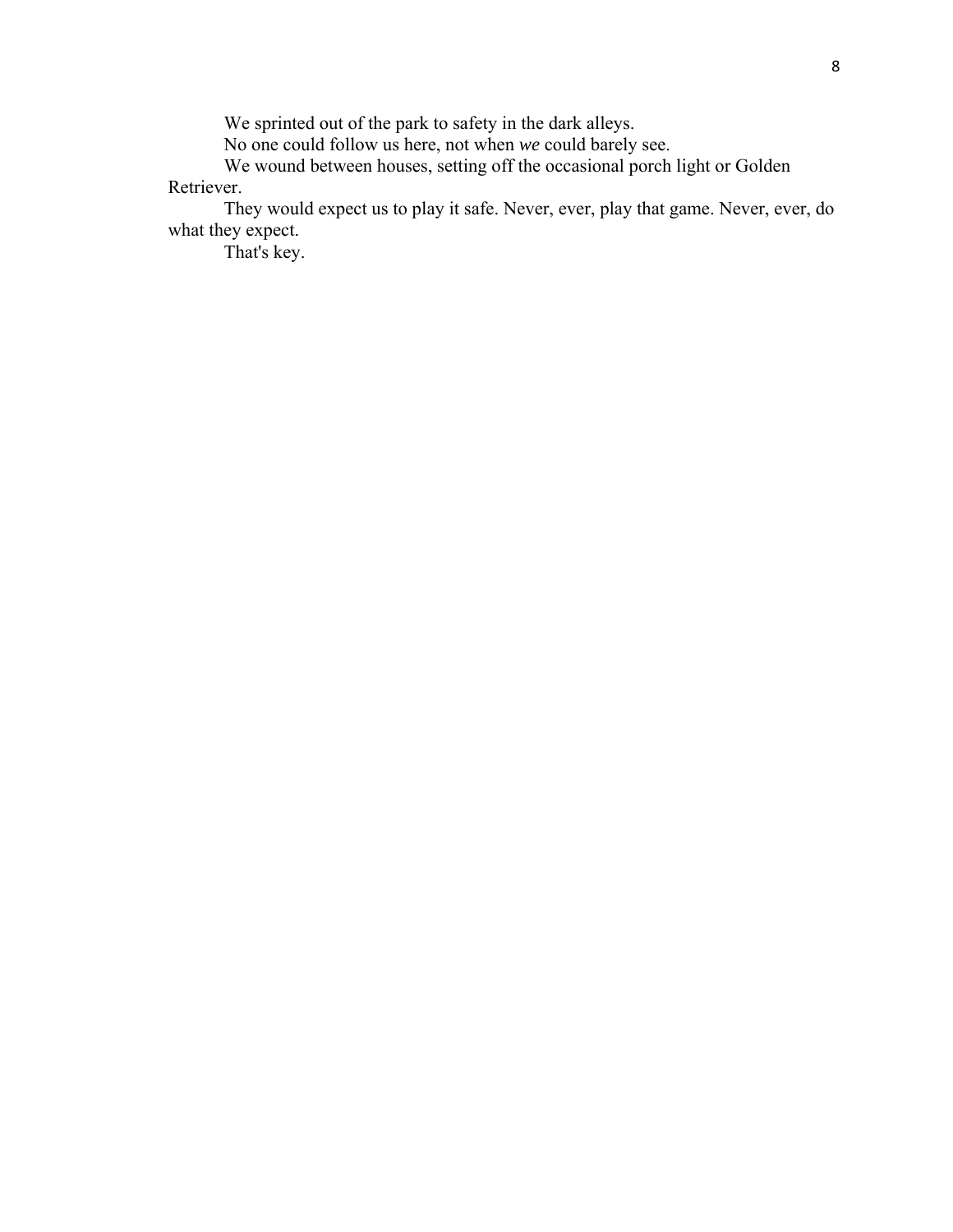<span id="page-14-0"></span>*"He wasn't a bad guy; it depended on when you caught him or what you were doing when he caught you."* 

*- Anonymous*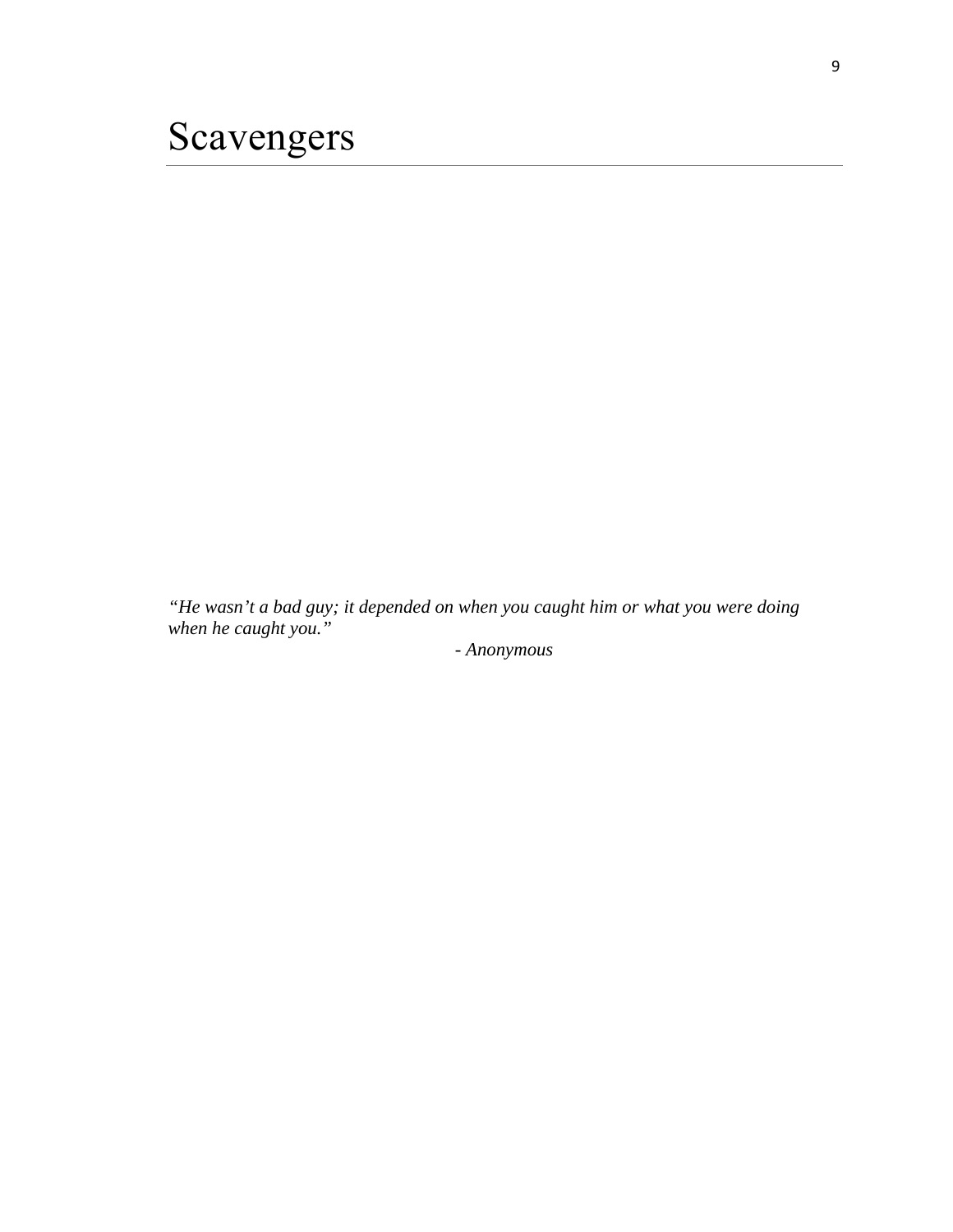The first key to a good scavenger hunt lies in the clues.

 Think of it like a first date. No one wants to date a bore. Let her do some of the talking.

> *You'll never forget this test, That's not the SAT. You'll find the book to improve your best At the store that surrounds a country. Third down, third to the right, You'll find what we left there tonight.*

"The hell does that mean?"

"Damned if I know."

"OK, tests?"

"AP? ACT? PSAT? MCAT? LSAT? GRE?"

"Too many choices."

You can't make the clues too hard, or no one will ever make it there.

But do remember to make conversation. You have to be a person, not just a set of

"It's probably the ACT, what else would you classify as 'not the SAT'?"

"OK, where?"

"Got it."

ears.

"Whowhatwherewhenwhy?"

 The second key to a good scavenger hunt is to make sure the clue leads interesting places. Where's the fun in finding things in the middle of an empty field?

 And don't forget to keep the relationship exciting. Don't do the same old things over and over again.

"Borders."

"Ah, clever!"

"Well, she is sleeping with him."

"Let's get moving!"

 If there's one thing your conscience hates, it's dubious legality. There's a feeling that you just can't quite shake. It doesn't matter that you aren't doing anything dangerous; it doesn't matter that you aren't doing anything unethical or immoral. And you can't just ignore it. Your internal compass is suddenly pointing not-quite-North.

You *will* be off kilter. It's hard to be yourself when you're nervous.

"OK, who's going to watch the bikes?"

"No prob."

 Doing it in public, makes it that much worse. You feel watched, like everyone knows what you're doing. And therein lies the key. No one *actually* knows. You have to remember that: they don't know anything and they never will. As long as you don't give it away.

Just relax, and remember that she's probably nervous too.

"Test Prep, Test Prep... Test Prep..."

"Here it is, ACT Test Prep!"

 You feel like nothing you do is subtle and being a few drinks into the evening doesn't help. You can tell your six companions aren't doing any better.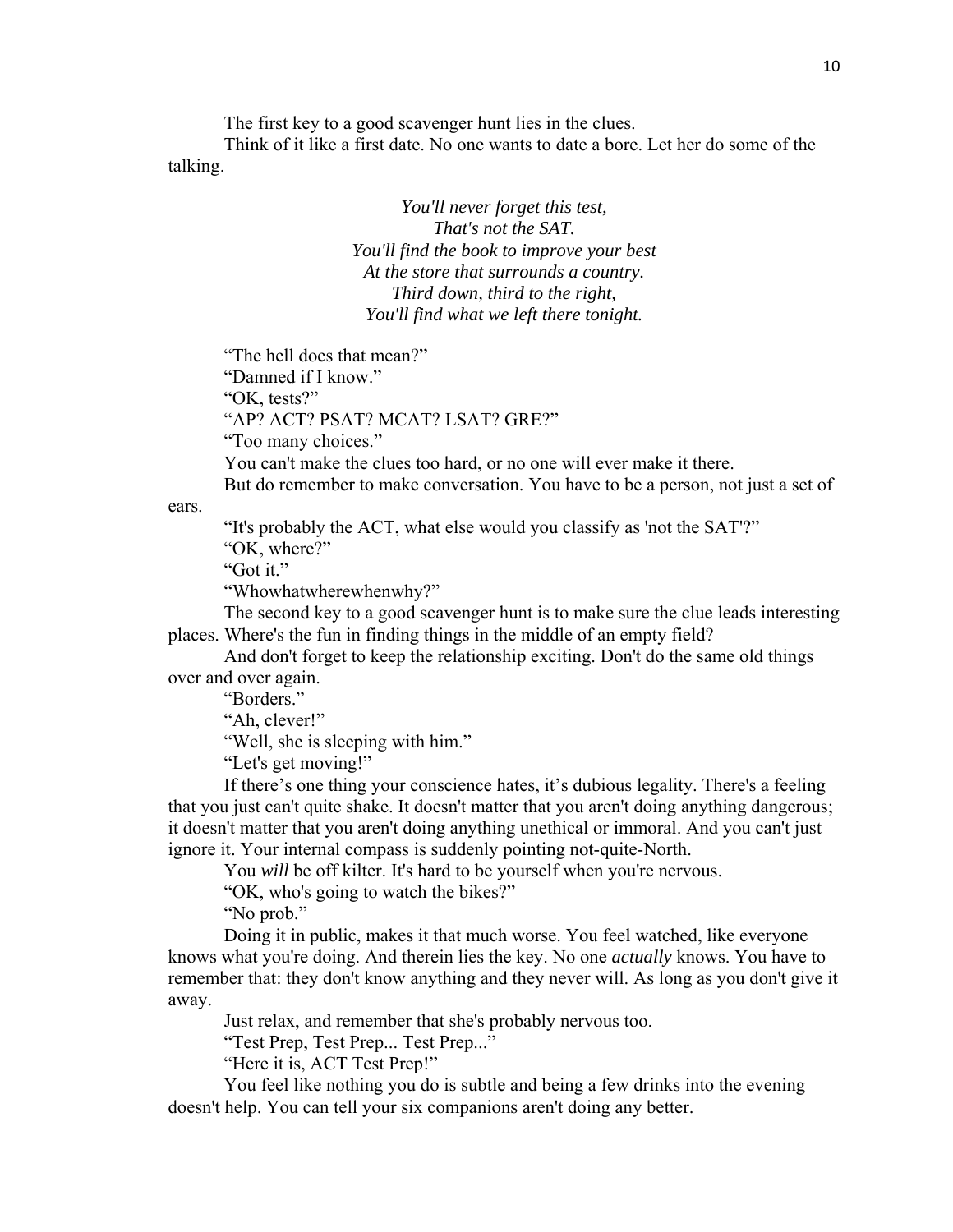Just try not to knock over the water glass. It's embarrassing.

"Test Prep! Test Prep! Test Prep!"

"Alright, there's nobody watching, let's do it."

"What's the clue say again?"

"Third shelf down."

"Third book to the right?"

"There's nothing there."

"What?"

"Nothing. There."

"Shit. Take 'em all out. Find it!"

 When you're in a respectable bookstore, slightly tipsy, pulling SAT and ACT study guides off the shelf, you feel more than a little self-conscious. You wonder when the next Borders employee is going to wander by.

 Unfortunately, the analogy runs out here: relationships are tricky, unlike scavenger hunts.

"Found it!"

"*Quietly*, please..."

 The third, and most important, key to a good scavenger hunt is to hide exciting things.

Just remember to have fun.

"Wow."

"A bottle of tequila?"

"How felonious."

"We're not drinking it here."

"For once, I agree. Let's get out of here."

 Sometimes there's nothing for it but to break a few rules and drink your alcohol elsewhere.

It's like sex on the beach: there's so many reasons not to do  $it$  – sand, voyeurs, sand, cold, sand, and sand—

But...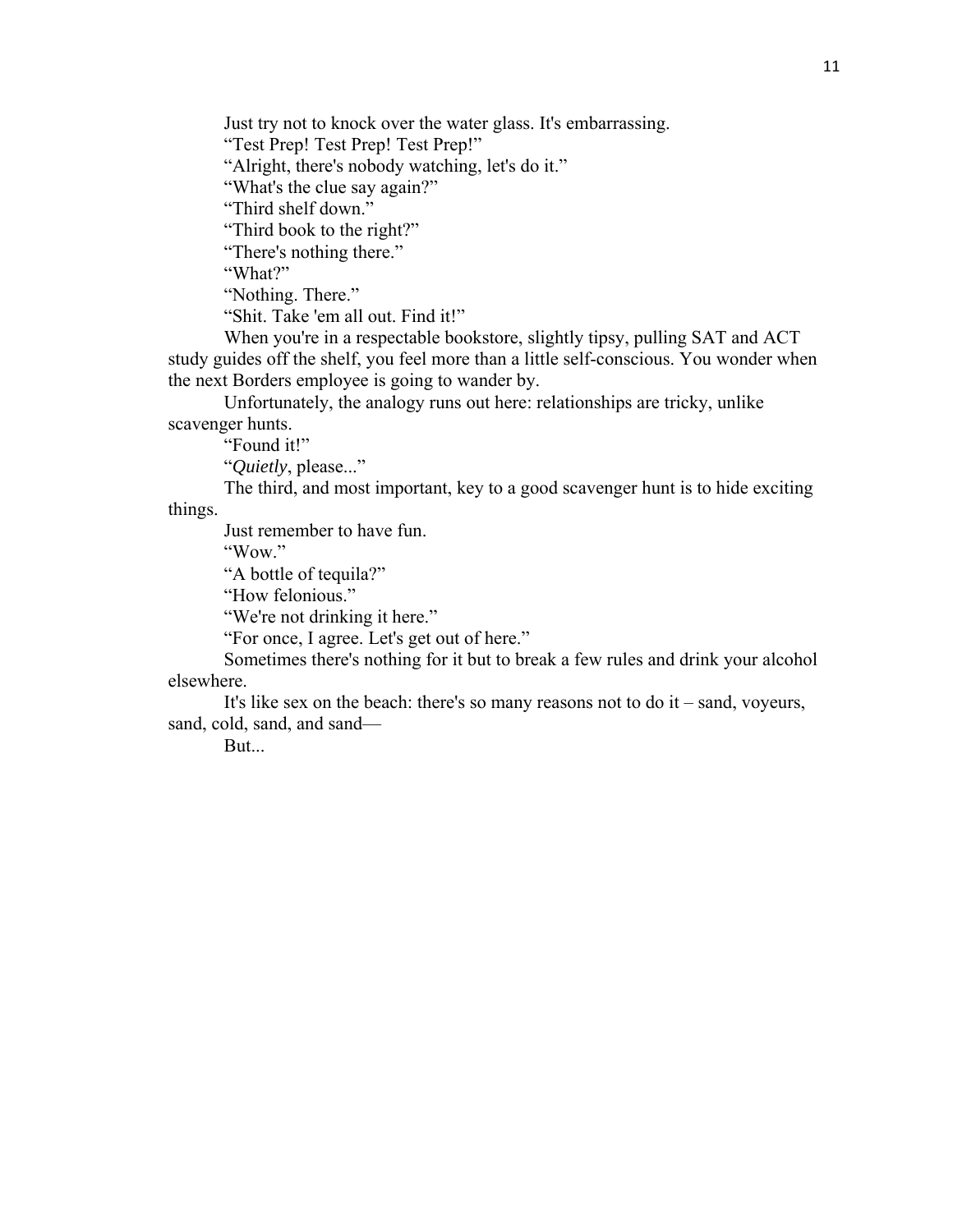<span id="page-17-0"></span>*"May you live in interesting times."* 

*- Terry Pratchett*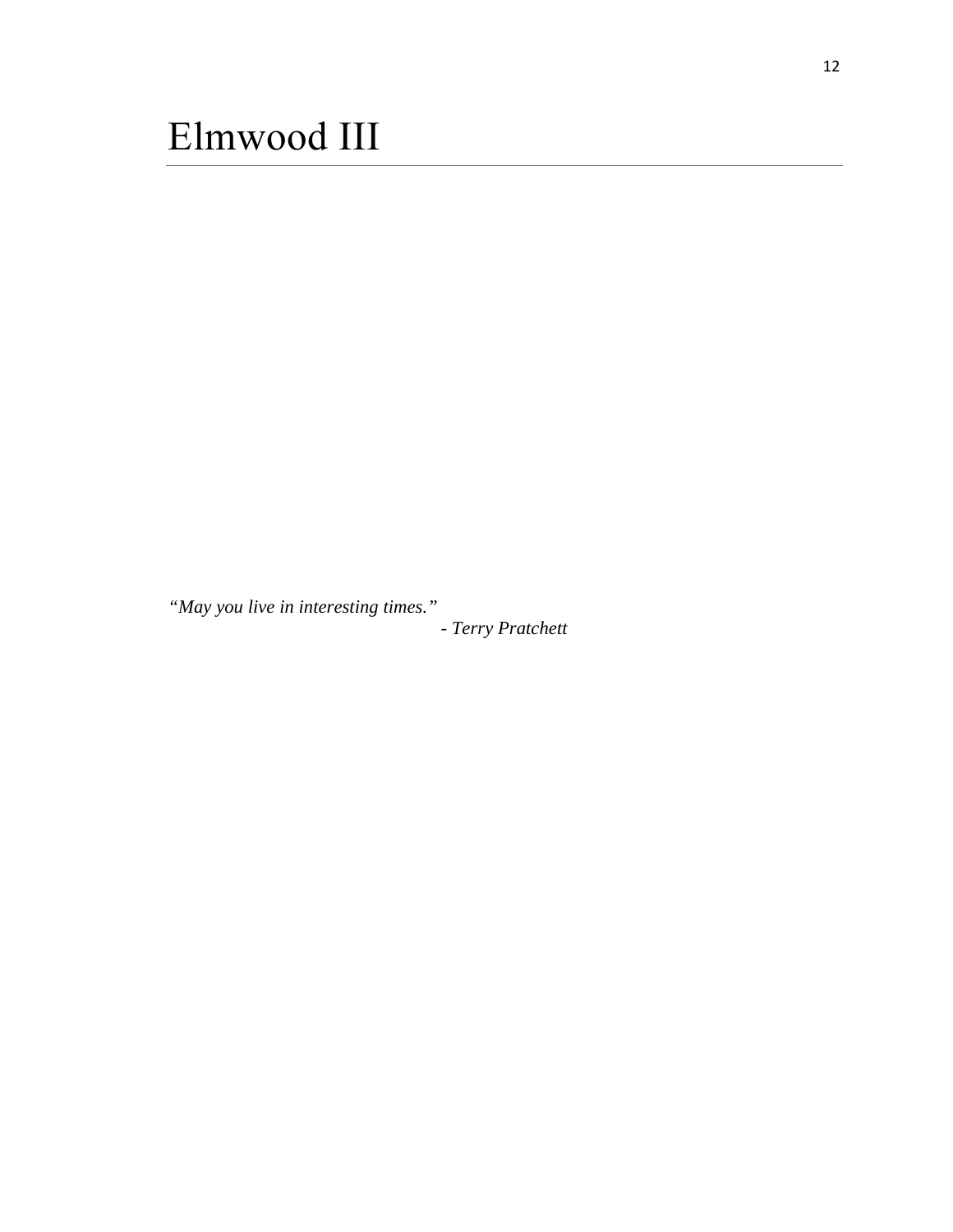Elmwood. The street wound its way up the hill in front of us. But despite heavy patrols, blind corners, and steep embankments it led to our salv—HEADLIGHTS!

We ran.

 We stumbled across a path to our right and sprinted. The neighborhood swimming pool took us by surprise.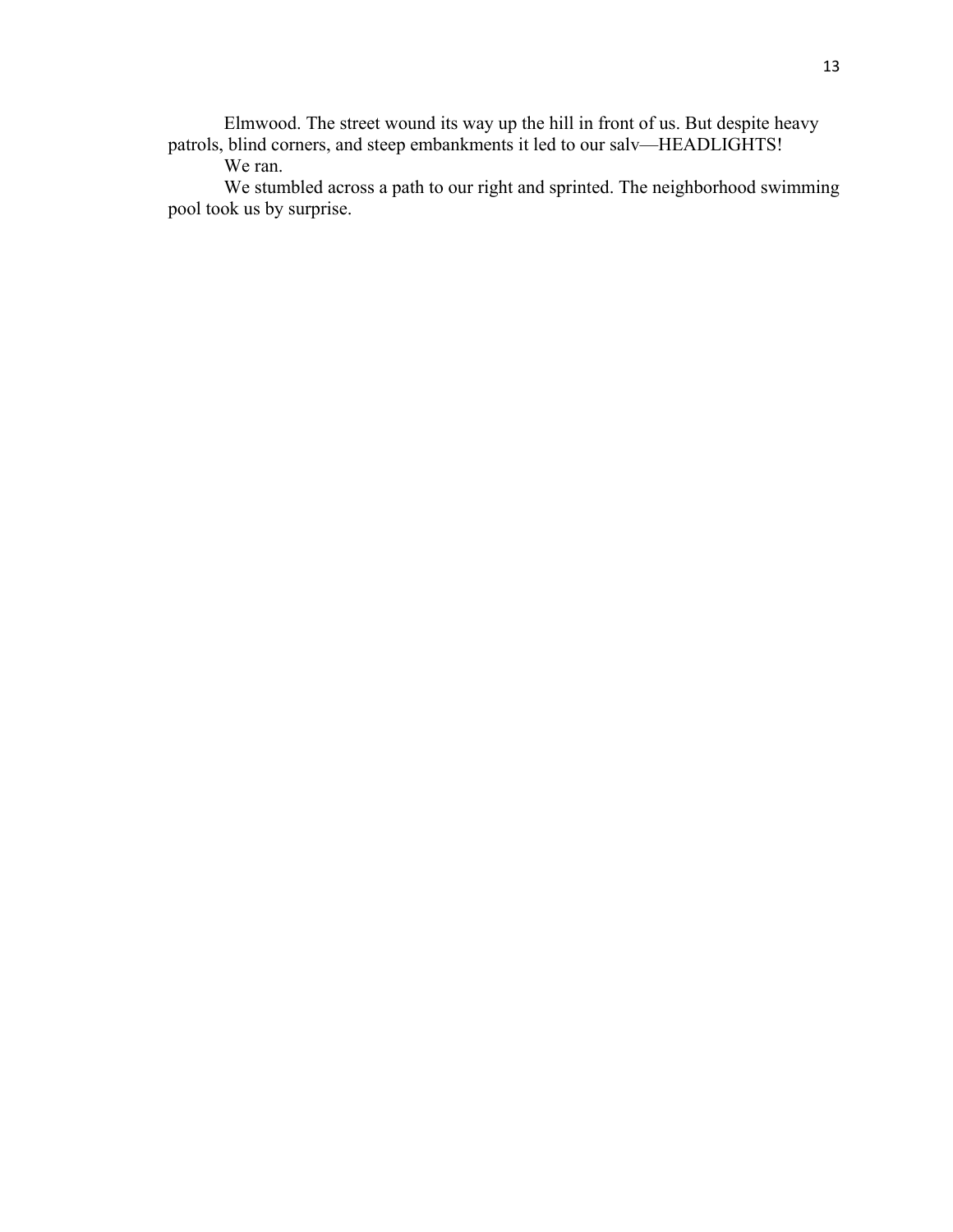<span id="page-19-0"></span>*"The moments of happiness we enjoy take us by surprise. It is not that we seize them, but that they seize us."* 

*- Ashley Montagu*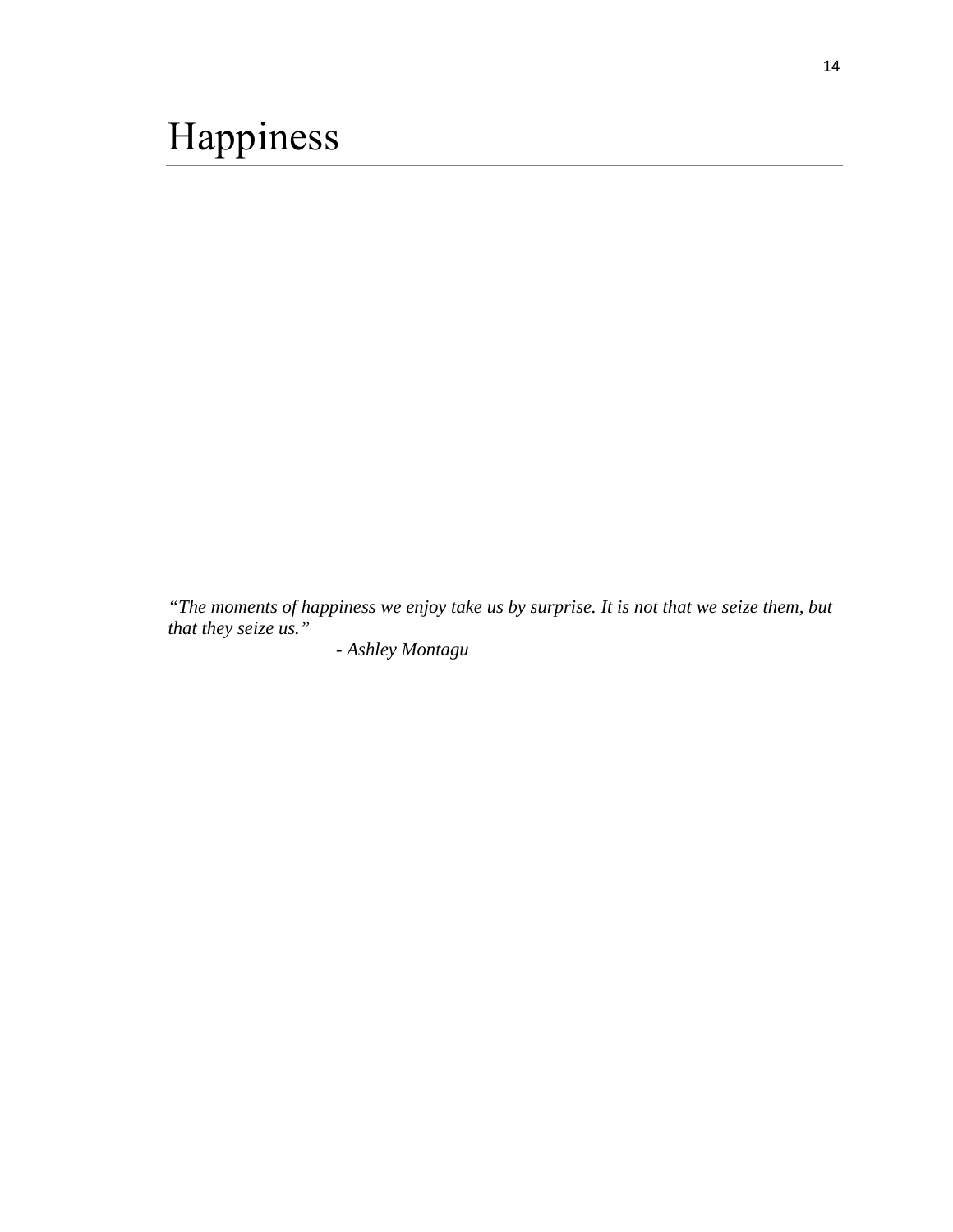"Black belt *kata*, division 39. David up, Zack on deck."

I start in surprise to hear my name.

A panel of five stone-faced black belts glues its ten collective eyes to me as I stand up, straighten my *gi* and start the long, short walk to the stage. My shaking knees and the god-damned, bear-sized butterflies in my stomach remind me of my first experience with falling in love.

 *I caught up to her as she left class, the people in the hallway receding into the background as the rushing in my ears grew into a roar.* 

 *"Hey. Wouldyouliketogotopromwithme?"* 

 *We kissed for the first time on –* 

I derail that train of thought.

 *Now is* not *the time. Concentrate.* 

 No matter how many times I compete, I never get used to this. I do my best to still my shaking legs, bow to the judges, and bark the name of my *kata* loudly enough to quiet the audience. I shift my weight, flow to the opening position, pause to take control of the adrenaline surge, and *begin.* 

I bow, legs now shaking from exertion, and sit back down.

 *I can't believe people say this part of karate isn't a sport.* 

 *"If it doesn't involve a ball, it's not a sport."* 

 *"Then gymnastics isn't a sport? What about golf? That's not really a sport, but it uses a ball."* 

 *"Well, boxing is a sport. Because you compete against someone to win."* 

 *"You compete in karate. Against someone. To win."* 

 *"But all you're doing is dancing by yourself out on the floor!"* 

 *"No. I'm killing people, I'm breaking bones, I'm throwing them to the ground, I'm kicking them, punching them."* 

 *"What are you talking about?"* 

 *"Dancing it may be, but dancing with a purpose.* Kata *is a state of mind, not a dance."* 

And get back up, grinning sheepishly. They need to score me.

 *Oops.* 

 Sweat has soaked through my *gi*, all the way to my embroidered black belt, leaving a black stain on the pristine, white cotton.

 The golden lettering on Dan's black belt dances as he shifts his weight, seeming to make a mockery of my nervousness. I compulsively tighten the Velcro straps of my gloves and helmet r*ight tight, left tight, right tight, left tight* as I gear up for my first sparring match of the day.

 Jumping into a ring with people who are capable of breaking bones with their bare hands never becomes a matter of course.

*Why the hell should* I *have to spar him first?*  Slowly, I take a deep breath.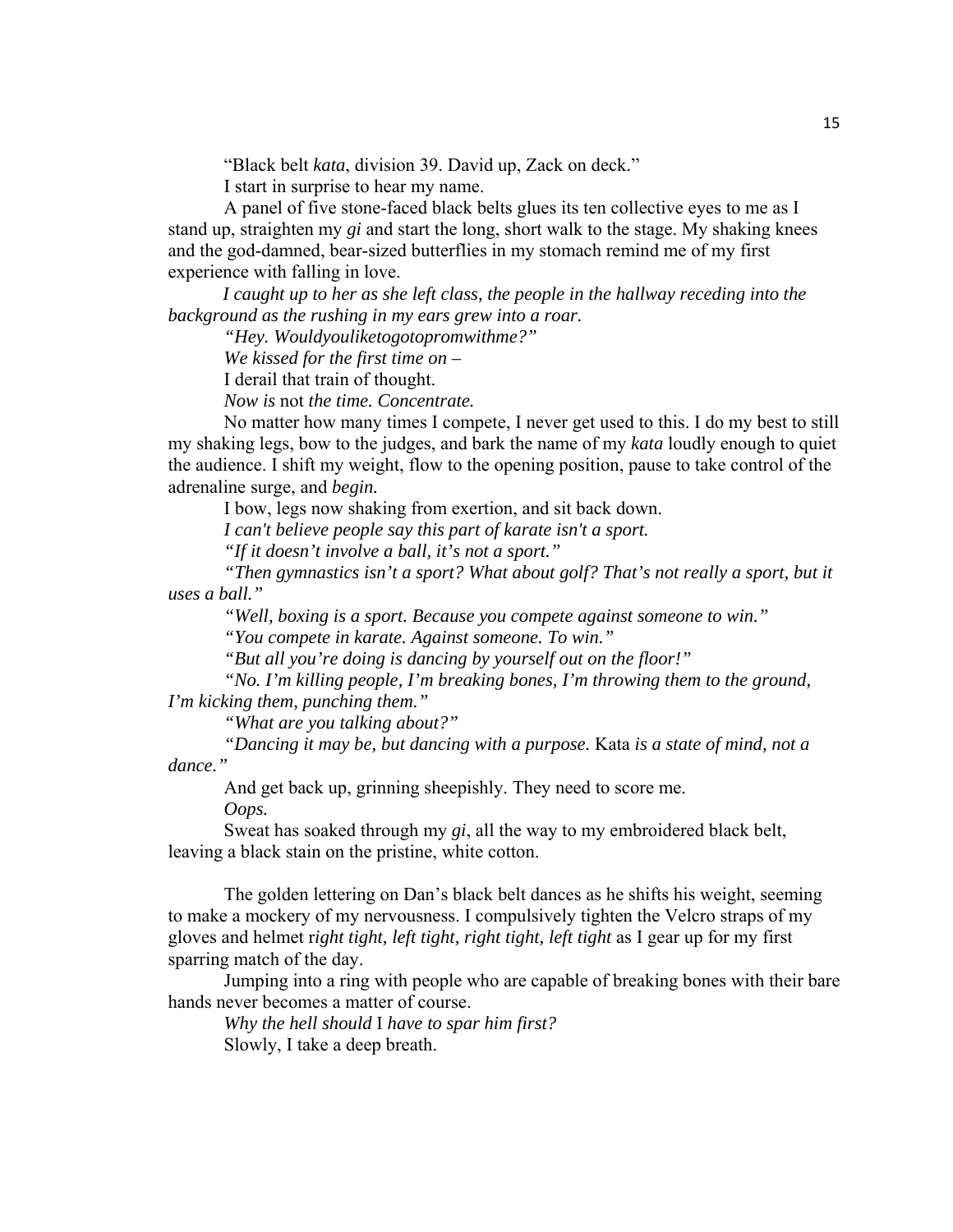*Calm down. Concentrate. You're sparring* Dan *and if you don't get it together, this will be your first and* only *match.* 

The tiny ear holes in my helmet distort the cheers and murmurs from the crowd. Sweat is already trickling through my hair and down my temples, soaking the inside of this oven they claim will protect my head. I silently apologize to whoever will be wearing it next.

We're both ready.

 *Alright. Fuck it. Let's get on with it.*  We bow to one another in the Japanese tradition and pound gloves as Americans. Excitement replaces worry; the desire to begin fills me with energy.

> *Penetration. Evasion. Attack. Defense. Dodging. Ducking. Weaving. Punching. Kicking. Elbowing. Kneeing. Grappling. Sweeping. Throwing. Tripping Intimidation. Feinting. Blustering. Placating. Pride. Arrogance. Humility. Agility. Strength. Speed. Quickness. Patience. Aggression.*

*Peace.* 

*My media. The brush strokes that define my art.* 

*The lines of code that combine in innumerable ways to make each artist, each work of art different.* 

*The lens through which I see the world; the celluloid on which my motions are recorded. But most of all, they are my love, my devotion, the bases of my martial art.* 

> *My karatedo. My muai thai. My boxing. My judo. My krav maga. My yamanni-ryu. My Systema. My wrestling. My tae kwon do. These are my disciplines, but my martial art is karatedo. All the others fall within its bounds.*

 We dance, the shaking of my knees a problem no longer, probing for weakness, ready for that first perfect moment of absolute power and exquisite control. There is a flurry of movement, a rush of adrenaline.

I lose but there is a smile I can't wipe off my face.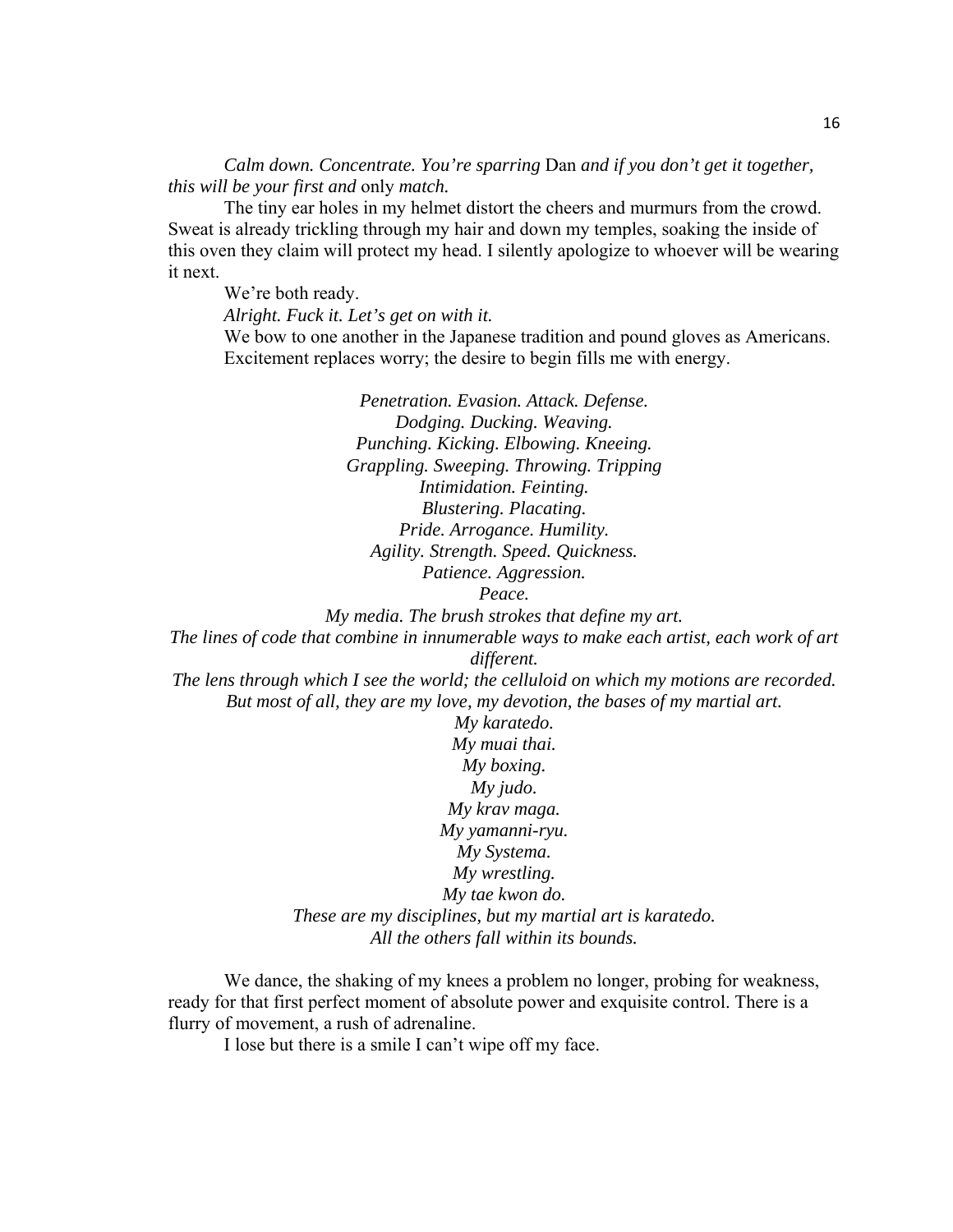<span id="page-22-0"></span>*"Oh, the delicious thrill of hiding while the others come looking for you…" - Jean Baudrillard*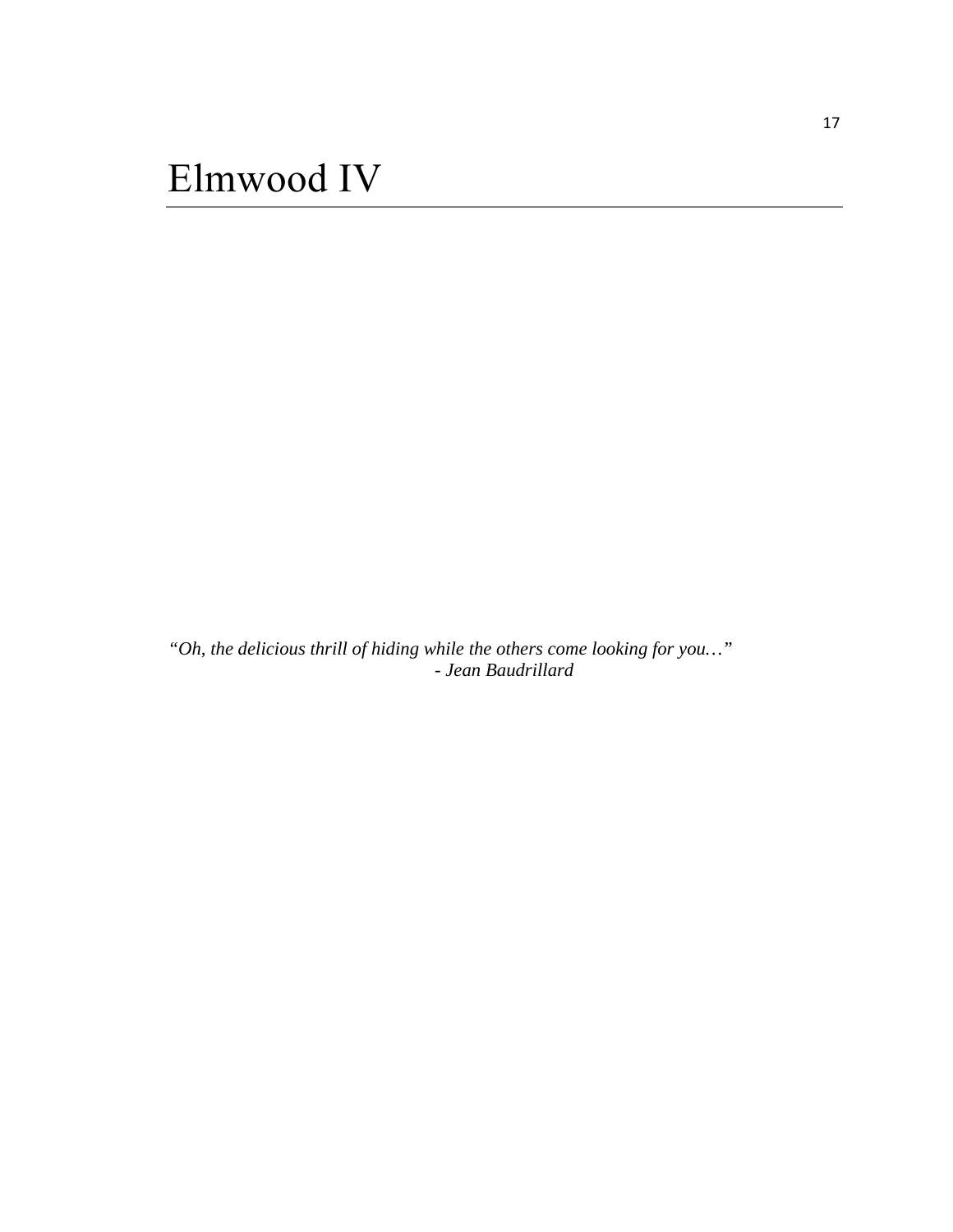We hid.

The lifeguard chair stood watch. A roomful of children partied its way through the night.

They drove past, eyes searching, unaware that that we crouched not 20 feet away.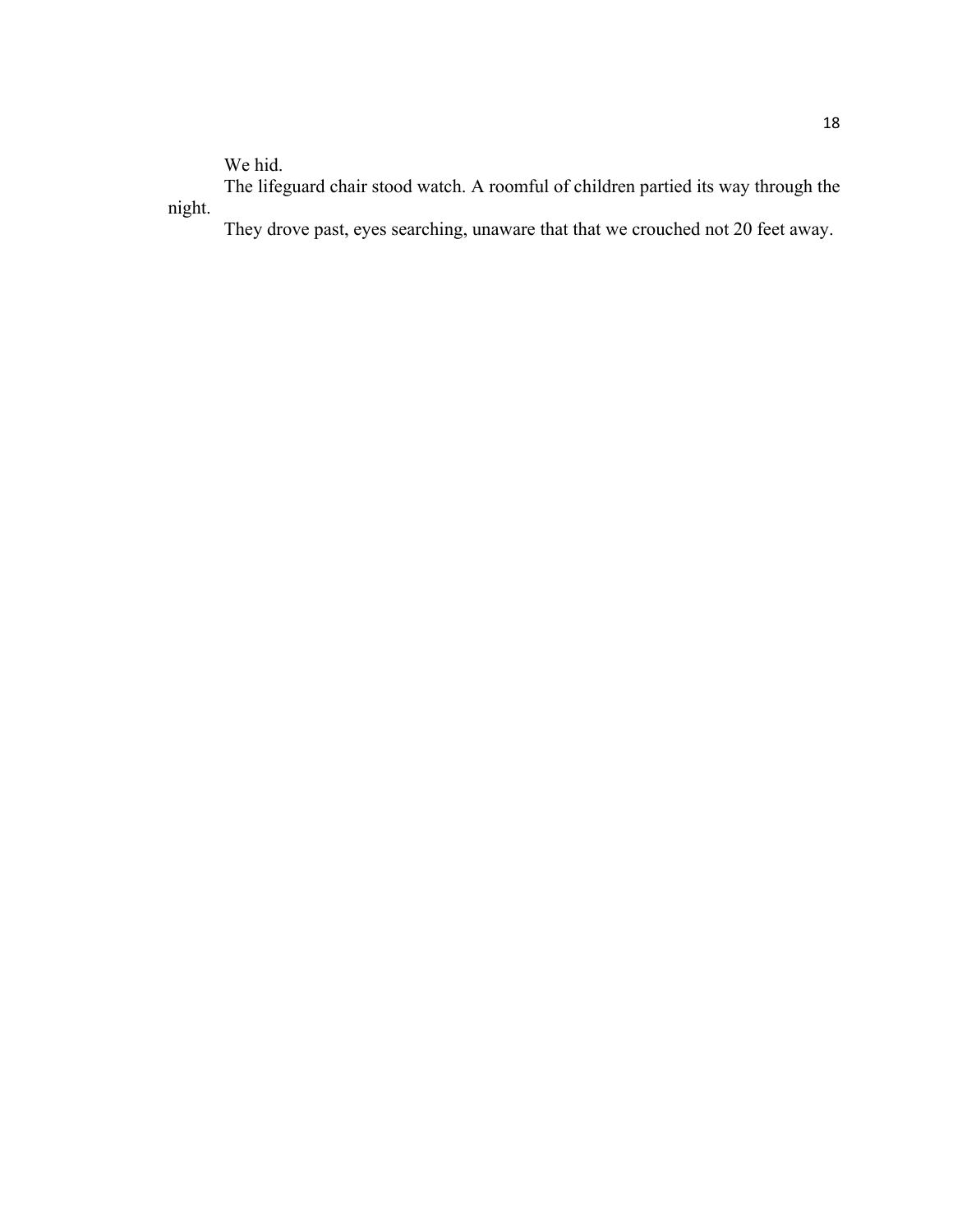<span id="page-24-0"></span>*"As long as there are no things less-worse than the Holocaust in my apple, I'm happy." - Anonymous*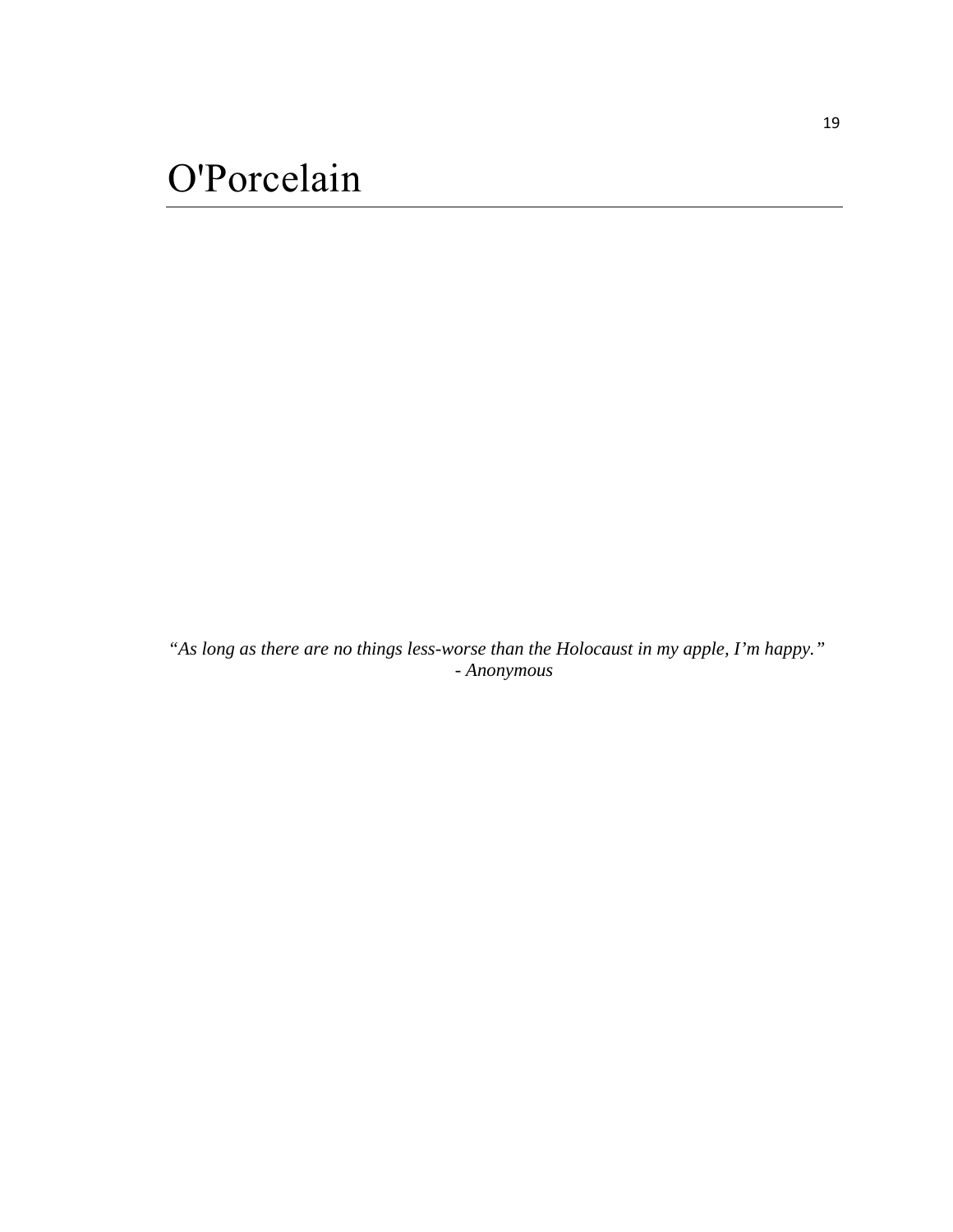Aiden had to pee. The party was finally winding down: Kasey was gone, there was no one else to hit on, his roommates were asleep, and the bathroom was free. He stumbled across the house, past the last game of beer pong in the garage, through the last few people drinking rum and coke in the kitchen, by the living room – oblivious to the smoke from the dying bonfire outside that was beginning to fill the room.

 But the bathroom was a place of sanctuary, it was a place of release. He unzipped and looked down at the toilet.

It looked back.

 Joe came by the next morning at eight. He didn't bother knocking. The former duplex was a mess. The beer pong table in the garage was still slimy with old beer, the floor no less so; the kitchen floor was sticky, the counters covered with empty beer and liquor bottles; and the living room smelled of smoke, no one had bothered to douse the fire pit in the backyard or close the windows at the end of the night. He made his way towards Aiden's room. Even the stolen road signs had been knocked off the walls: FLYING ROCK, 20 MPH, DIP. He passed a note on the bathroom door.

*Tucker,* 

 *There's an opossum in the bathroom. I'm not sure what to do about this, so I'm going to bed.* 

♥ *Aiden* 

Joe read the note, shook his head, and left, chuckling to himself.

 The opossum was in a Strange Place. Curiosity had led him towards the Strange Light in the Night. Wandering towards the Steady White Glow, he had passed a crackling, Yellow Blaze. There was no food. But now he had been trapped by the Pink Animal that ran from him.

 So, white porcelain towering above, he did what opossums do when the sun comes up.

 Tucker made it back home at noon; he had left the party long before it was over. He opened the garage door to park his bike and was hit between the nostrils with the smell of stale beer. Beer pong or beer bowling? Beer was *everywhere.* The kitchen was no better, the remnants of Sailor Jerry's and Coke staining the floor.

 He found Aiden sitting in the living room with all the windows open. He was wearing nothing but boxers. His head was in his hands.

"Did you see the note on the bathroom door?"

"No, should I?"

"There's a giant opossum in the bathroom. And I'm hung over as fuck."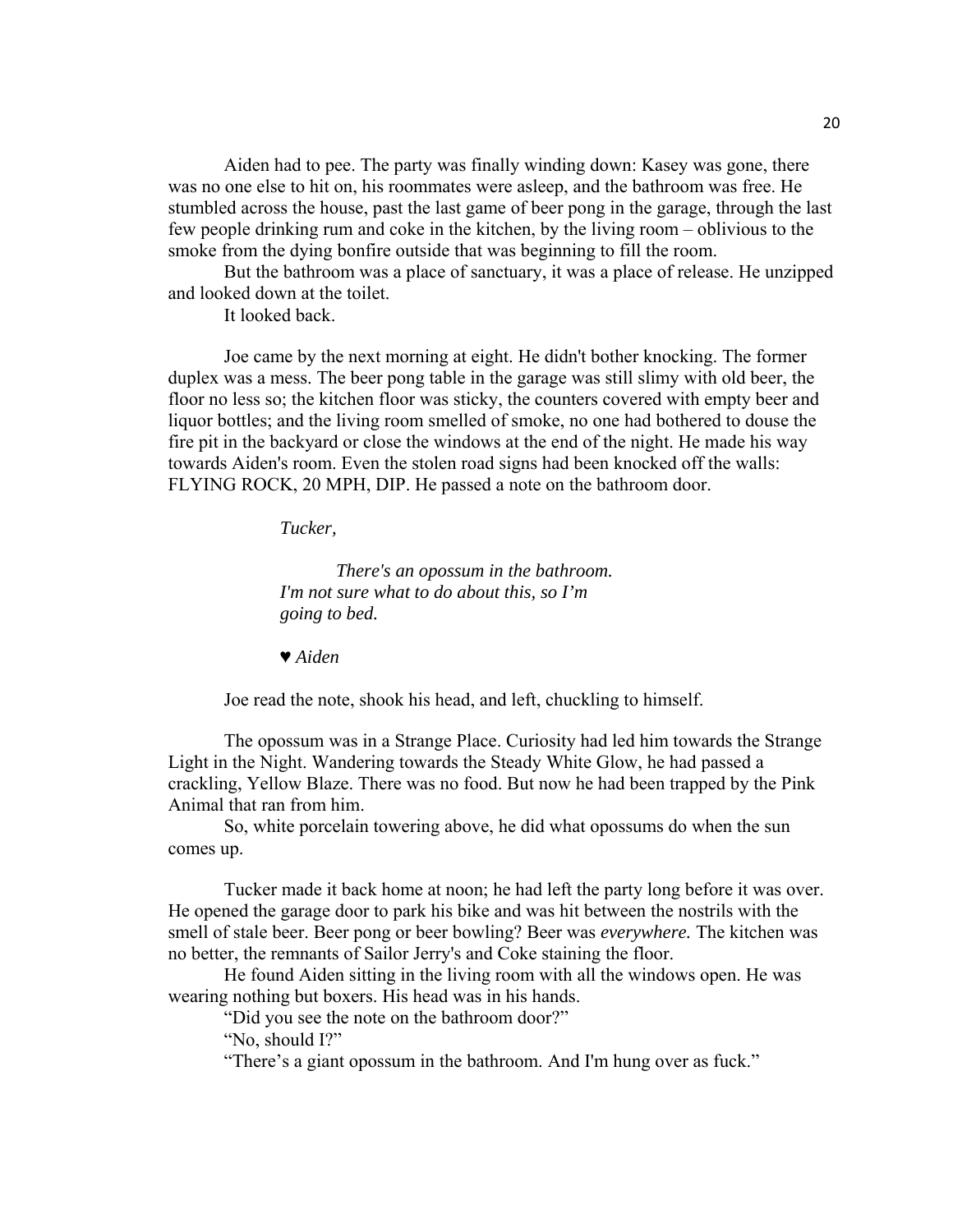"There's a what?"

 They steeled themselves to deal with the rabid beast, dressing in leather jackets, long pants, and donning gloves.

 Tucker grabbed the doorknob. He pulled the door open. Aiden rushed into the room ready to give it hell.

 When David arrived later in the afternoon the garage door was open and Aiden was halfheartedly pushing a mop. It smelled like old socks.

"What's up Aiden?"

"Oh, not much. Just hung over as shit."

"No band practice today then?"

The only answer was a look of horror. David laughed.

"Serves you right for hitting on my ex."

 The kitchen was freshly cleaned, but the recycling was overflowing with cans and bottles. There was a trash can in the living room. David looked inside. He walked back to the garage.

 "Why is there a baby opossum sleeping in a trash can in the living room?" "Don't even ask."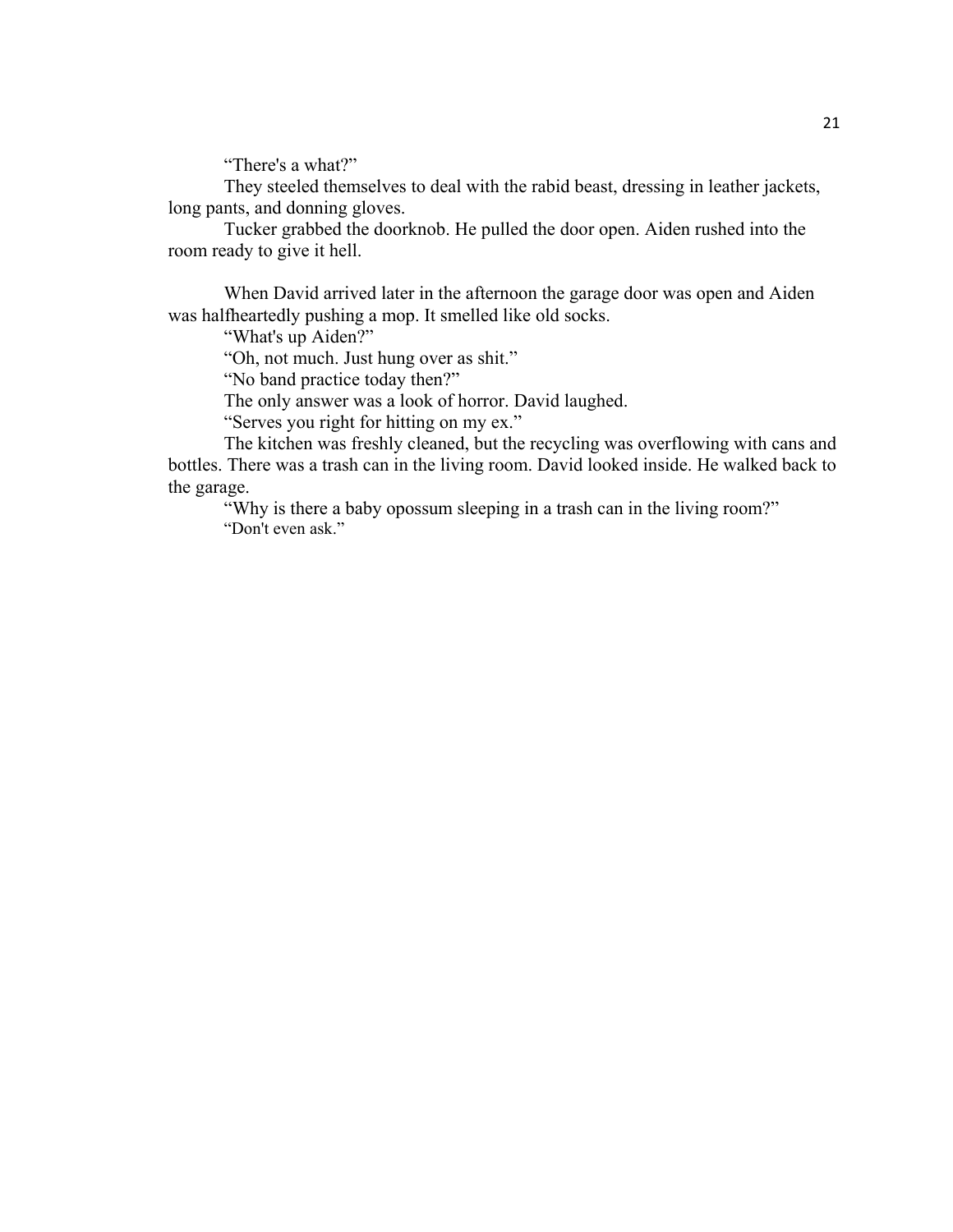<span id="page-27-0"></span>*"…but what panic when, after a long search, the others abandon you!" - Jean Baudrillard*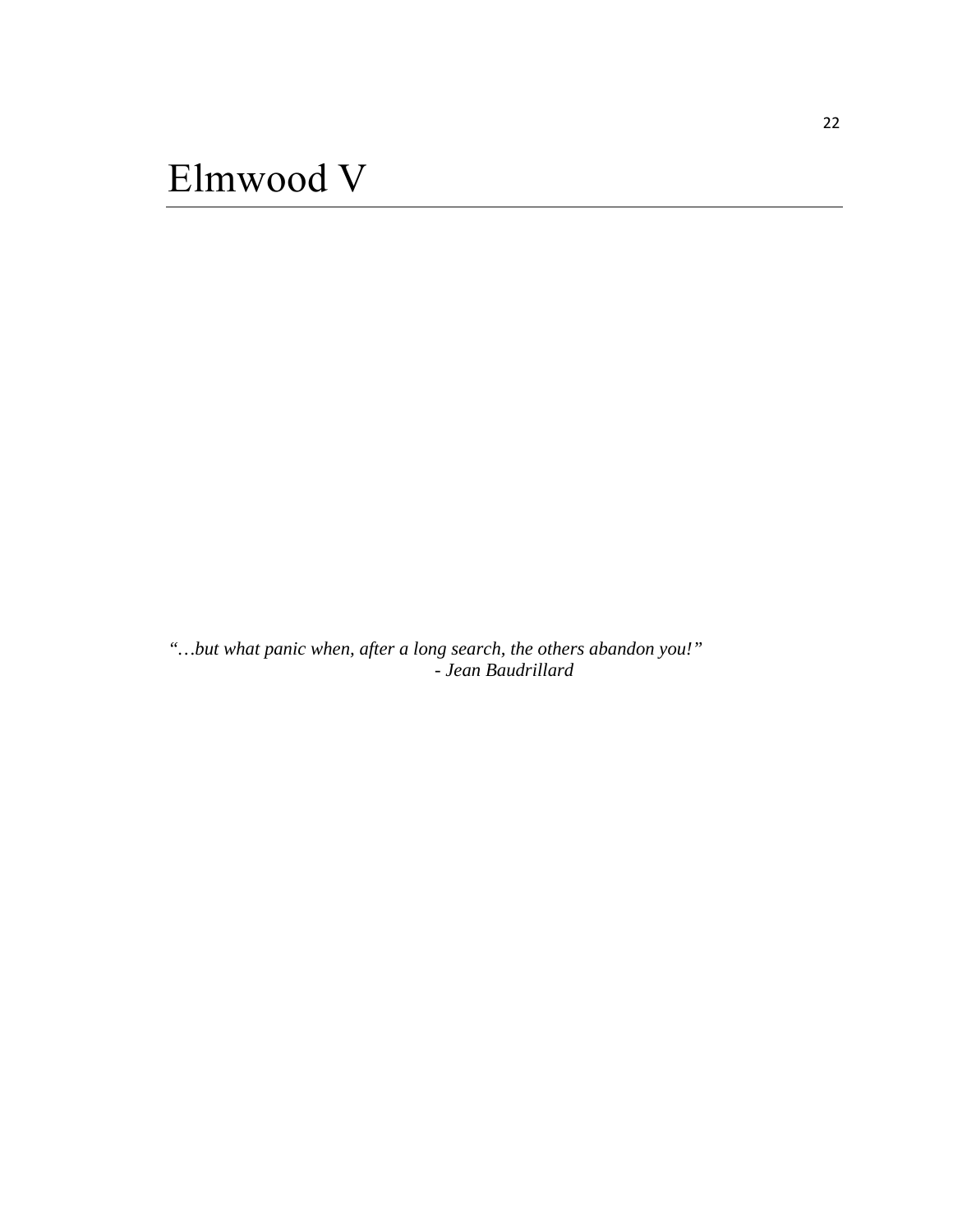We crept. The shadows no longer danced. The headlights had passed. They were gone.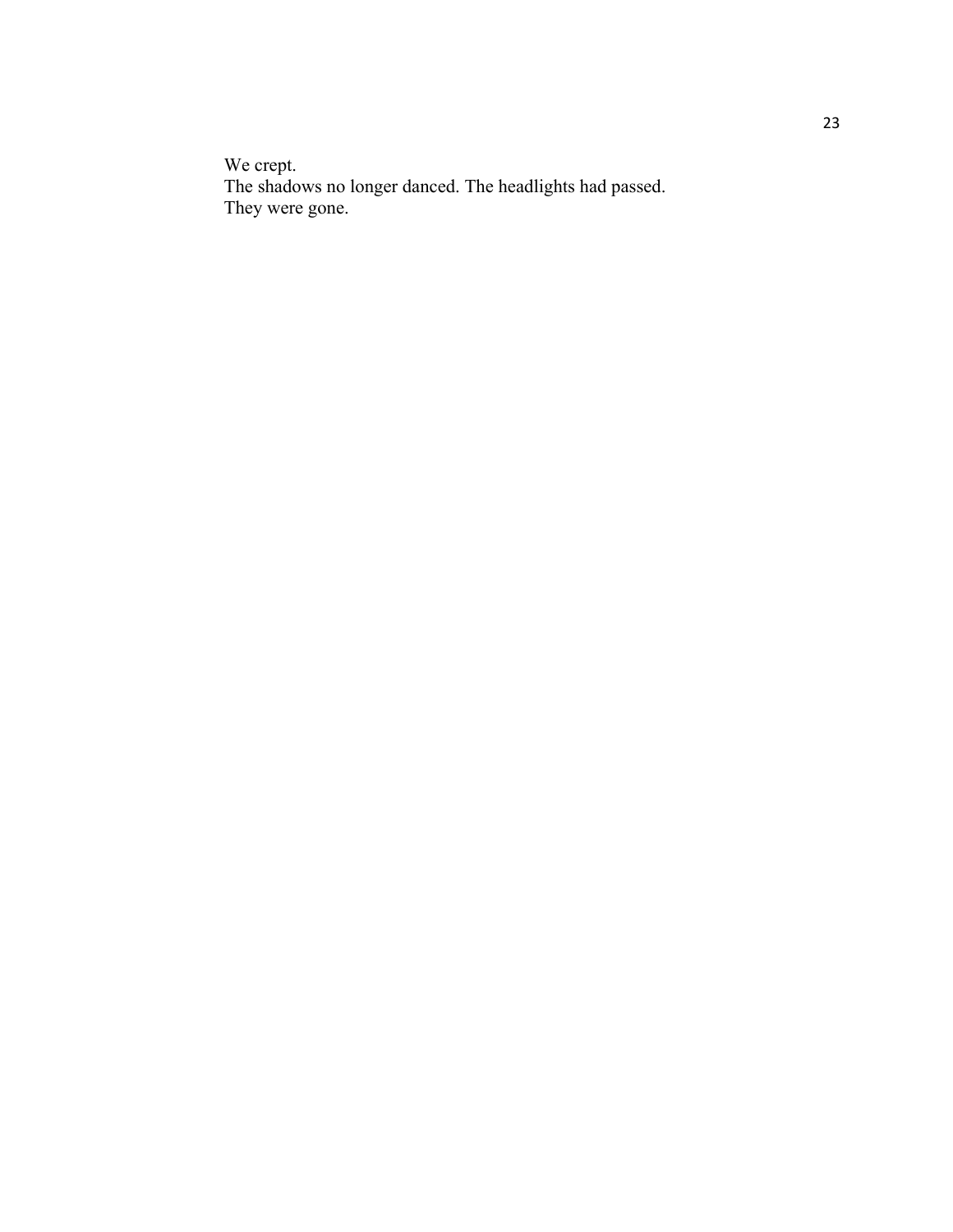<span id="page-29-0"></span>*"You're acting like you didn't just say something terrible." - Anonymous*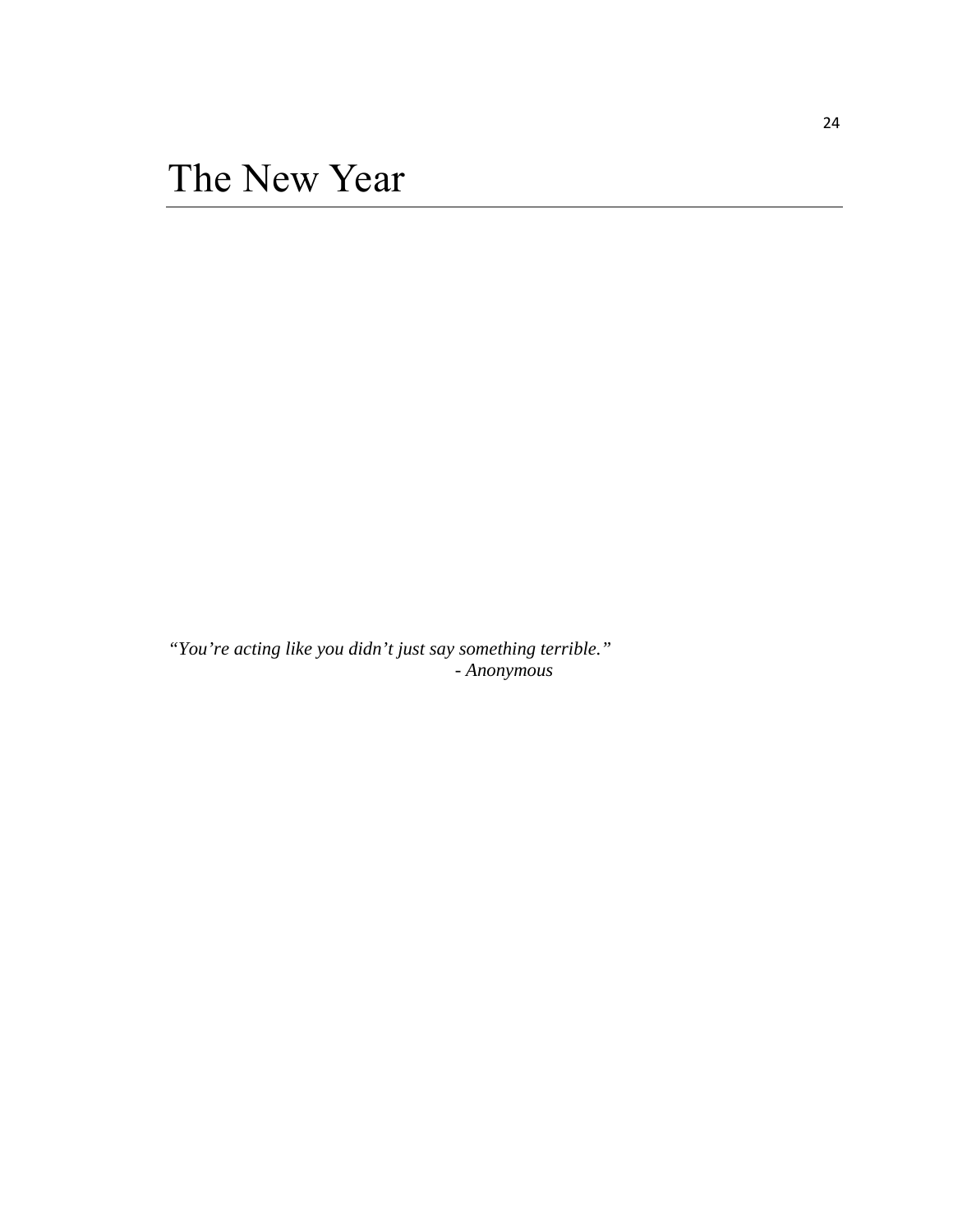|                                                                                   | <b>SUPEREGO</b> |  |  |  |
|-----------------------------------------------------------------------------------|-----------------|--|--|--|
| Why isn't she here?                                                               |                 |  |  |  |
|                                                                                   | ID              |  |  |  |
| You know why.                                                                     |                 |  |  |  |
|                                                                                   | <b>SUPEREGO</b> |  |  |  |
| No. I don't.                                                                      |                 |  |  |  |
| It's because Kasey doesn't actually like you.                                     | ID              |  |  |  |
|                                                                                   | <b>SUPEREGO</b> |  |  |  |
| Yes she does.                                                                     |                 |  |  |  |
|                                                                                   | ID              |  |  |  |
| No, she doesn't. She stood you up. She got drunk and slept in someone else's bed. | <b>SUPEREGO</b> |  |  |  |
| We dealt with those things. They were accidents.<br>ID                            |                 |  |  |  |
| Last time she saw you, she practically kicked you out.<br><b>SUPEREGO</b>         |                 |  |  |  |
| Don't remind me. Why's it been so damned hard?                                    |                 |  |  |  |
|                                                                                   | ID              |  |  |  |
| Why's it been so damned hard?                                                     |                 |  |  |  |
|                                                                                   | <b>SUPEREGO</b> |  |  |  |
| I don't know                                                                      | ID              |  |  |  |
| If she really cared, she would be here tonight.                                   |                 |  |  |  |
|                                                                                   | <b>SUPEREGO</b> |  |  |  |
| Screw you.                                                                        |                 |  |  |  |
|                                                                                   | ID              |  |  |  |
| I just report the news.                                                           |                 |  |  |  |
|                                                                                   | <b>SUPEREGO</b> |  |  |  |
| What does she want?                                                               | YOUNG WOMAN     |  |  |  |
| (to SUPEREGO)                                                                     |                 |  |  |  |
| Hi David.                                                                         |                 |  |  |  |
|                                                                                   | ID              |  |  |  |
| Ooh, what have we here?                                                           |                 |  |  |  |
|                                                                                   | YOUNG WOMAN     |  |  |  |
| $(to$ ID $)$                                                                      |                 |  |  |  |
| I've never seen you so well dressed.                                              |                 |  |  |  |
|                                                                                   | ID              |  |  |  |
| (to YOUNG WOMAN)<br>You look great. Sometimes it's fun to dress up.               |                 |  |  |  |
|                                                                                   | <b>SUPEREGO</b> |  |  |  |
| $(to$ ID)                                                                         |                 |  |  |  |
| What are you doing? You stay out of this!                                         |                 |  |  |  |
|                                                                                   | ID              |  |  |  |
| I'm just helping you out man.                                                     |                 |  |  |  |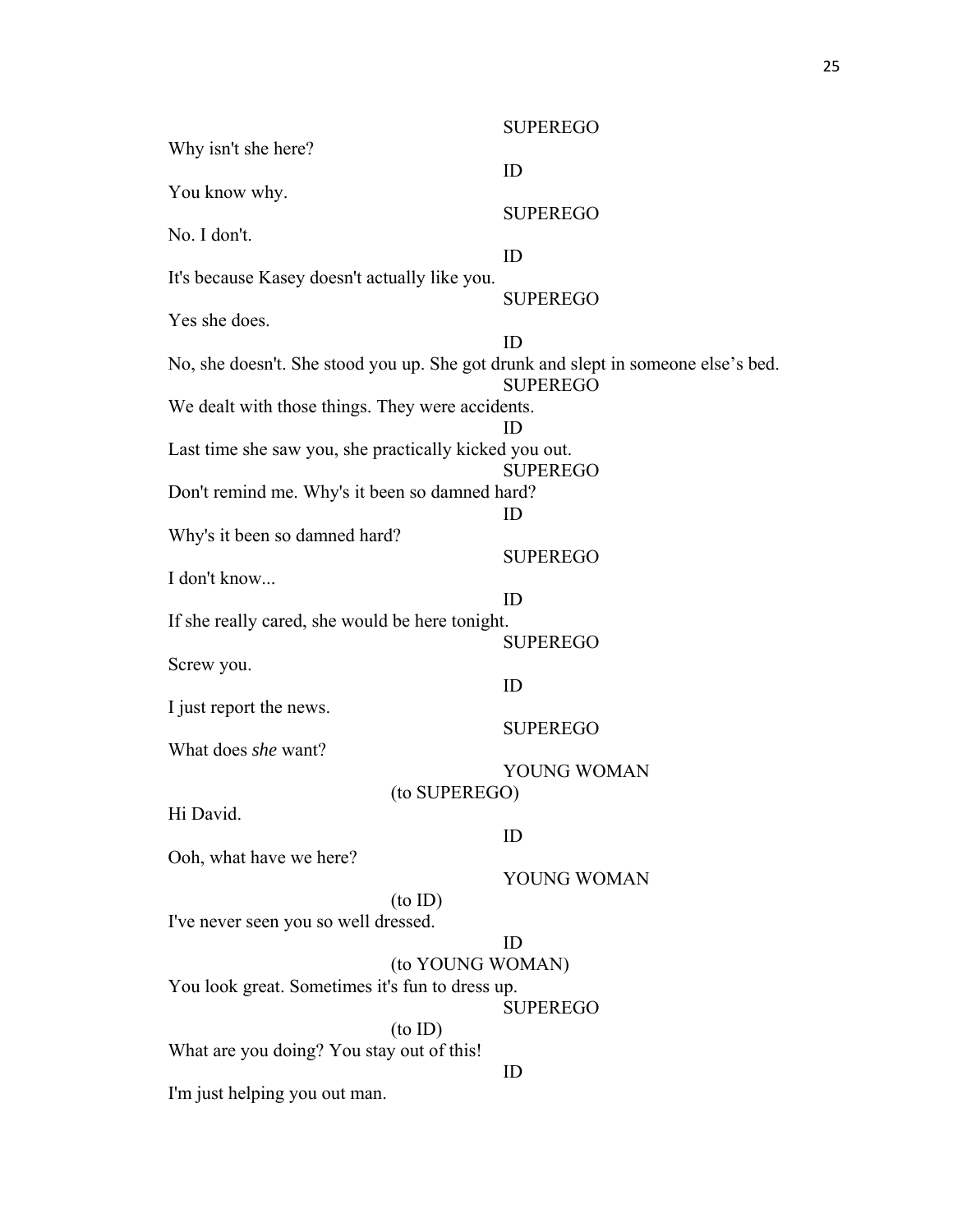|                                                                                  | (to SUPEREGO) | YOUNG WOMAN     |  |  |
|----------------------------------------------------------------------------------|---------------|-----------------|--|--|
| I was wondering                                                                  |               |                 |  |  |
|                                                                                  |               | <b>SUPEREGO</b> |  |  |
| Hmmm?                                                                            |               | YOUNG WOMAN     |  |  |
| If you would be my New Years kiss                                                |               |                 |  |  |
| Ummmm, I'm not sure                                                              |               | <b>SUPEREGO</b> |  |  |
|                                                                                  |               | YOUNG WOMAN     |  |  |
| Come on, it's New Years.                                                         |               | <b>SUPEREGO</b> |  |  |
|                                                                                  | $(to$ ID $)$  |                 |  |  |
| What about Kasey?                                                                |               |                 |  |  |
| What about her? She's not here.                                                  |               | ID              |  |  |
|                                                                                  |               | <b>SUPEREGO</b> |  |  |
| You never cease to amaze me.                                                     |               | ID              |  |  |
| Oh, come on. She's not here. You invited her, she's in town, but she's not here. |               |                 |  |  |
|                                                                                  |               | <b>SUPEREGO</b> |  |  |
| She might still show up.                                                         |               | YOUNG WOMAN     |  |  |
|                                                                                  | (to both)     |                 |  |  |
| Well?                                                                            |               |                 |  |  |
| ID<br>Kasey doesn't even want to talk to you, much less kiss you.                |               |                 |  |  |
|                                                                                  |               | <b>SUPEREGO</b> |  |  |
| Not getting it from her doesn't justify taking it from someone else.             |               |                 |  |  |
| ID<br>It doesn't? Why on earth not?                                              |               |                 |  |  |
|                                                                                  |               | <b>SUPEREGO</b> |  |  |
| It just wouldn't be right.<br>(To YOUNG WOMAN)                                   |               |                 |  |  |
| I'll get back to you.                                                            |               |                 |  |  |
|                                                                                  |               |                 |  |  |
| Cop out.                                                                         |               | ID              |  |  |
|                                                                                  |               | YOUNG WOMAN     |  |  |
|                                                                                  | (to SUPEREGO) |                 |  |  |
| Don't keep me waiting too long.                                                  |               |                 |  |  |
| Thank God. She's gone.                                                           |               | <b>SUPEREGO</b> |  |  |
|                                                                                  |               | ID              |  |  |
| Dear Lord, why didn't you say yes?                                               |               | <b>SUPEREGO</b> |  |  |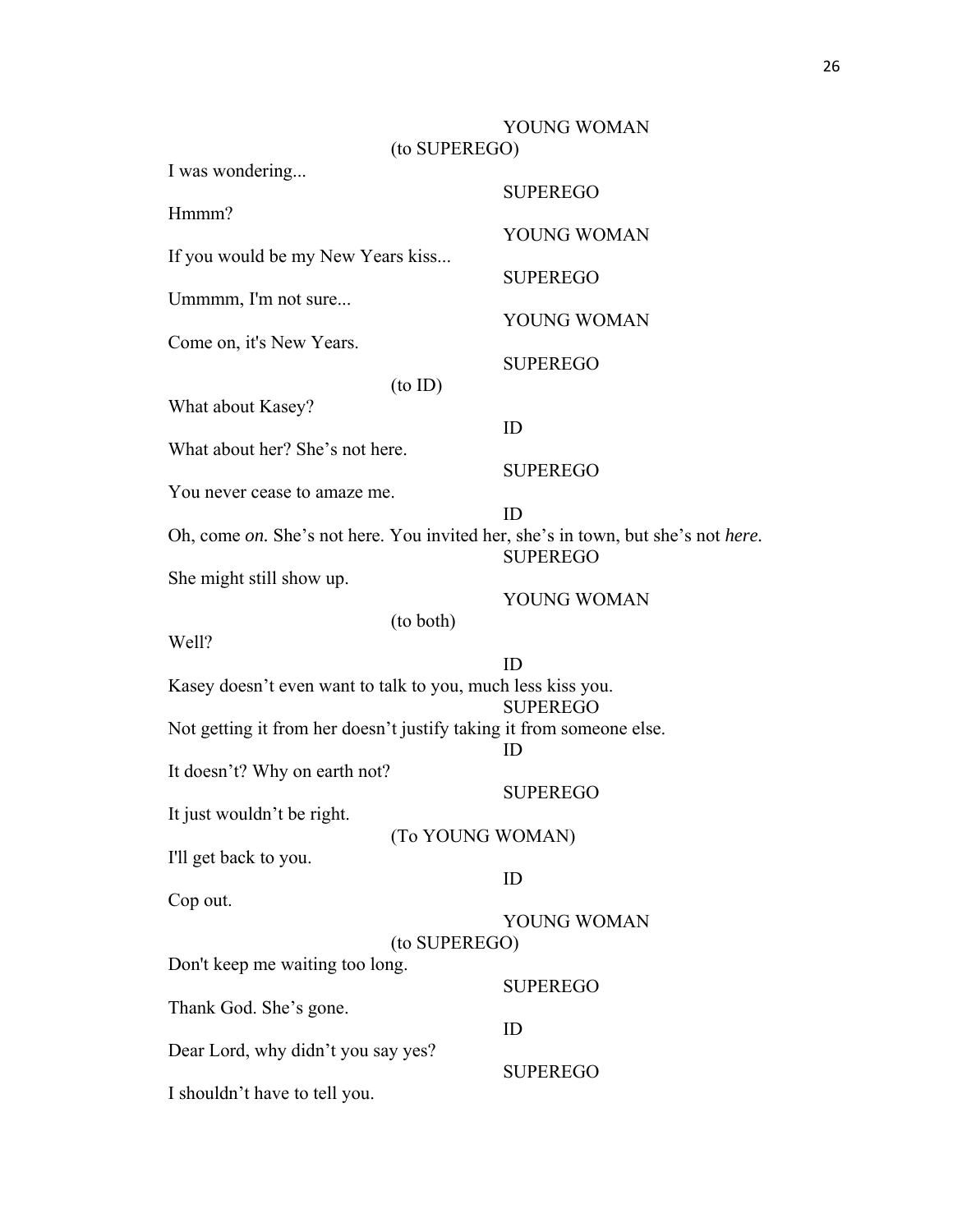| What are you scared of? It's just a kiss.               |                  | ID                                                                         |
|---------------------------------------------------------|------------------|----------------------------------------------------------------------------|
|                                                         |                  | <b>SUPEREGO</b>                                                            |
| She's drunk. And so am I.                               |                  |                                                                            |
|                                                         |                  | ID                                                                         |
| And? It's just a kiss; by definition it's a good thing. |                  | <b>SUPEREGO</b>                                                            |
| Fuck you.                                               |                  |                                                                            |
| Come on, it's New Years.                                |                  | ID                                                                         |
|                                                         |                  | <b>SUPEREGO</b>                                                            |
| That's what <i>she</i> said.                            |                  | ID                                                                         |
| She's a smart girl. Go on, she's cute.                  |                  |                                                                            |
| Oh no, here she comes!                                  |                  | <b>SUPEREGO</b>                                                            |
|                                                         |                  | ID                                                                         |
| For God's sake, just say yes.                           |                  | <b>SUPEREGO</b>                                                            |
|                                                         |                  | Why should I? She may have been talking to me, but she was looking at you. |
| Really?                                                 |                  | ID                                                                         |
|                                                         |                  | <b>SUPEREGO</b>                                                            |
| Yeah.                                                   |                  | YOUNG WOMAN                                                                |
| (to SUPEREGO)                                           |                  |                                                                            |
| It's almost time.                                       |                  | <b>SUPEREGO</b>                                                            |
|                                                         | $(to$ ID $)$     |                                                                            |
| How do I answer that?                                   |                  | ID                                                                         |
| Just say yes!                                           |                  |                                                                            |
| No! It's not right.                                     |                  | <b>SUPEREGO</b>                                                            |
|                                                         |                  | YOUNG WOMAN                                                                |
| Come on, it's just a kiss.                              | (to both)        |                                                                            |
|                                                         |                  | <b>SUPEREGO</b>                                                            |
| And she's not helping.                                  |                  | <b>MANY VOICES</b>                                                         |
| 5!                                                      |                  |                                                                            |
|                                                         | (to YOUNG WOMAN) | ID                                                                         |
| My pleasure.                                            |                  |                                                                            |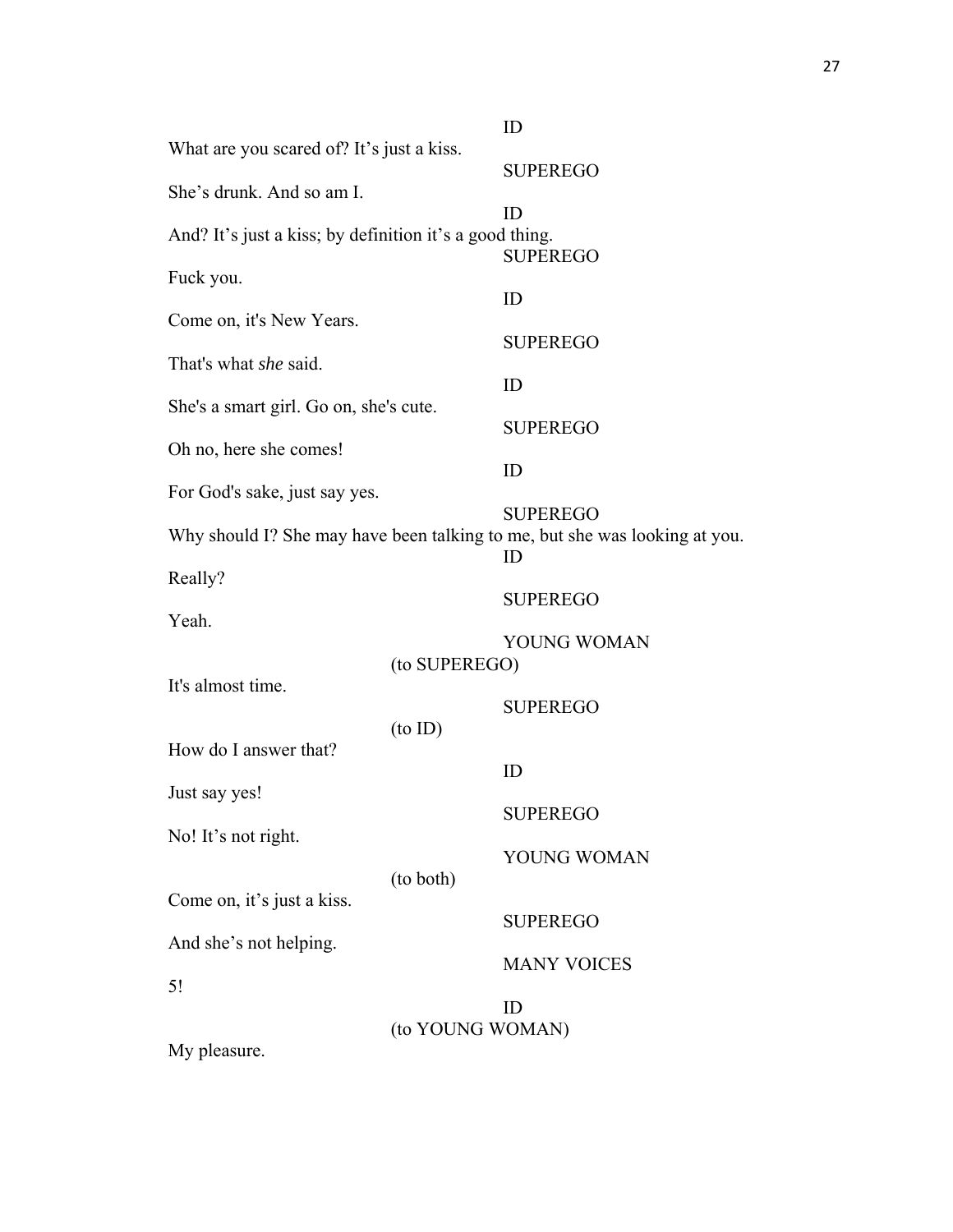|                                                                                       | <b>MANY VOICES</b> |  |  |
|---------------------------------------------------------------------------------------|--------------------|--|--|
| 4!                                                                                    | <b>SUPEREGO</b>    |  |  |
| Wait, what are you doing?                                                             | <b>MANY VOICES</b> |  |  |
| 3!                                                                                    | YOUNG WOMAN        |  |  |
|                                                                                       | (to SUPEREGO)      |  |  |
| Alright?                                                                              | <b>MANY VOICES</b> |  |  |
| 2!                                                                                    |                    |  |  |
| EGO<br>Oh just do it already. You two are giving me a headache.<br><b>MANY VOICES</b> |                    |  |  |
| 1!                                                                                    | ID                 |  |  |
|                                                                                       | $(to$ ID $)$       |  |  |
| Come here.<br>Wait, what about me?                                                    | <b>SUPEREGO</b>    |  |  |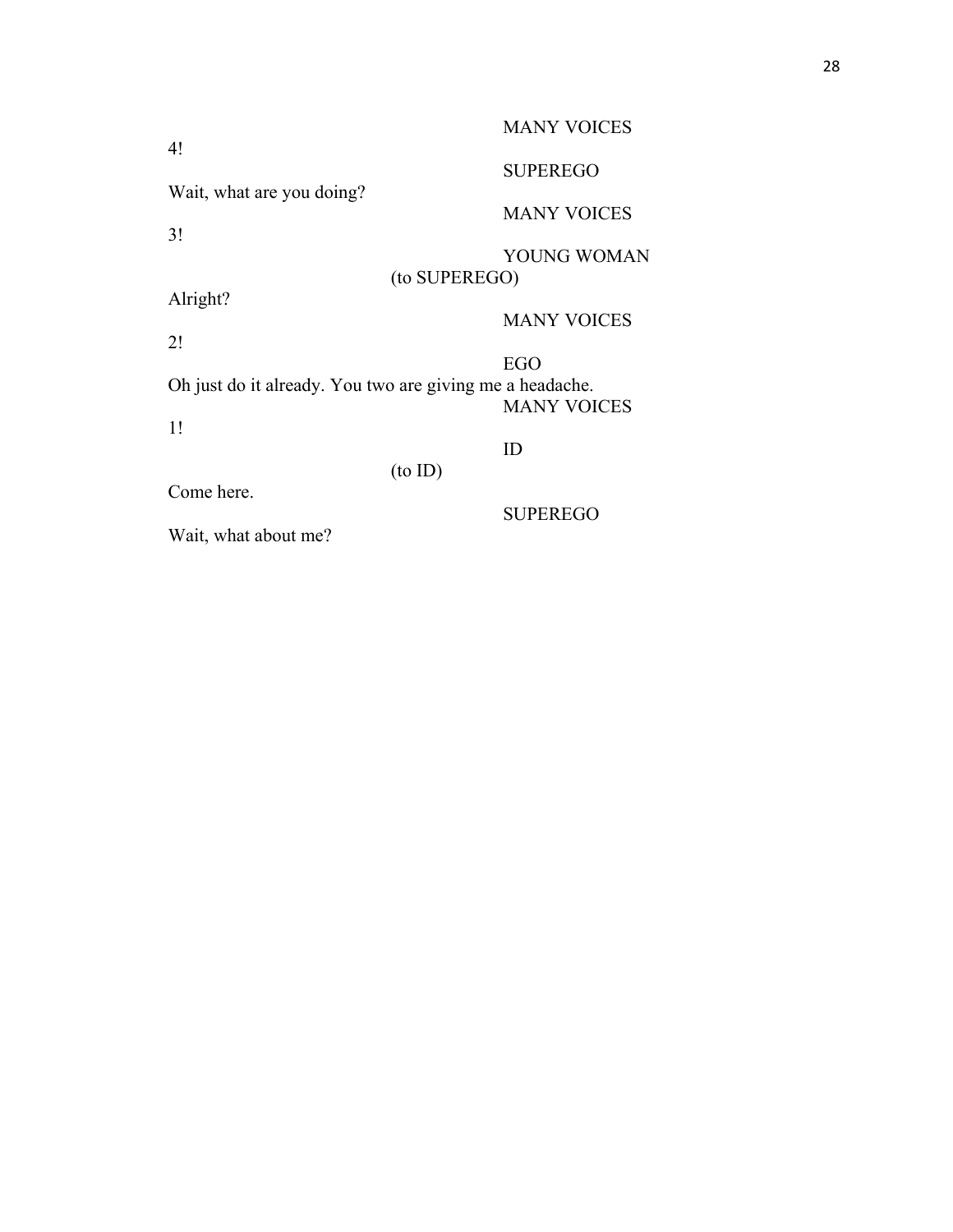<span id="page-34-0"></span>*"Who is more foolish, the child afraid of the dark or the man afraid of the light?" - Maurice Freehill*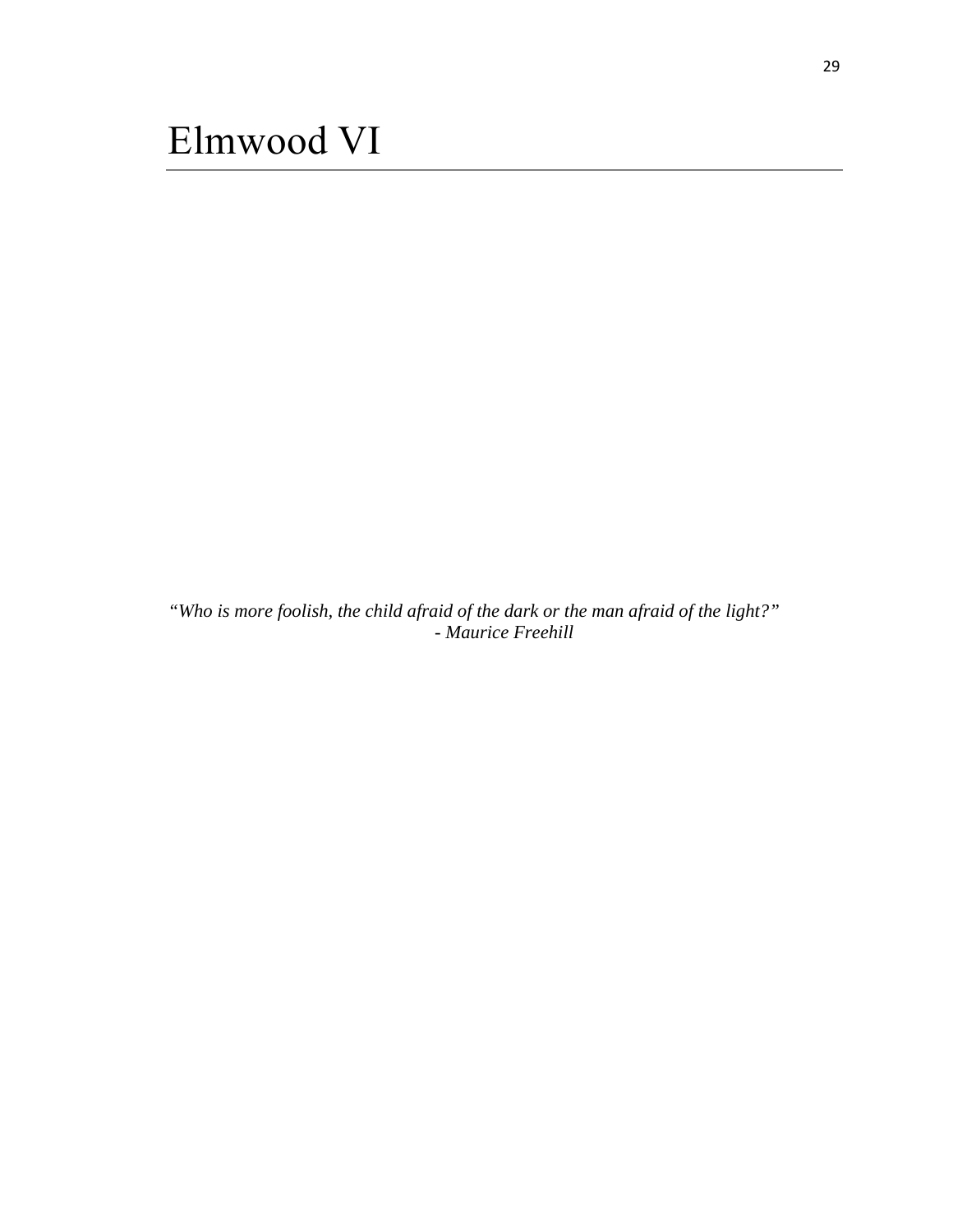Running when it was safe, hiding when it wasn't, creeping to avoid being illuminated by street lights, porch lights, headlights, flashlights, making our way up the hill.

We terrified an old married couple sharing a cigarette.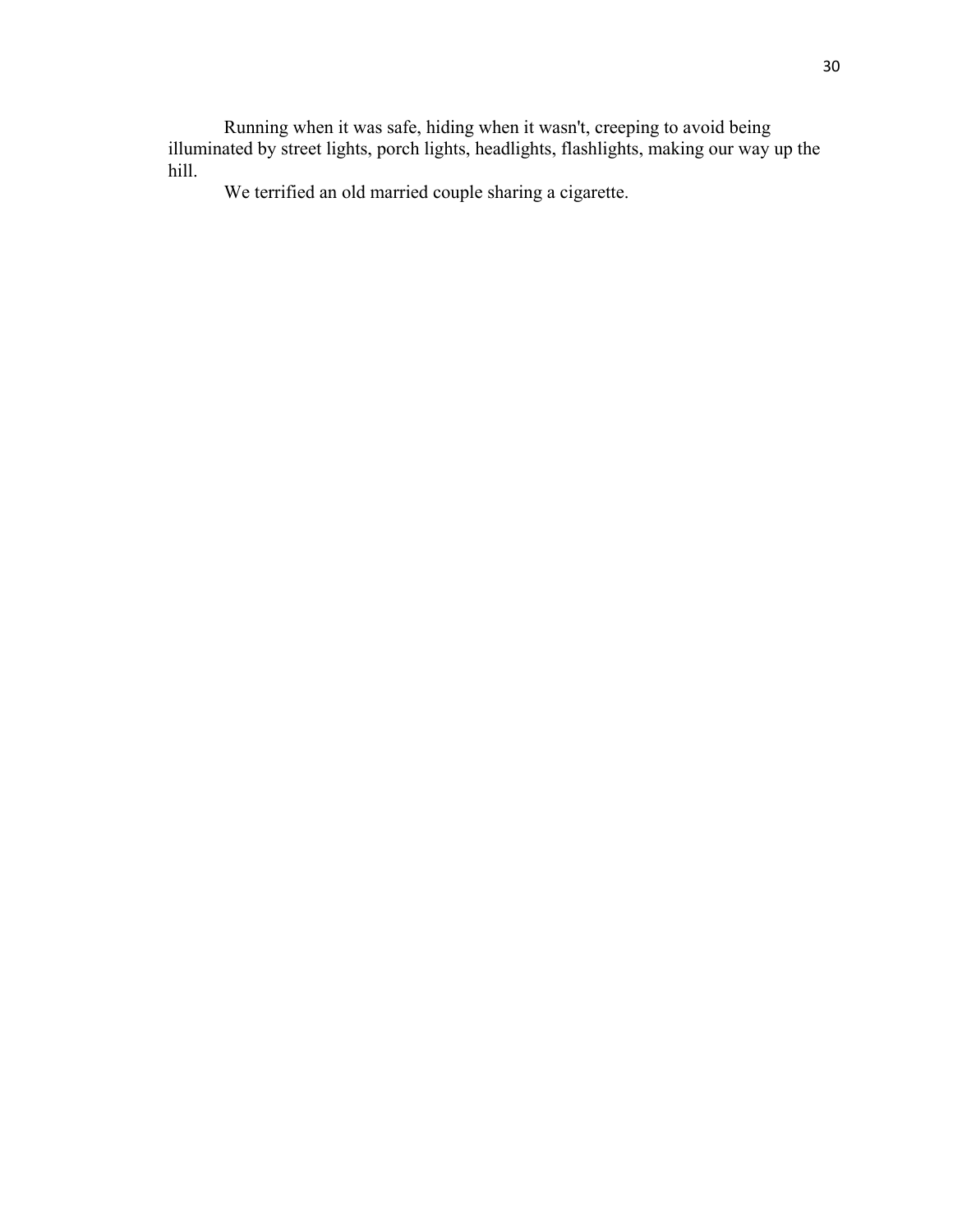<span id="page-36-0"></span>*"Sure, you could eat grapes, but why bother when you could just drink wine?" - Anonymous*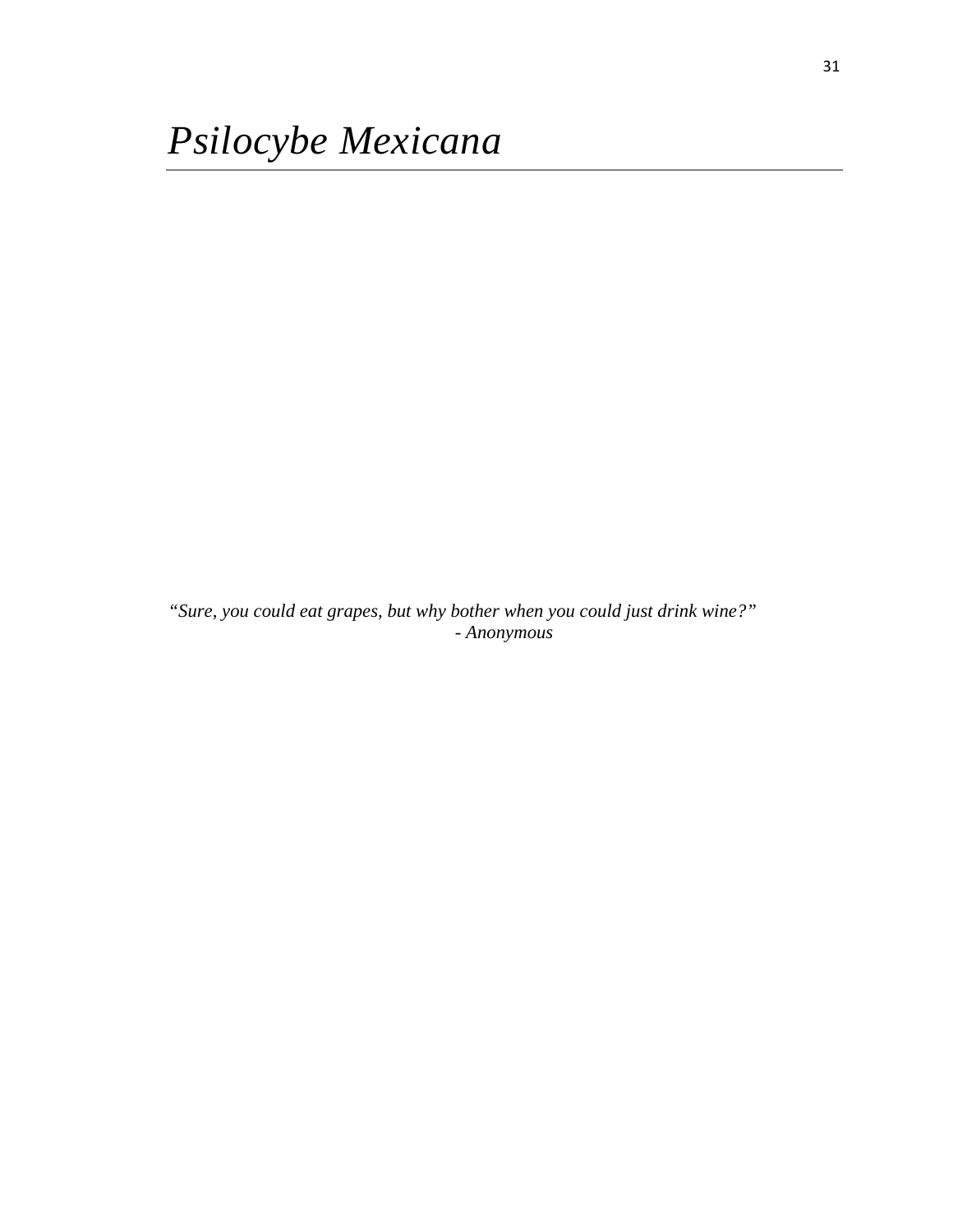Smoke. It's the one thing I cannot stand about Europe. I *hate* smoke: it's foul. It fouls the air, fouls breath, fouls clothing, fouls health, and fouls my mood. Oregonians understand this, Europeans don't. I spent my time there biting back self-righteous comments.

 But it's not just smoking that I hate: drugs in general, from aspirin to coffee, alcohol to marijuana, just don't cut it. Is there something so wrong with life that it needs to be enhanced? Is there something so wrong with you that you need external inputs to make yourself better?

"But yoo're een Ahmsterdahm," she said.

And Amsterdam was *boring.* There's nothing to do if you aren't getting high.

 We crossed the inner city in search of the "I AMsterdam" sign losing our map in the process, getting rained on, lost, and finally walking all the way back to meet up with the others. My foot was swollen, a reminder of the infected splinter I had pulled out the day before. But, "am" apparently means pussy in Turkish. And that was reason enough to put me through Hell. A ten-foot tall, red, pussy-saying sign was reason enough.

 "Come on, spleet a space cake weeth mee," she said, making a compelling argument with those pretty eyes.

 It did nothing. Not only was Amsterdam boring if you didn't do drugs, it was equally boring if you did. What a bad trip.

We moved through several "coffee" shops, eating what little real food they had. She struck up a conversation with a fellow Turk behind the bar and he explained how to roll a joint. In Turkish.

 I joined the others downstairs, feeling excluded and not a little jealous. The French guys were passing around the biggest joint I had ever seen.

"C'est presque une trompette!"

 They offered me a hit; I took three. Just because I hate smoking doesn't mean I don't know how to.

"Ca va, David?"

 It felt like the wires connecting my brain to my tongue had frayed and now – while talking wasn't impossible, or even difficult – it just wasn't worth the effort to synchronize myself with the newly slow-moving world that swirled with smoke, flashed with previously unnoticed color, buzzed with the gutturals of French, the slurring of Irish, and the—

 ("The thing about 'fuck' is that it's the most versatile word in the English language. Listen: fuck the fucking fucked fuckers. That five word sentence contains *only* the two most common English words: 'fuck' and 'the'."

"Fucking fuck ze fuck fuckers?"

"Close.")

—more familiar strains of English.

 All the same, there's something barbarically attractive about smoking. Not the smell, not the taste, but the *act* of it, of holding it in, of inhaling and exhaling cancer, of doing it even though it's poisonous, something simultaneously life-affirming and lifewasting. What is life without danger, without chances? Without waste, excess, and hypocrisy?

My feet didn't hurt anymore.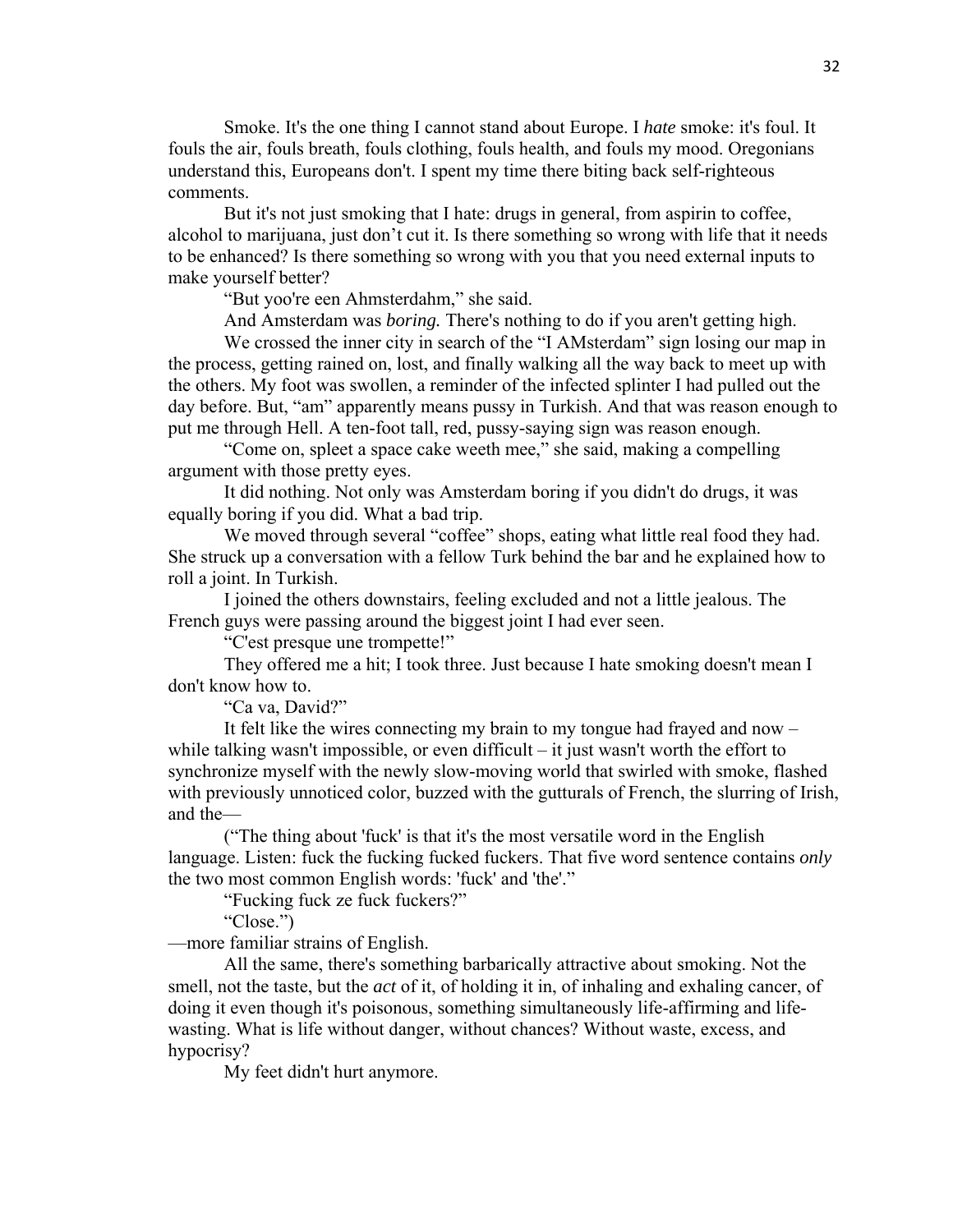The lights! Are *grow*ing!

 The boat was moving. The lights across the bay are growing. Shrinking. No, they're definitely growing. They call to me. My head fills with rushing, sex, overwhelming.

The lights shrink.

 Blood flows to my brain! I can feel *individual* photons strike my eyes. I can *see* them too! The world lurches around me as I stay still. I am rock, I am an iiiiiiiiisland. My heart pumps fire. And needles.

 There's a fishing line attached to my left eye. Pulling me. Towards the lights. Growing...

But the lights are shrinking?

 Our hostel is a boat. I knew this before we came, but the full significance hadn't hit me until last night. We spent most of the night tripping balls, sitting in our own personal spaceships watching the lights across the harbor. We could have all drowned, could have all fallen, high, into the frigid water.

 Sleeping in a boat, sleeping on the water. Who thought that was a good idea? It smelled bad, the "captain" was surly, and it was still far too expensive to be worth it. The Turkish girls may have been the only smart ones. They pissed the cap'n off and then decided to sleep in the cars. The rest of us were too high to notice when we finally crashed.

And then the dreams came.

 But breakfast. French toast, bread, bacon, eggs, Nutella, jam. Enough to make up for just about anything.

We were all strung out. Exhausted. Sleepy. Tired. Hung over.

It was a good time though. It was funny once.

"What do you mean we can't bring these 'shrooms back home?"

Jesus Christ. Fucking Americans.

What a trip.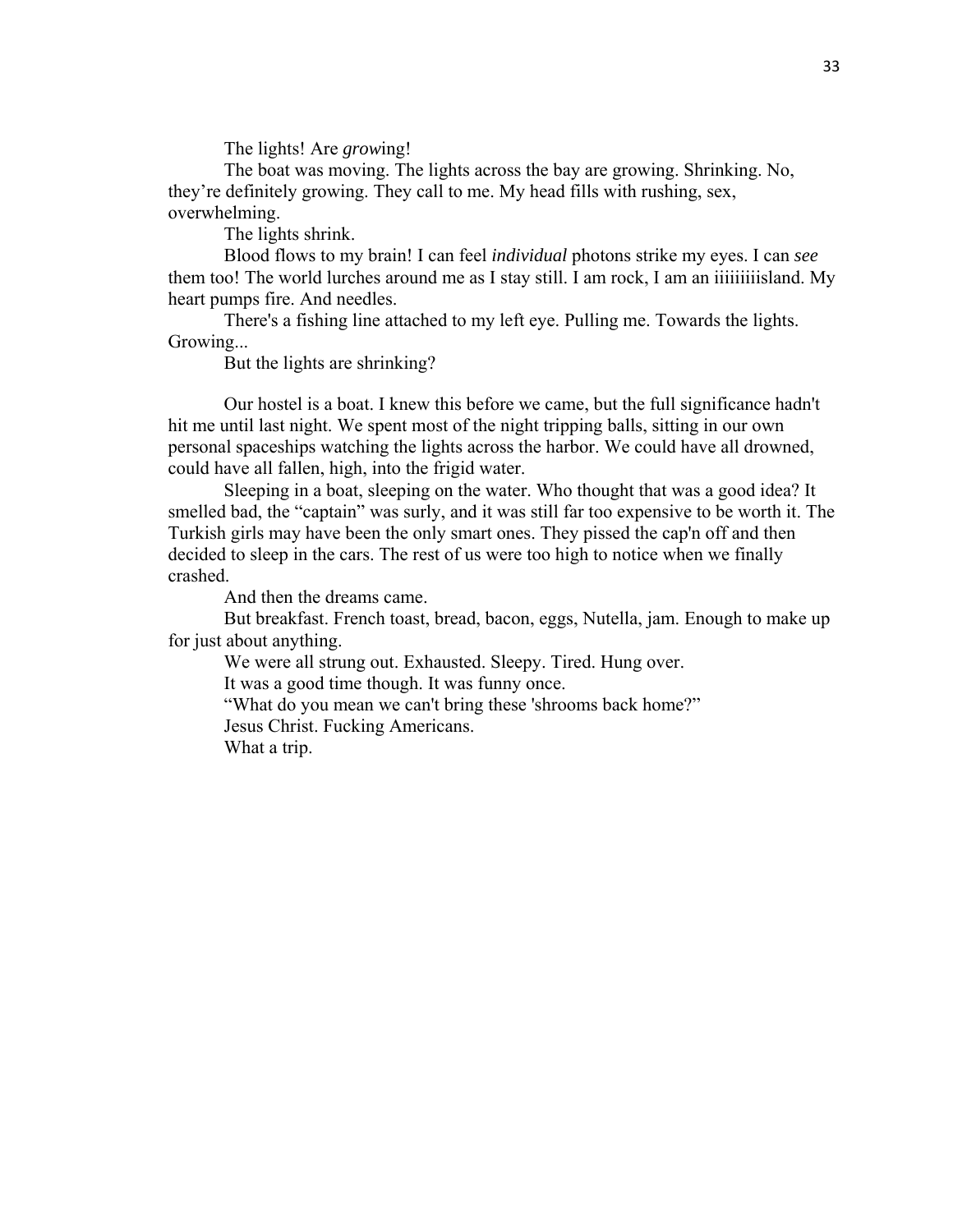<span id="page-39-0"></span>*"The robbed that smiles, steals something from the thief." - William Shakespeare*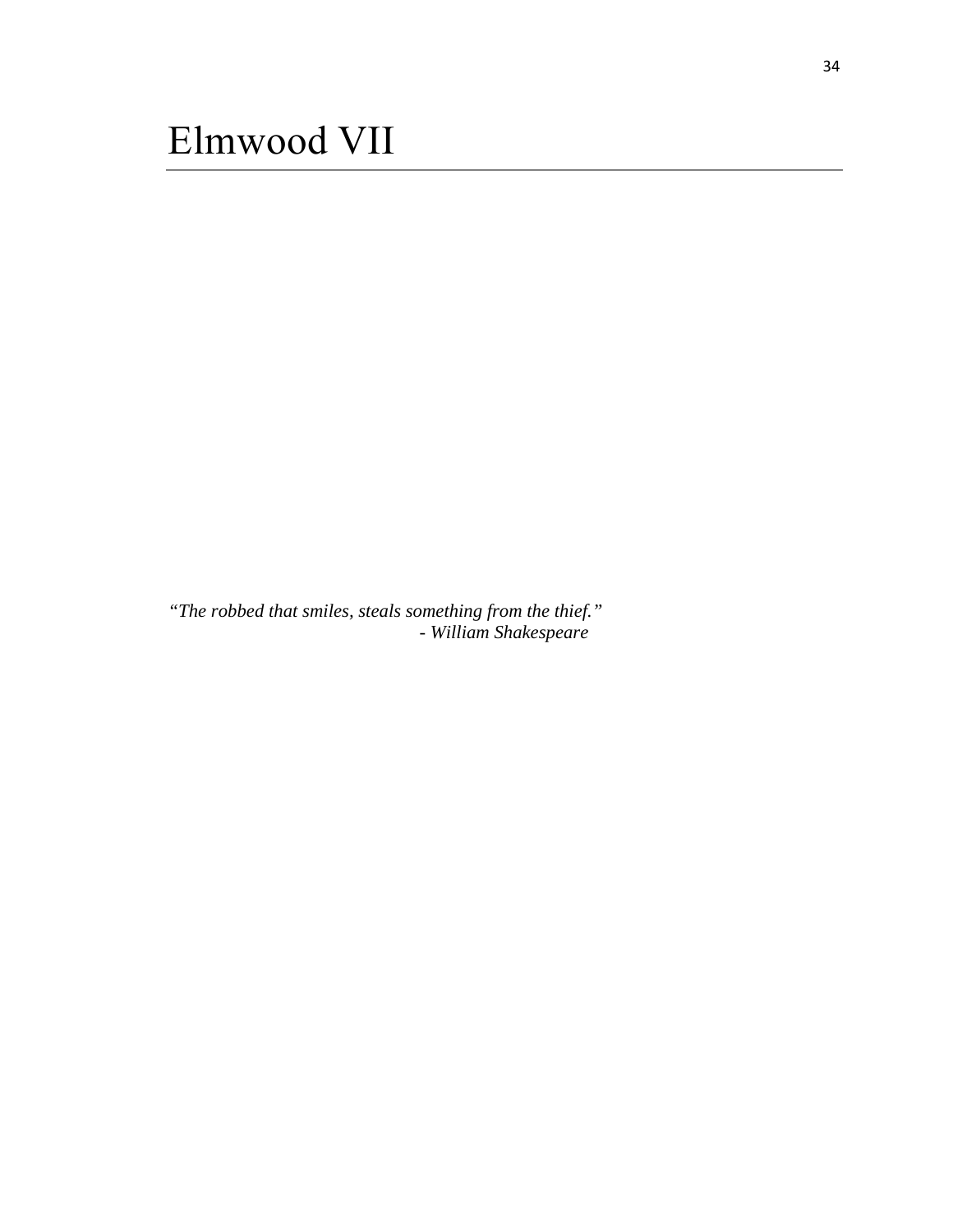We lay prone, black outlines gathering splinters from the newly lain bark mulch. Front yards offer fantastic cover if you know what to look for. Even a small sapling will break up the outline of a man and make him harder to spot.

 Anyone can hide in the dark. The true test is whether you can hide while they can still see you, and move while they can't.

 We were the envelope pushers, the edge that bleeds. No one ever saw us. Not one of the families in whose gardens we secreted ourselves would ever know.

We reached the top of the hill. We smiled.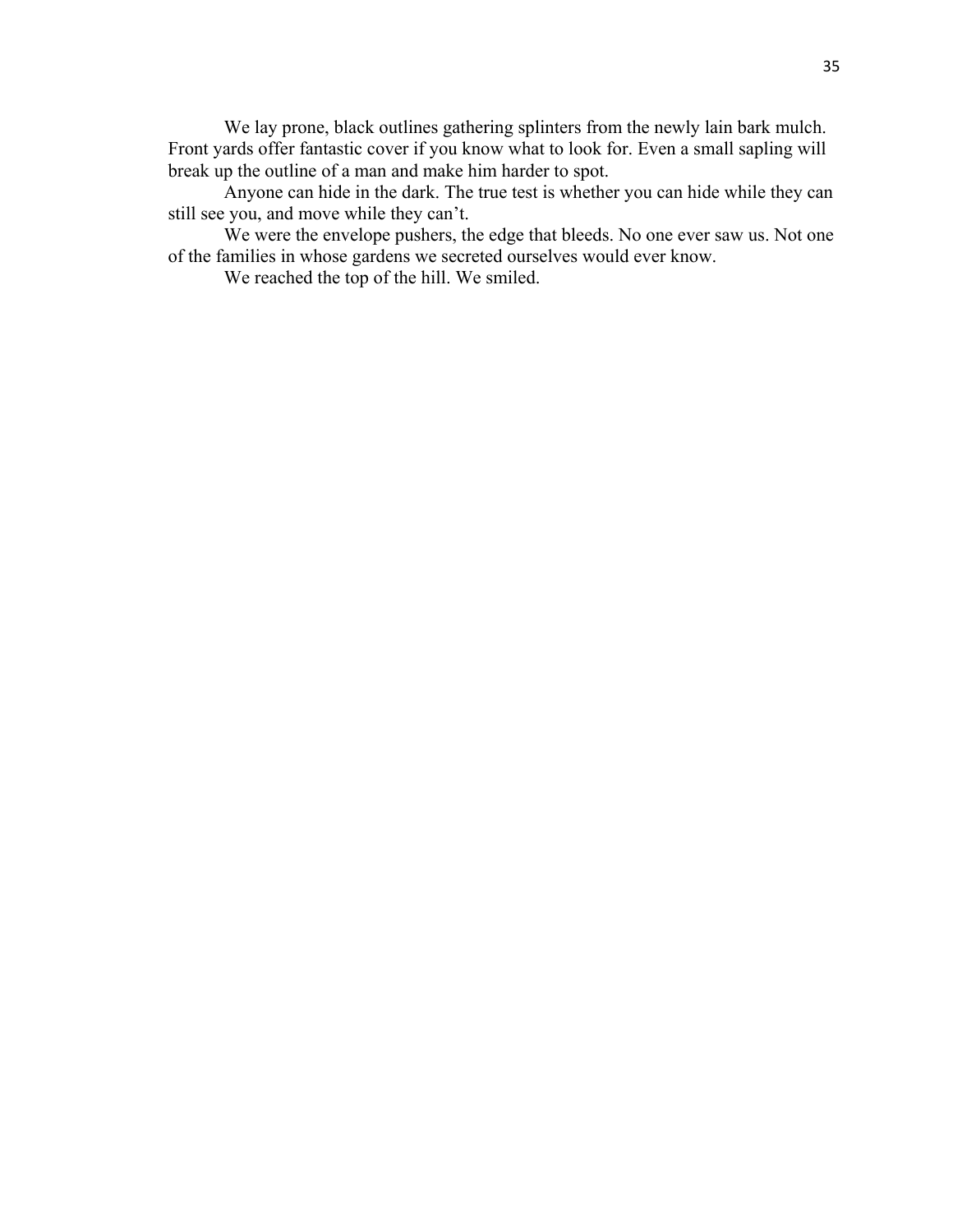<span id="page-41-0"></span>*"You seem like a really cool person. We should hang out sometime." - Anonymous*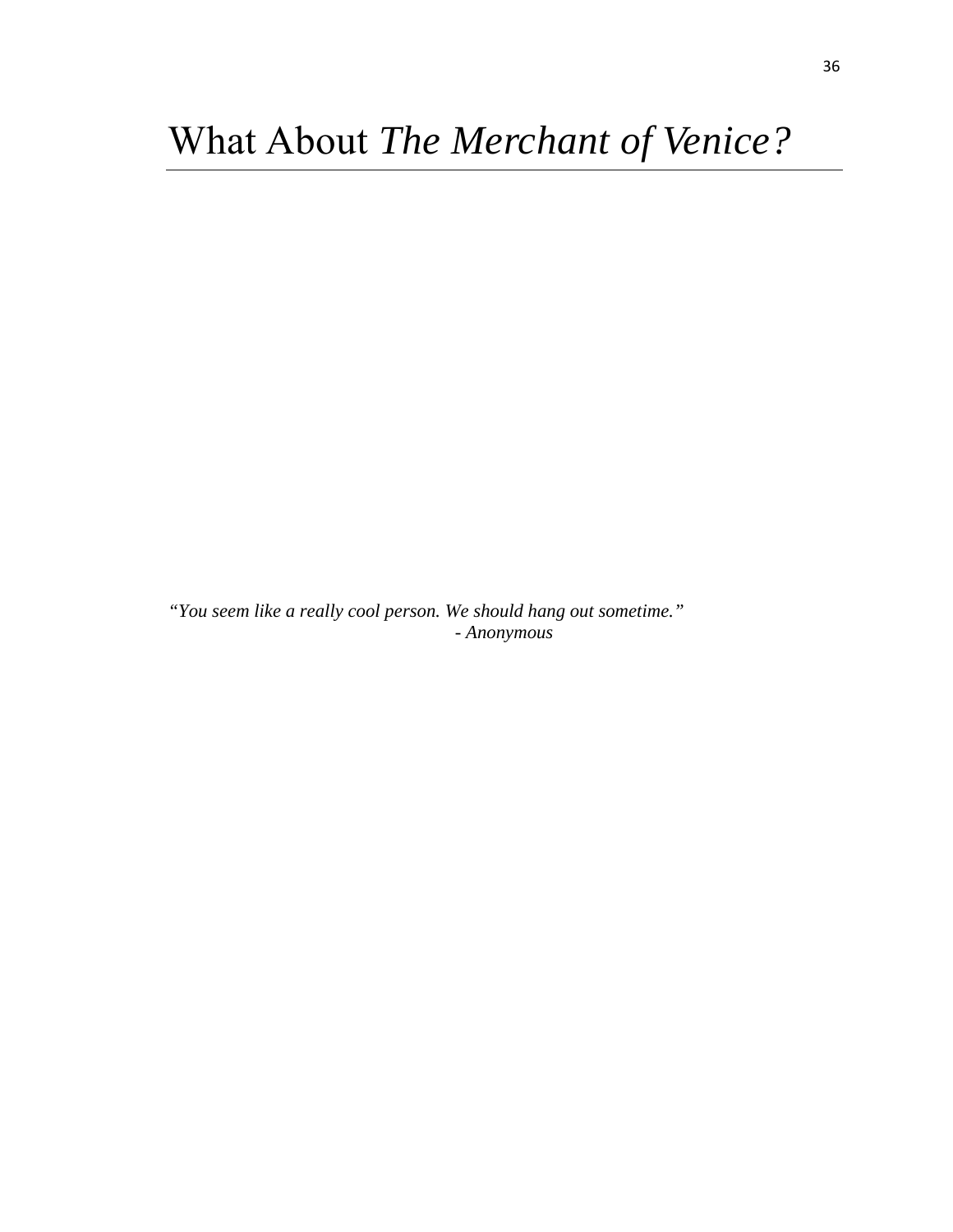When I first saw you, it suddenly seemed that an entire term of Shakespeare wouldn't be so bad. You sat in the front row, I watched from the back. Your long, blond hair was divided into two braids running down your back. You turned and your green eyes caught mine.

 I sat in the middle of the room next class. You sat, not by yourself, but in a bubble of isolation. You didn't know anyone in the class either. What was your name?

"Rachelle?"

"It's pronounced rah-SHELL, actually."

Never have I been so happy about the process of taking roll.

 I showed up early and sat in the front row. The seats next to me remained open. My eyes were glued to the clock above the door.

 You finally walked through the door. I quickly looked away. There was nothing special about me. I was just the guy who said:

 "Good morning." And smiled. "Morning," you said as you sat down. And smiled. It probably looked like I was taking notes for the rest of class.

 I introduced myself next class. "Morning. By the way, I'm David." "Rachelle. Nice to meet you."

 I found you on Facebook. We chatted online. I wrote little notes on the edge of my notes that made you smile and relieved the boredom of *As You Like It*.

I charmed you with my sympathetic reading of Shylock.

 "I am a Jew. Hath not a Jew eyes?" I asked, "Hath not a Jew hands, organs, dimensions, senses, affections, passions, fed with the same food, hurt with the same weapons, subject to the same diseases, healed by the same means, warmed and cooled by the same winter and summer, as a Christian is?"

"You make it impossible to hate you," you said, shaking your head.

 You followed me out of class to congratulate me on my group's performance of a scene from *Hamlet*. You got my attention with a kick in the ass.

"Hey now!"

"Nice job in there. You look good in black."

 I told you jokes to cheer you up when you were sick. They were terrible. You laughed all the same.

 I invited you to our scavenger hunts, but you begged off. You were busy; I understood.

"Wait, we have to write *three* essays?"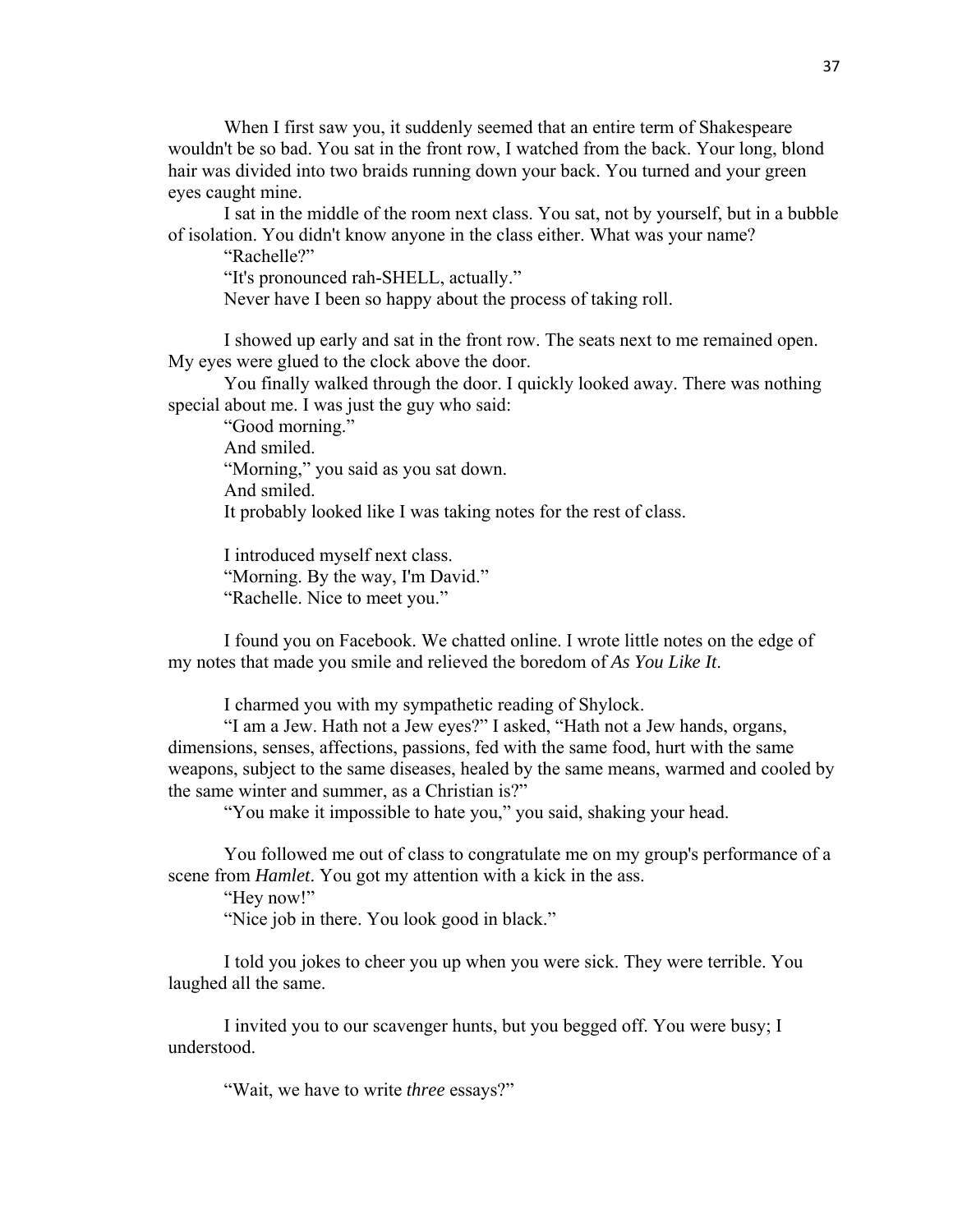"Yeah, you didn't know that?"

- "No! I thought we picked *one* of the three. I don't have time for this!"
- "I'd be happy to help you. I've already finished mine," I said with a smile.
	- You were barely involved in the writing of your own final.
	- I never really heard from you after that.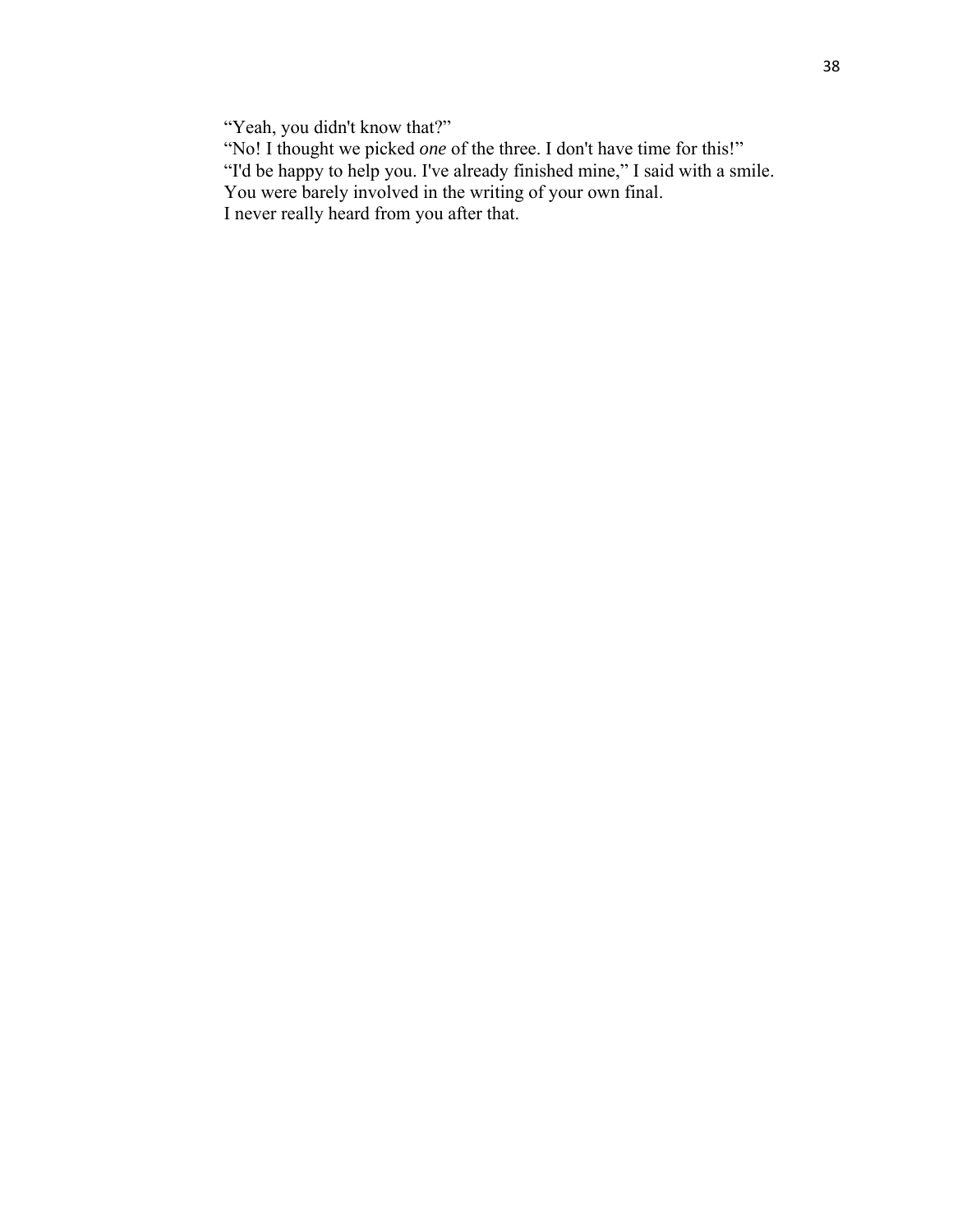<span id="page-44-0"></span>*"Arriving at one goal is the starting point to another." - John Dewey*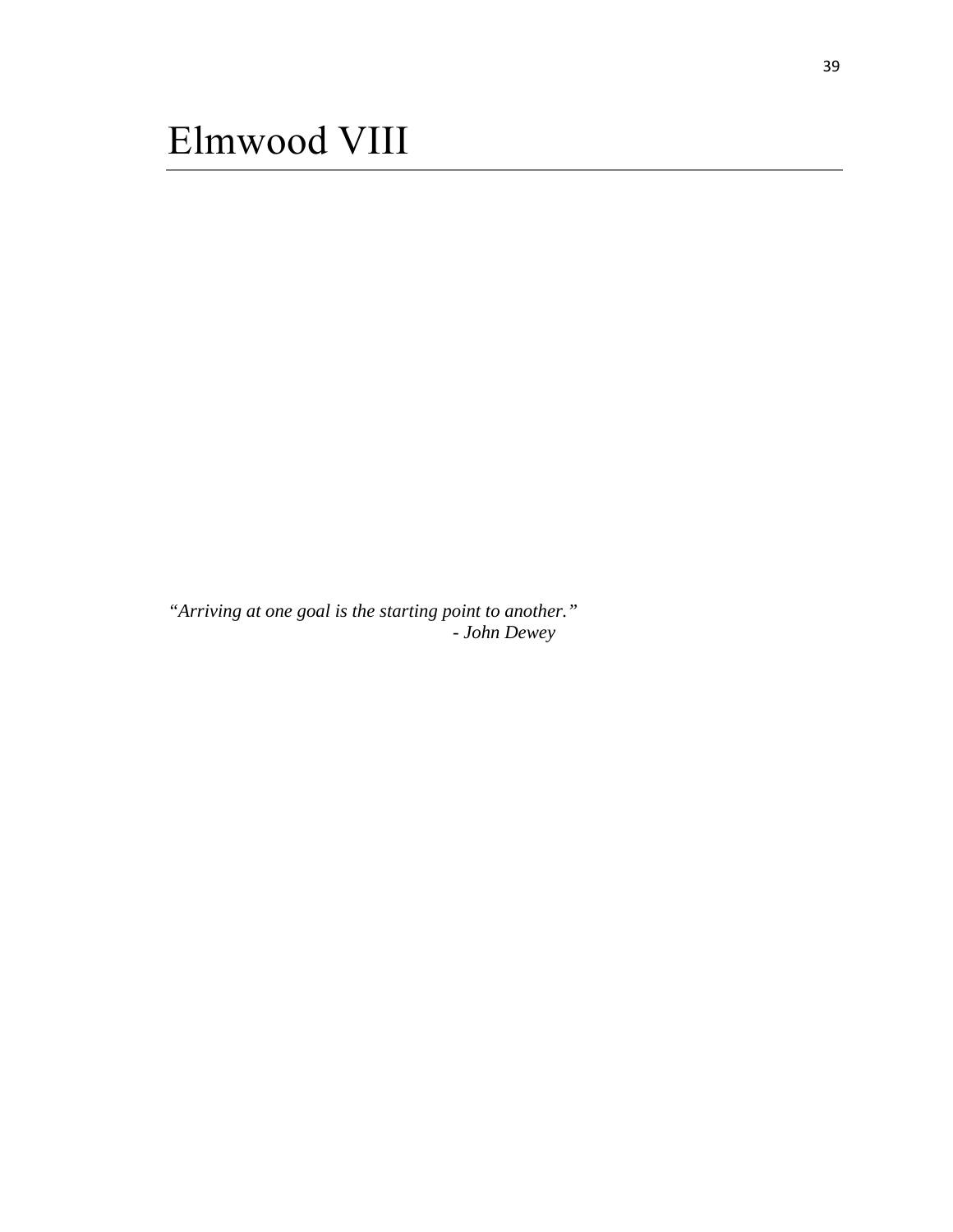Downhill. It's a straight shot from here.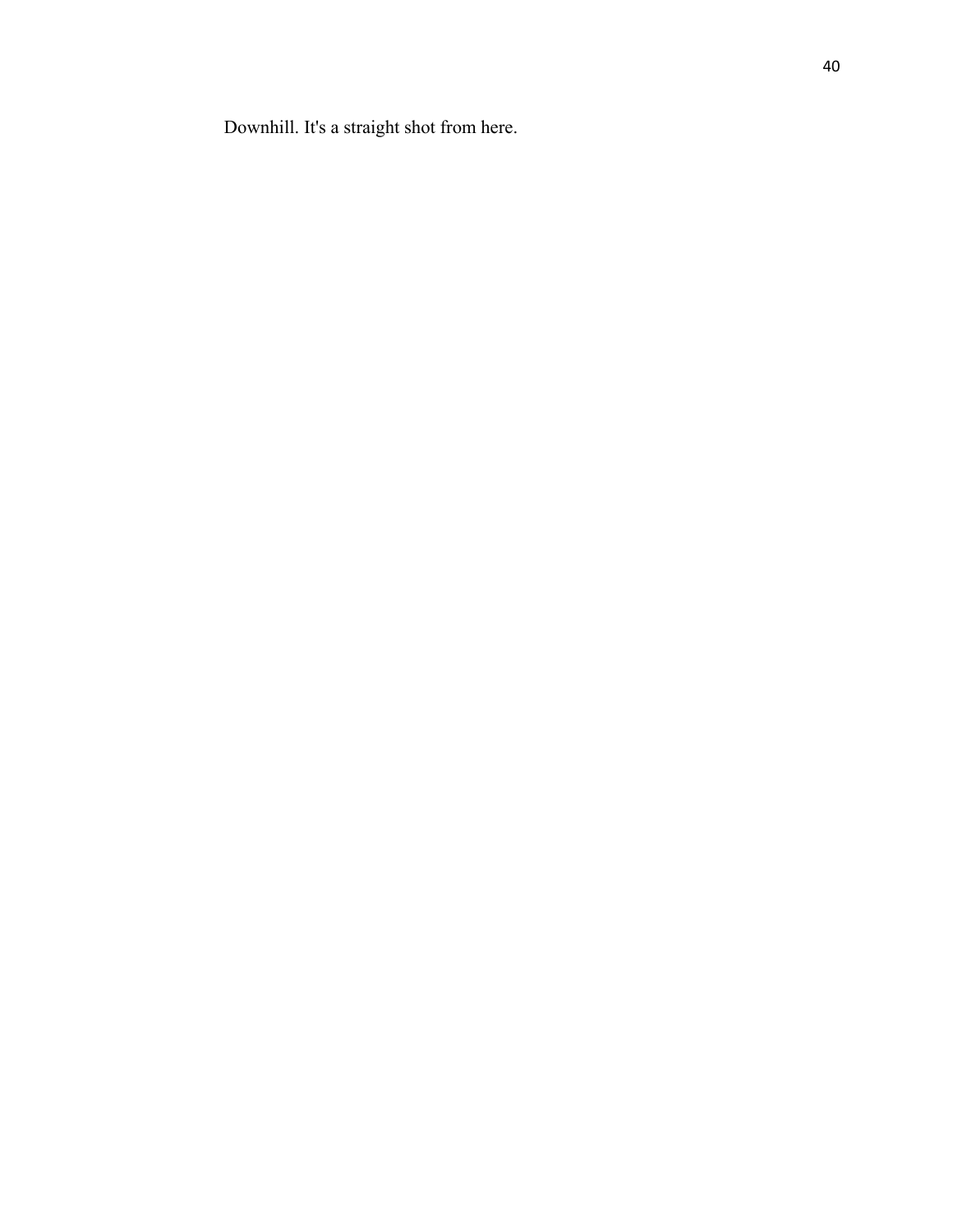<span id="page-46-0"></span>*"I never thought I would like Americans, but you guys are all right." - Anonymous*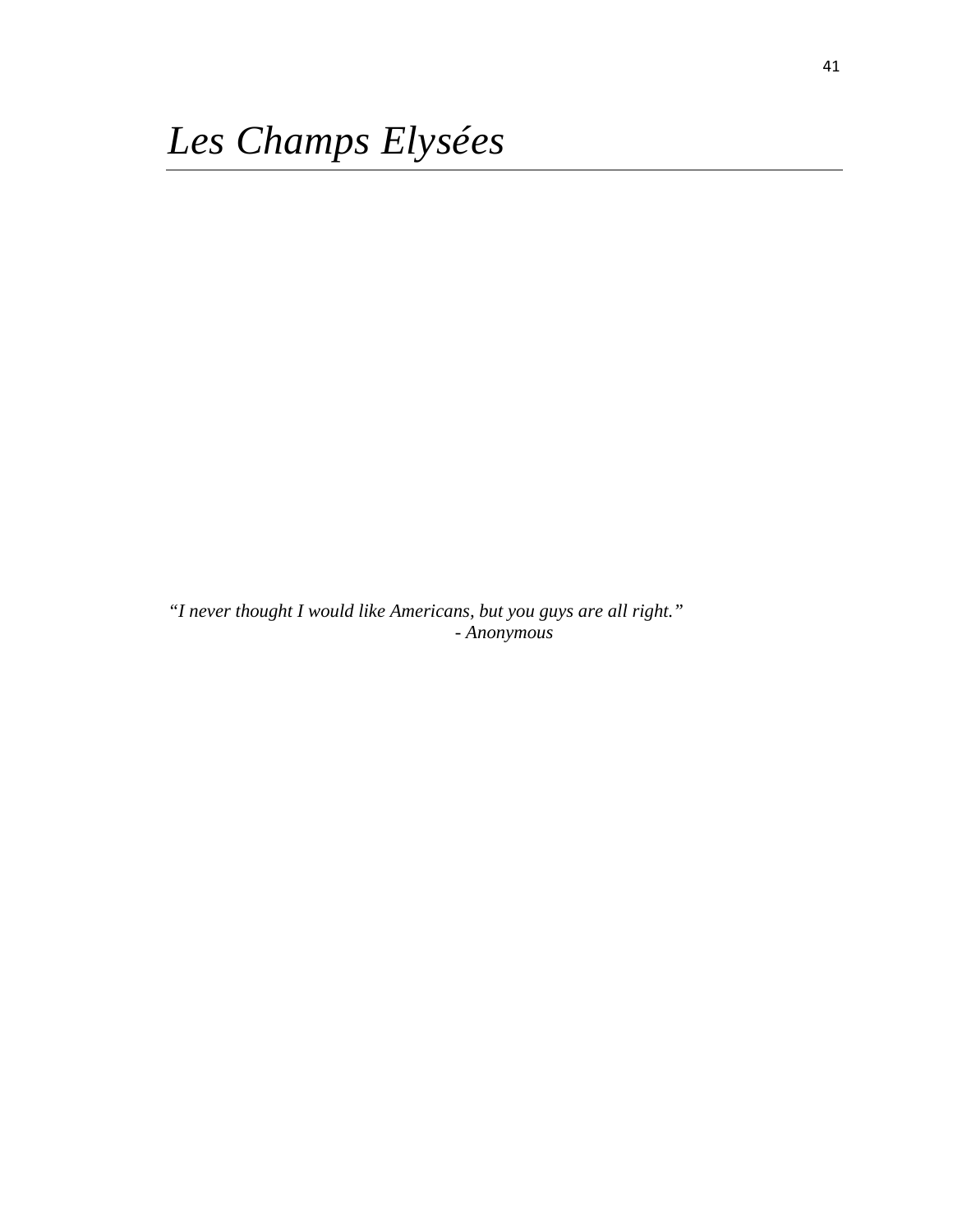5:55:30 pm: La Grande Arche de la Défense – the biggest vagina in all of Paris.

6:00:21 pm: Started walking East by Southeast.

6:20:28 pm: Took an Indian's picture.

6:20:59 pm: Took an Indian's picture – not enough buildings in the first one.

- 6:21:10 pm: He took mine.
- 6:25:37 pm: Noticed an old Jewish man following me yarmulke, beard, depressed air.
- 6:25:19 pm: Cute girl on a Segway giving out coupons she smiled at my accent.
- 6:28:01 pm: Almost run over by two small children on scooters.
- 6:33:34 pm: Two Americans tossing a baseball.
- 6:40:56 pm: Naked children in the fountain.
- 6:45:09 pm: Finally lost the old Jewish man who besides me walks along a highway?
- 6:53:48 pm: Saw two Parisians almost get run over damn European pedestrians.
- 6:58:39 pm: Almost got run over damn European drivers.
- 7:02:57 pm: Saw a grandmother on a Razor scooter.
- 7:12:30 pm: Left the beaten path.
- 7:15:41 pm: Got lost.
- 7:20:11 pm: Back on the beaten path.
- 7:40:25 pm: L'Arc de Triomphe de l'Etoile the second biggest vagina in Paris.
- 7:45:50 pm: Heart torn to shreds every time someone begs for money.
- 7:55:37 pm: Figured out how to take pictures in the middle of the street.
- 8:03:17 pm: Place de la Concorde third biggest penis in Paris; biggest Egyptian penis.
- 8:06:32 pm: Hatred for roundabouts please kill me next time I say stoplights suck.
- 8:10:52 pm: Jardin des Tuilleries.
- 8:11:00 pm: Passed a runner in a Michigan State T-shirt does he know my best friend?
- 8:21:42 pm: L'Arc de Triomphe du Carrousel third biggest... need it be said?
- 8:24:16 pm: Glass pyramids and the Louvre damn you, Dan Brown.
- 8:32:01 pm: On the metro home.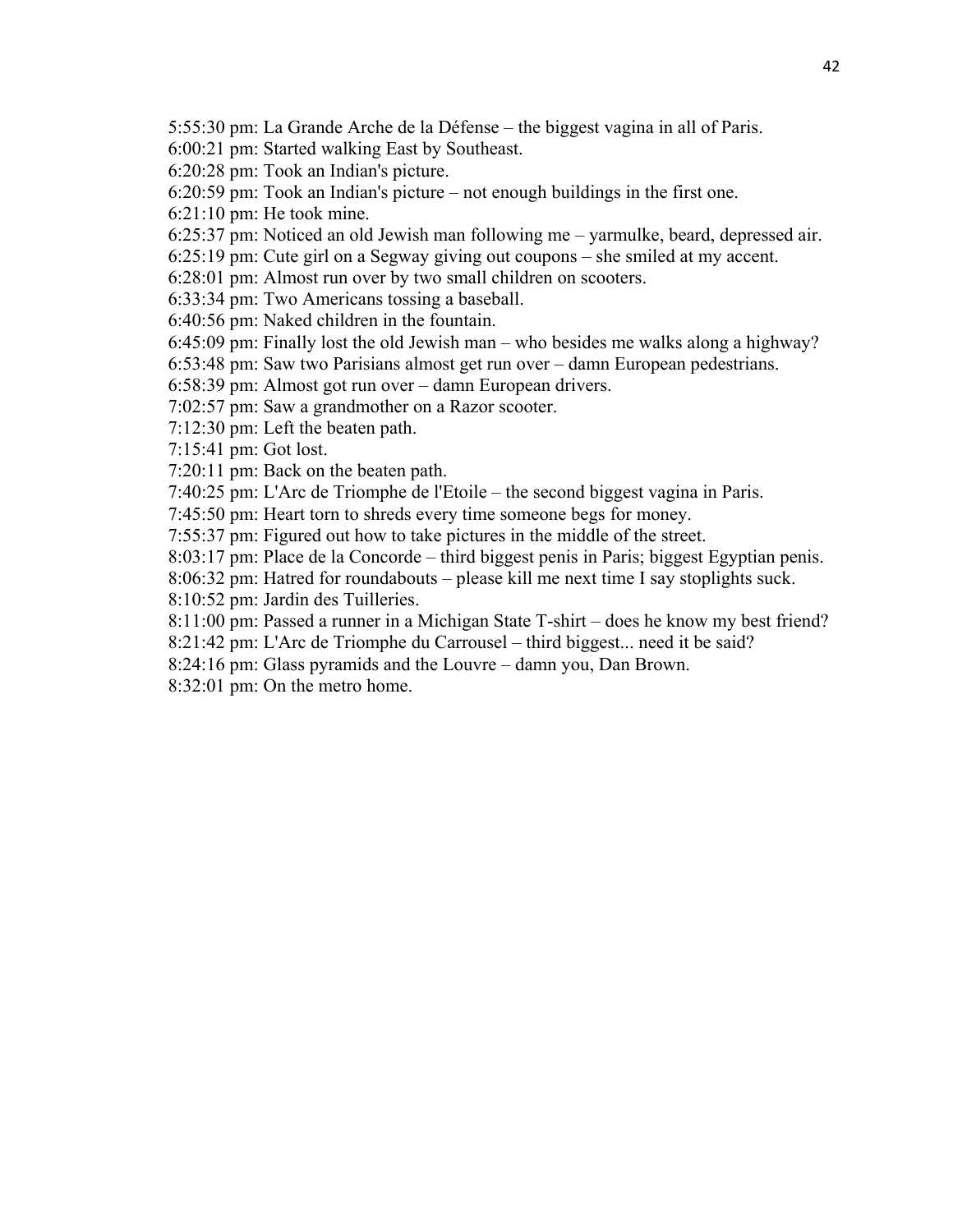<span id="page-48-0"></span>*"Never yield to force, never yield to the apparently overwhelming might of the enemy." - Winston Churchill*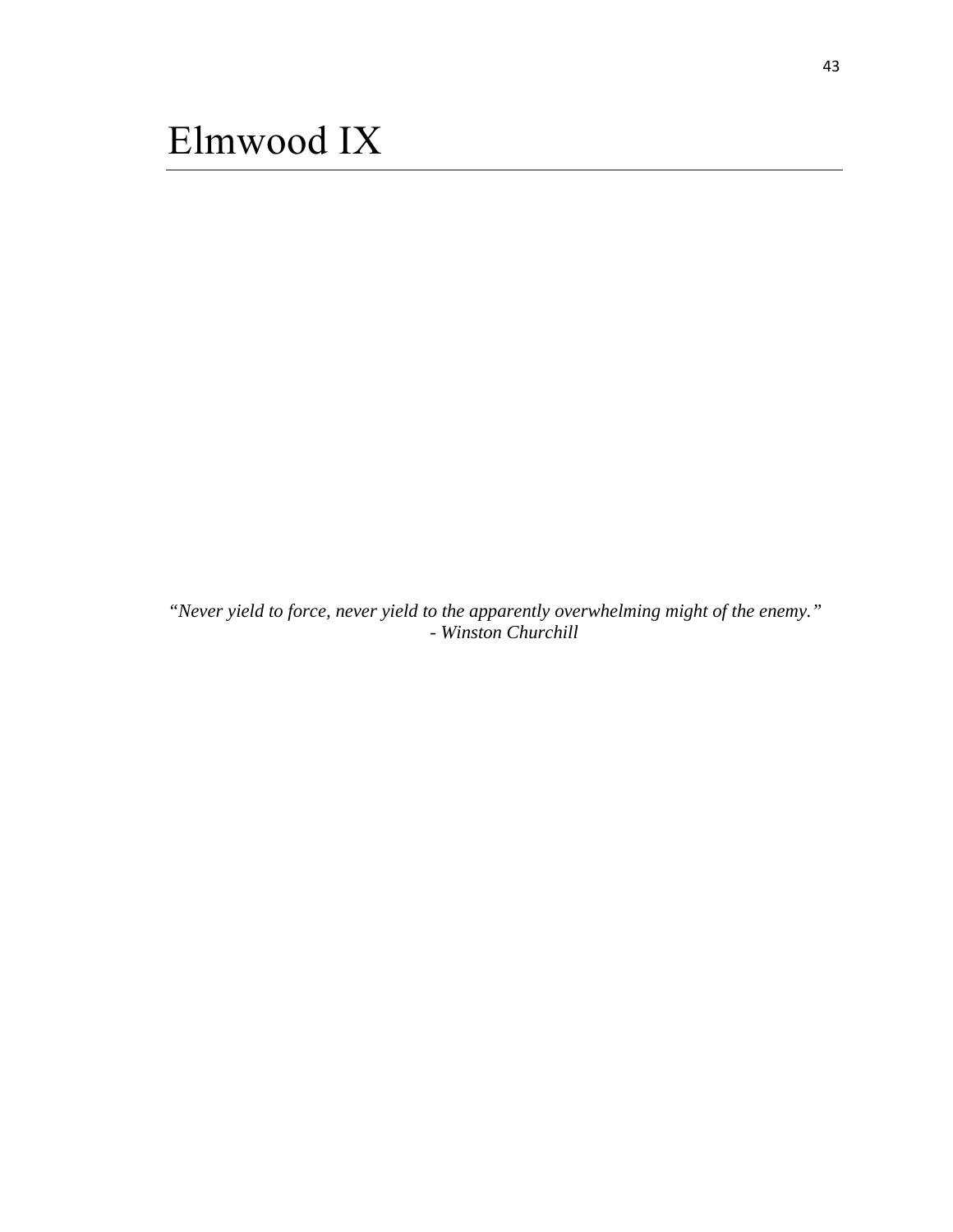The headlights came again, we were done for. No cover. Anywhere. We were completely unprepared for the arrival of a second car. Cops spilled out. The third car just seemed like overkill.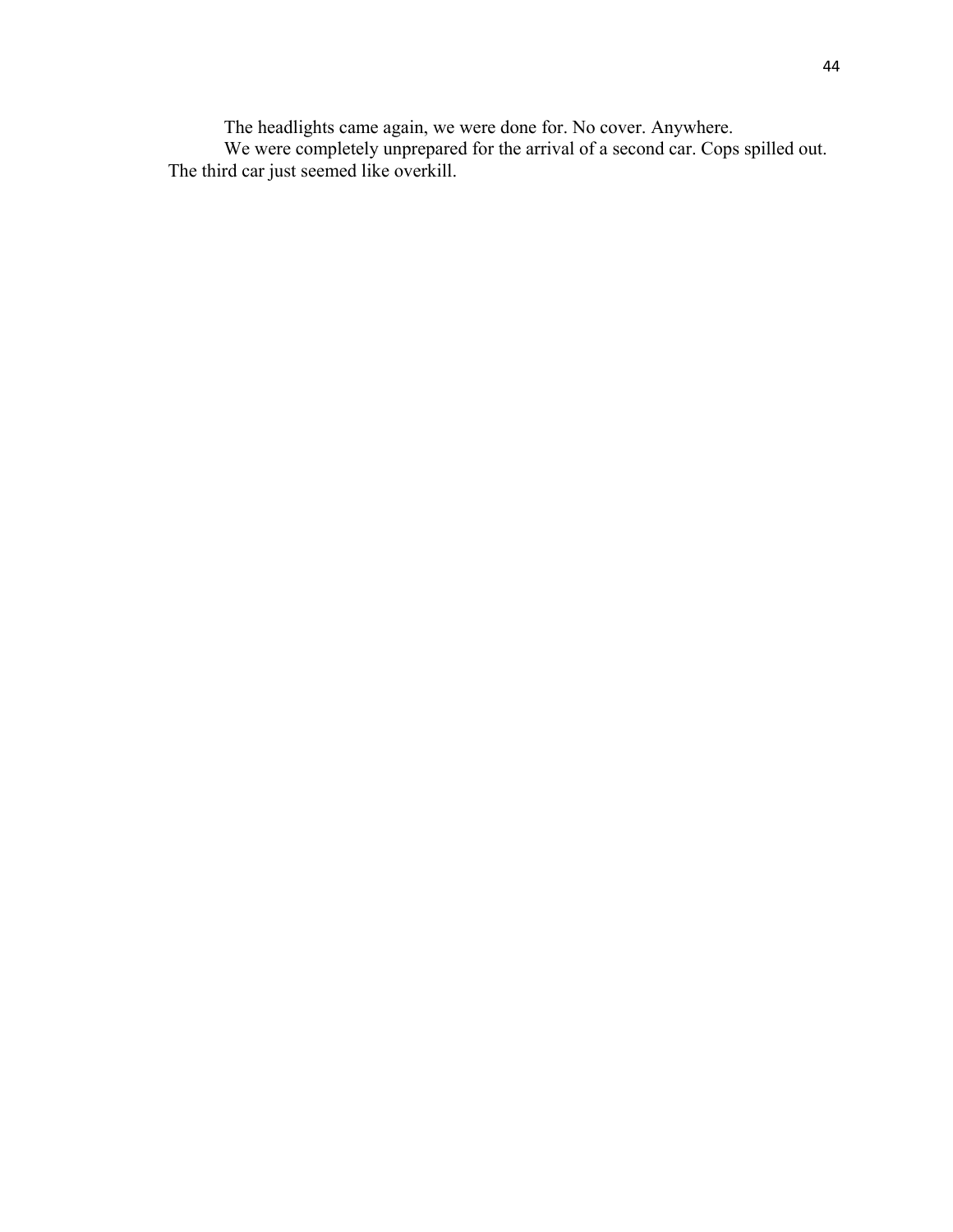<span id="page-50-0"></span>*"Don't change yourself just because someone has hot tits." - Anonymous*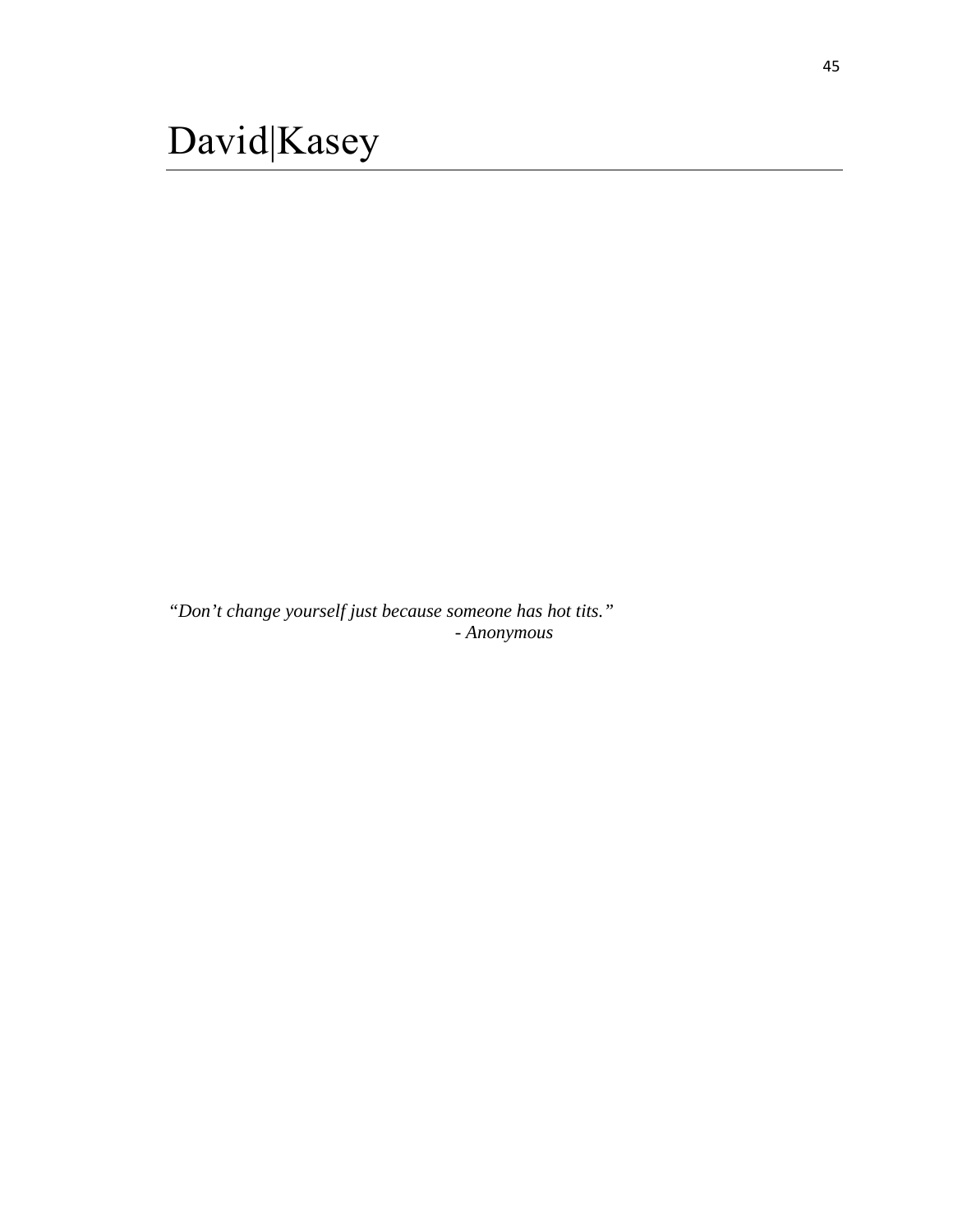The third slap seems like overkill.

It's just too much. For him, monogamy at twenty-one isn't that bad. This could have doing this. He was supposed to be such a been the best time to be together, but she'd found out.

An object of desire no longer, she stands there, warm, bundled, and insecure. She changed since she found him out becoming obsessive, angry, jealous. More interested in met less than a year ago? Was this who he manipulating him than hearing him. Is he just now seeing her clearly? Or is he the one could something that started so well have who changed? Does it matter?

Her first slap had caught him off guard.

But it was only the most recent first and he still didn't understand. She hadn't even let it. But he fucking deserved it. Why did he him get a word in. How could she hit someone she claimed to care about? How could she do that to him?

The backhanded slap had hurt.

What more is there to say? He doesn't have the energy, he doesn't have the time, he pussy to make it work. He doesn't care doesn't have the will, but most of all, he doesn't *want* to say anything more. He should have let her end it because he is *done*. He has accepted his failure and he wants to move on.

So, the third slap seems like overkill.

She says he ruined her chances of graduating, that he forced her to drop classes, to fail tests.

She says he ruined her fucking selfesteem. It hurts him to hear but she never took the things he said to heart. She no longer trusted him.

She dredges up old arguments: a New Year's kiss, his continuing friendship with Rachelle.

Finally she leaves, walking slowly away. He wants to call her back but he cannot. Things have changed.

He really does care for her, maybe even love her. He cared for her enough to put up with physical and emotional abuse, enough to sleep on the couch, enough to take the late that he'll change. Enough to be hurt by his night screaming, enough to put his friends on hold, enough to put his senior project on despite being so badly fucking hurt. That's

The third slap feels just right.

She couldn't fucking believe that he was nice guy. This should have been the best of their time together.

How could he could he stand there, cold, huddled, and unmoved? How could he seem so fucking different from the person she had really was? A cold, unfeeling bastard? How turned to such shit?

The first slap had felt so damn good. But now her hand hurts. She'd overdone

do it? He had fucked it up. He had fucked it right up. How could he do this? Did he really not love her?

The backhand had hurt. Like a bitch. She's done with him. He's too much a enough. She should have ended it when she threatened to. She doesn't know why she trusted him in the first place. He's no better than the last. He'd begun paying his debt. But now he never would.

So, the third slap feels just right. He says he will not take responsibility for her actions.

He says he cannot love someone who doesn't trust or respect him, and he is *tired.*  He says that he has never been more depressed.

He complains about the way she treated him when they first started going out: getting drunk and sleeping in other peoples' beds, standing him up.

She can feel his eyes on her as she leaves. She wishes he would call her back and apologize.

She doesn't know where to go from here. She loves him. She loves him enough to overlook his indiscretion. Enough to hope refusal to talk to her. Enough to stick by him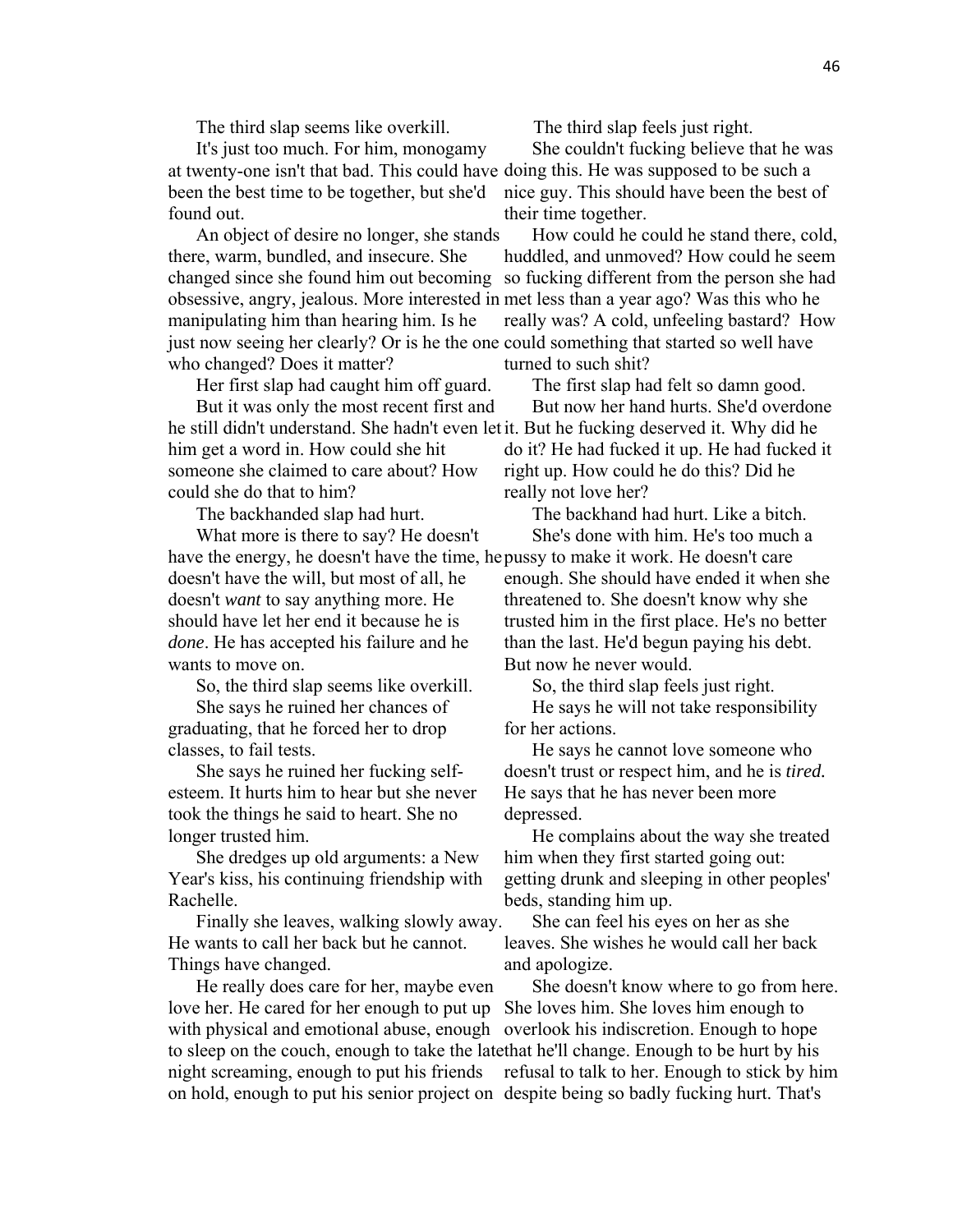the back shelf, enough to take the late night what love is. She believes that he really does screaming, enough to humiliate himself by not traveling alone with two other girls. Almost enough to go on. But enough was enough. And she's too blinded to see the almost. Why did it have to happen this way? she loved him? care for her, if only he could give her a little more time to truly forgive him. She was almost there. But almost wasn't fucking enough for him. Couldn't he see how much

It's not as if he cheated on her.

Fucking cheater.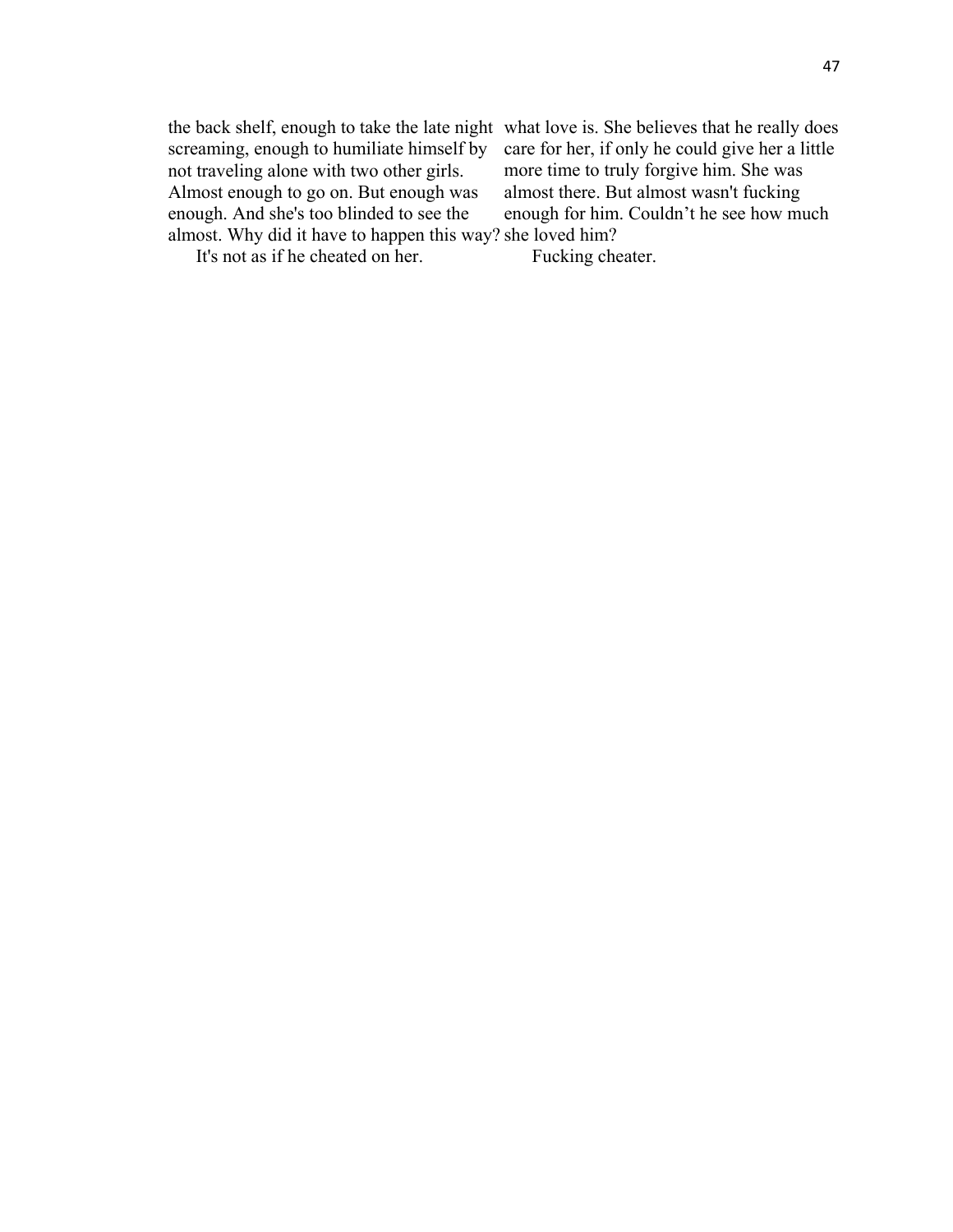<span id="page-53-0"></span>*"You have to learn the rules of the game. And then you have to play better than anyone else."* 

*- Albert Einstein*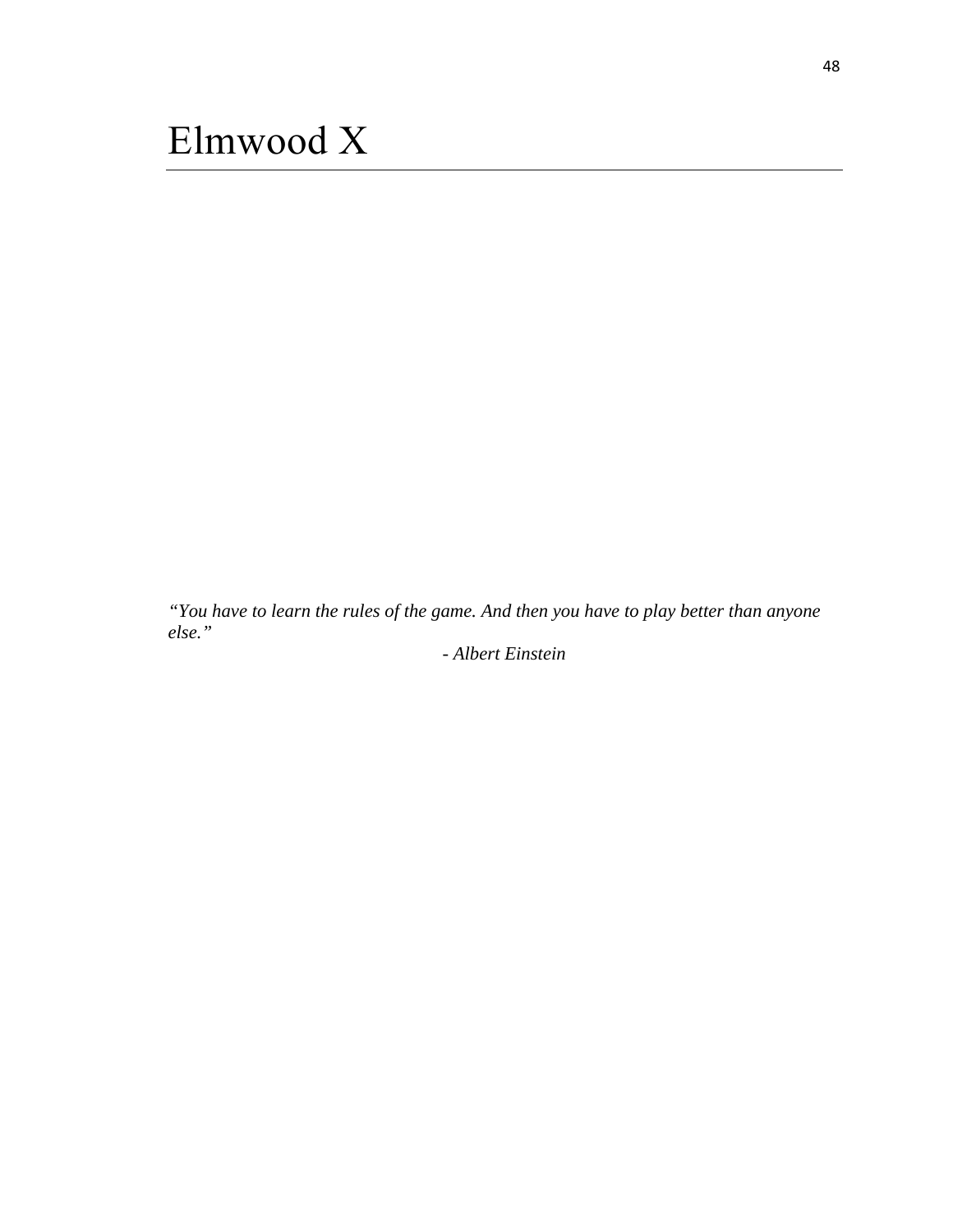I did the only thing I could. I ran, a yell escaping my throat. "Best! Game! Ever!"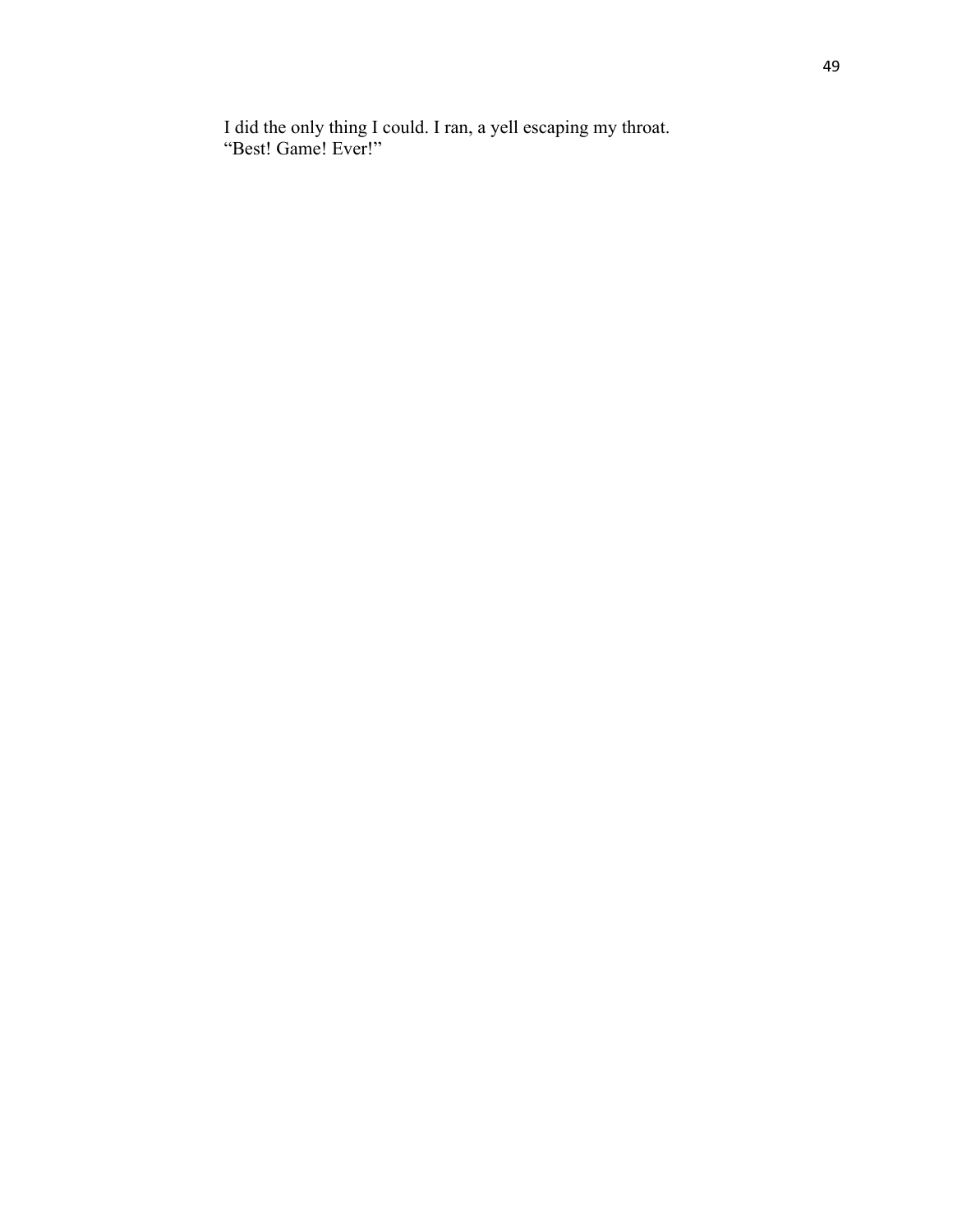<span id="page-55-0"></span>*"Didn't mean to frighten you, we're just playing a game." - Anonymous*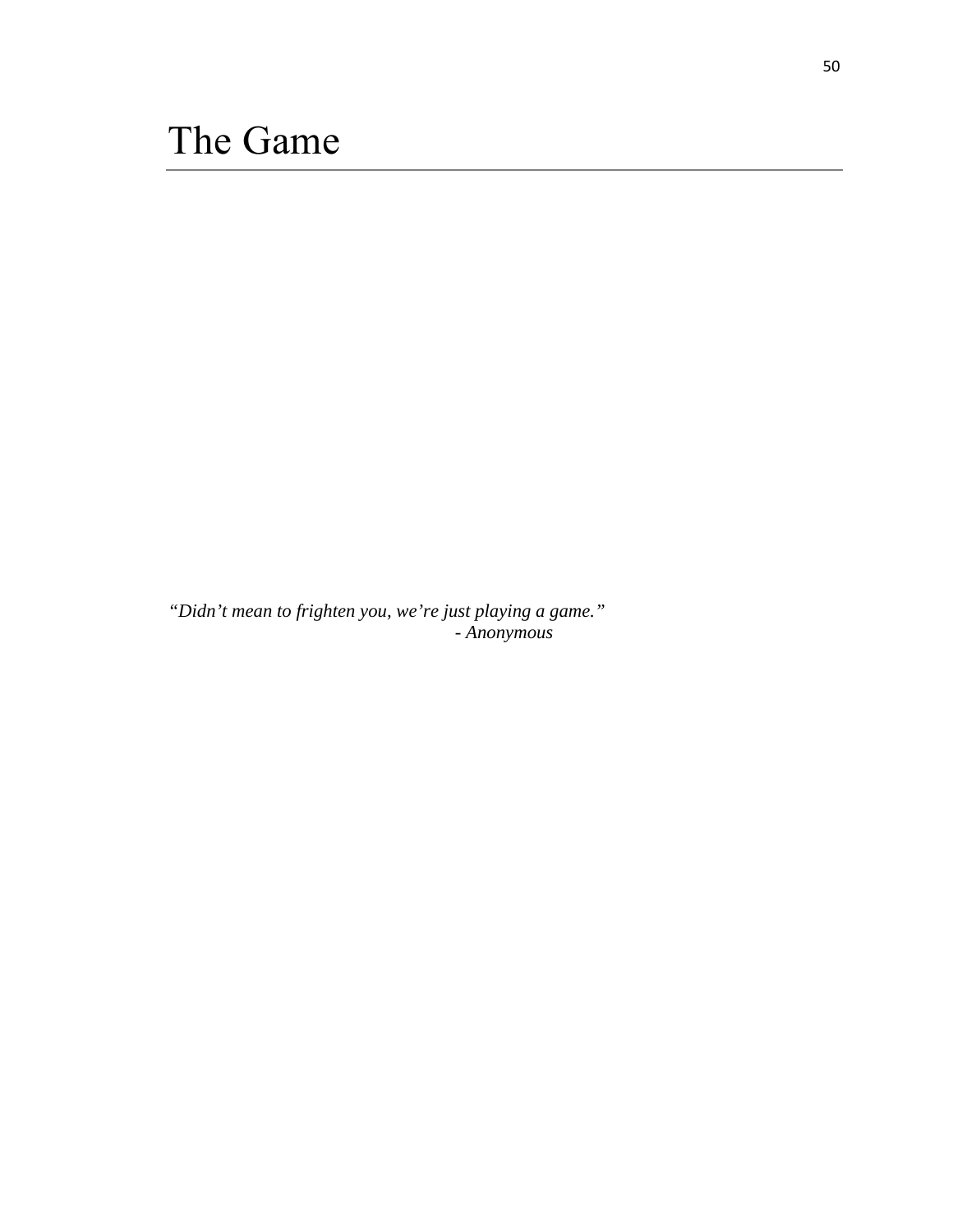The room is packed with my fellow fugitives, talking amongst themselves, and looking anxious. I sit with Joe, trying to remain calm.

My phone rings.

"EVERYBODY QUIET!"

 The room falls mostly silent as I stand, pull my phone out of my pocket, and check the number.

"Hello? OK."

I hang up.

 "Alright! Everybody get out of here! The cops are coming! Remember, Elmwood park!"

Everyone heads for the door, but takes too long.

"Come on," Joe said, "This way."

We duck out the back door.

 The night is dark, the sky clouded, and the streets empty: we see headlights coming but the shadows hide us. At this time of night only the cops are out.

"Alright, rule number one.

 "Fugitives are required to be under their own power; they cannot use any mechanical devices to aid in their transportation."

 *We walked and we ran and we walked.* 

 "This means no rollerblades, bikes, bungee cords, cars, scooters, or planes. You may run, walk, swim, fly (but only under your own power), and crawl."

 *We ran. We hid. We crept.* 

"Rule number two.

"We neither condone nor condemn trespassing."

 *Your internal compass is suddenly pointing not-quite-North.* 

 "We realize that in this game, sometimes it happens – but be smart about it. If they have an American flag and an NRA banner, don't go diving into their bushes."

 *We wound between houses, setting off the occasional porch light or Golden* 

*Retriever.* 

"Rule three.

 "Tagging only. No tackling, punching, kicking, slapping, elbowing, pile driving, or licking."

 *There is a flurry of movement, a rush of adrenaline.* 

"Number four.

 "There is no limit on where you can go. No boundaries. No DMZs. Just get to Elmwood park in less than one hour."

 *Elmwood. The street wound its way up the hill in front of us.* 

 "So, that's just about everything. Any questions? Comments? Concerns? Criticisms?"

 "Alright. Cops, find your drivers. I'll leave you to it. The rest of you come with me.

Tonight, I'm a fugitive.